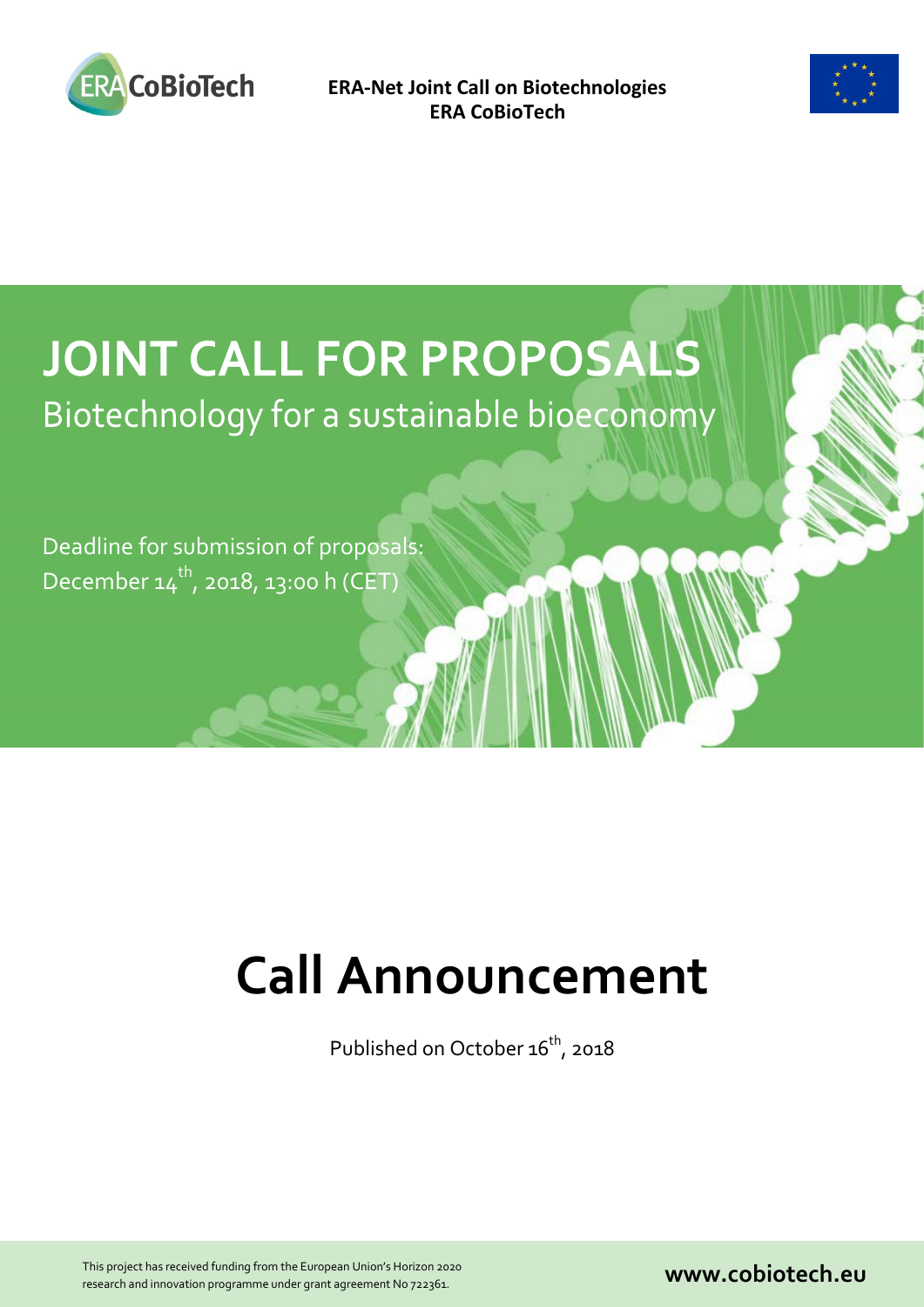

### Contents:

<span id="page-1-0"></span>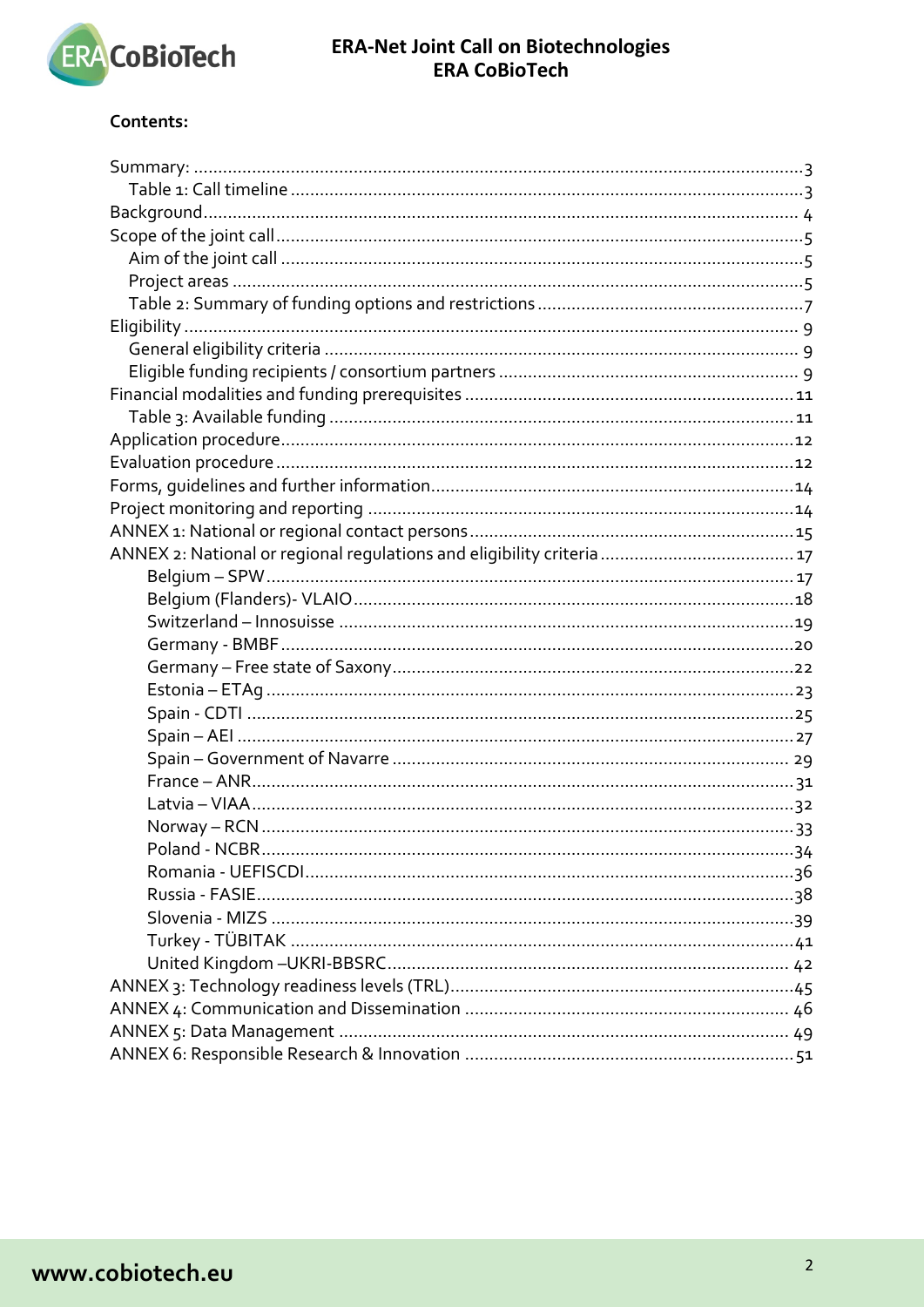

### **Summary:**

ERA CoBioTech (ERA Net Cofund on Biotechnology) announces its second international call in the field of biotechnology. The main purpose of the call is to contribute to the transformation of the global economy from a "fossil raw material-dependent economy" to a sustainable "bio-based economy". Joint projects must have a **minimum of three** and a **maximum of six participants** applying for funding from a **minimum of three different ERA CoBioTech partner countries involved in this call**. A **maximum of eight partners** is acceptable if the **additional consortium partners** are **from any of these countries:** Estonia, Latvia, Poland, Romania, Russia, Slovenia and Turkey. Partners participating at their own expense count towards the maximum number of partners but not to the minimum number of participants. No more than two eligible partners requesting funding may come from the same country. The participation of one or more industrial partner(s) in the consortium is **strongly recommended, but not mandatory**. The call applies a onestage-scheme with an opportunity for "rebuttal".

- The deadline for submission of proposals is **December 14th, 2018 (13:00 CET)**.

Projects are expected to start between September 2019 and February 2020, depending on the grant negotiations with the relevant national funding organisation(s). A harmonised starting date of all partners within a consortium is desirable.

| September 17, 2018                                                                                  | <b>Call Pre-Announcement</b>                                                                                              |
|-----------------------------------------------------------------------------------------------------|---------------------------------------------------------------------------------------------------------------------------|
| October 16, 2018                                                                                    | <b>Official Call Announcement</b>                                                                                         |
| December 14, 2018 (13:00 CET)                                                                       | <b>Deadline for Proposal Submission</b>                                                                                   |
| April 5, 2019                                                                                       | Information letters to the coordinators of project consortia                                                              |
| April 26, 2019                                                                                      | Rebuttal: deadline for submission comments to issues raised by<br>IEP' reviews; responsibility of the project coordinator |
| June-July, 2019                                                                                     | Communication of the evaluation outcome to the applicants<br>and start of grant negotiations                              |
| September 2019 - February 2020 at the<br>latest, depending on the progress of<br>grant negotiations | Start of the selected projects                                                                                            |

### <span id="page-2-0"></span>**Table 1: Call timeline**

ERA CoBioTech Call office State Research Agency (AEI) [era-ib@aei.gob.es](mailto:era-ib@aei.gob.es) +34 916038447 Spain

ERA CoBioTech Submission Webpage:<https://www.submission-cobiotech.eu/> ERA CoBioTech webpage[: http://www.cobiotech.eu/](http://www.cobiotech.eu/)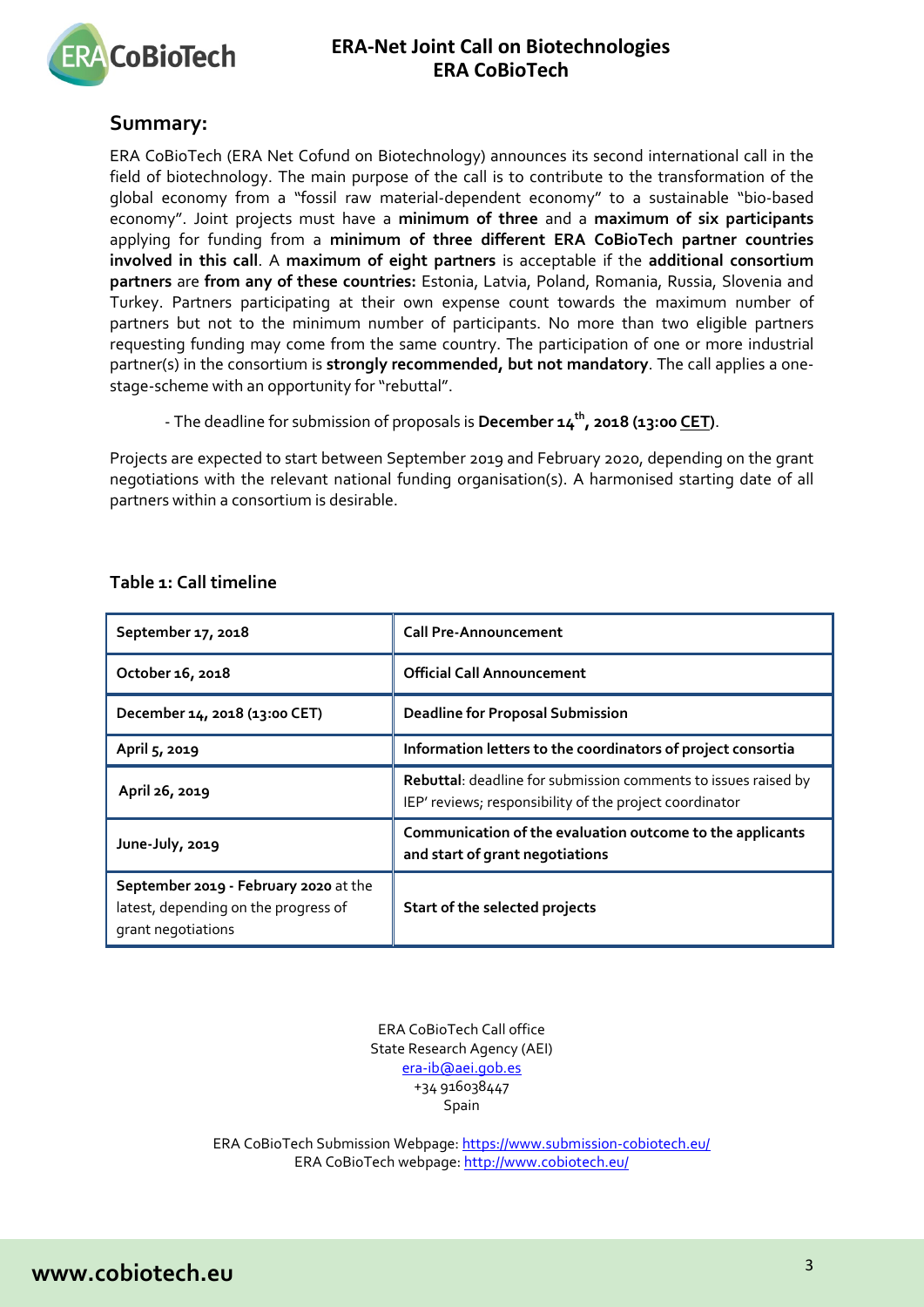

# <span id="page-3-0"></span>**Background**

ERA CoBioTech brings together owners and managers of national and regional R&D&I programmes of EU Member States, associated states and non-EU countries with significant experience in research funding and coordination.

This call aims to attract proposals focused on biotechnology as a key enabling technology (KET) in the context of the bio-based economy. It tackles  $21<sup>st</sup>$  century societal challenges such as decarbonisation of the economy and reduction of the reliance on fossil feedstocks. Therefore, funding provided by national and regional programmes (see [ANNEX](#page-15-0) 2) will be combined to launch this joint call for multilateral research projects addressing "Biotechnology for a sustainable bioeconomy".

ERA CoBioTech aims to connect research partners with different but complementary scientific and technological expertise to maximise resources and share risks, costs, and skills. A prerequisite for support of transnational projects via this call is the inclusion of different players within a value chain. Whenever appropriate, this will enable the newly developed products, technologies or services to reach the market efficiently. Partnerships between academic researchers, and commercial and nonacademic partners in the fields of biotechnology will improve and accelerate technology transfer. It will also strengthen European efforts to achieve a sustainable industrial development.

The following funding organisations participate in this joint call for multilateral research projects:

- Service Public de Wallonie (SPW-DG06), Belgium
- Agentschap Innoveren & ondernemen (Flanders Innovation and Entrepreneurship, VLAIO), Belgium
- **Swiss Innovation Agency Innosuisse, Switzerland**
- **Bundesministerium für Bildung und Forschung (BMBF), Germany (managed by Projektträger Jülich** GmbH (JUELICH), Germany)
- Sächsisches Staatsministerium für Wissenschaft und Kunst (SMWK), Germany
- Centro para el Desarrollo Tecnológico Industrial, E.P.E (CDTI), Spain
- Agencia Estatal de Investigación (AEI), Spain
- **Gobierno de Navarra (GN), Spain**
- Sihtasutus Eesti Teadusagentuur (ETAg), Estonia
- Agence Nationale de la Recherche (ANR), France
- Valsts Izglitibas Attistibas Agentura (VIAA), Latvia
- Norges forskningsråd (RCN), Norway
- Narodowe Centrum Badan i Rozwoju (NCBR), Poland
- Unitatea Executiva pentru Finantarea Invatamantului Superior, a Cercetarii, Dezvoltarii si Inovarii (UEFISCDI), Romania
- Фонд содействия развитию малых форм предприятий в научно-технической сфере (Foundation for Assistance to Small Innovative Enterprises) (FASIE), Russia
- Ministrstvo za izobrazevanje, znanost in sport (MIZS), Slovenia
- Türkiye Bilimsel ve Teknolojik Araştırma Kurumu (TUBITAK), Turkey
- **Biotechnology and Biological Sciences Research Council within UK Research and Innovation (UKRI-**BBSRC), United Kingdom

**Applicants are strongly advised to contact their funding organisation before submitting an application. For contact details se[e ANNEX 1:](#page-14-0) National or regional contact persons.**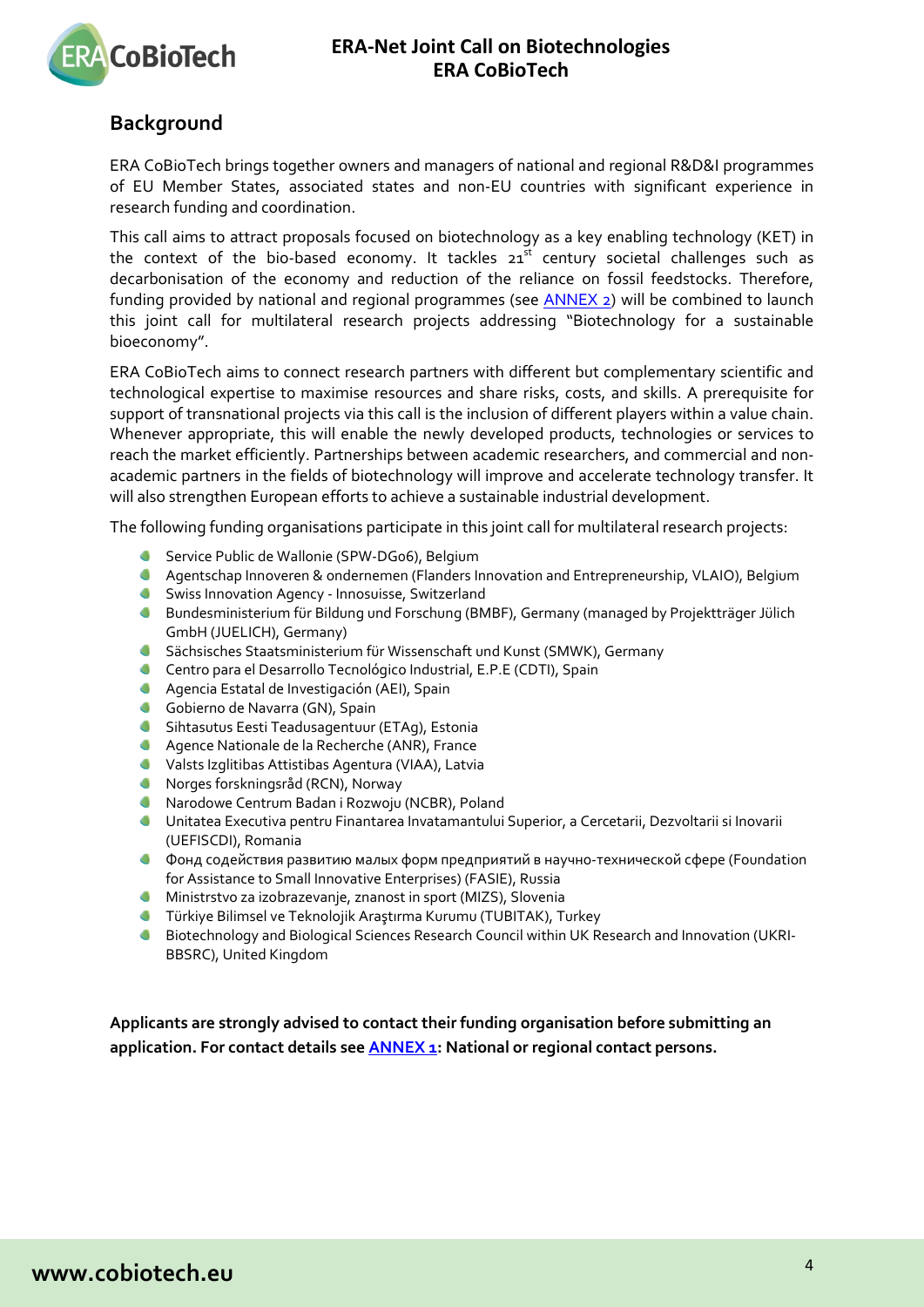



# <span id="page-4-0"></span>**Scope of the joint call**

### <span id="page-4-1"></span>**Aim of the joint call**

The aim of the call is to contribute to the **transformation of the global economy from a dependence on fossil raw materials to a sustainable bio-based economy.**

The submitted proposals must be multidisciplinary and include **at least two** of the following scientific approaches:

- **Synthetic biology** for the design and construction of new biological parts, devices, and systems, or re-design of existing, natural biological systems for useful purposes by use of (but not limited to) e.g. orthogonal bio-systems, regulatory circuits, minimal genome approaches and protocells.
- **Systems biology** for optimisation of biological processes, including investigation of regulatory mechanisms in intra- and intercellular processes for bio-production, modelling, development of new computational methods and other new methodologies.
- **Use of bioinformatics tools** (e.g. data standardisation, modelling, open repositories) for the identification and utilisation of metabolic pathways. Datasets can have different origins, e.g. appropriate datasets on genomics, phenomics, proteomics, metabolomics, transcriptomics etc.; mapping and exploitation of cellular processes and metabolic capacities for bioproduction and for strain/variety improvement are also included.
- **Biotechnological approaches** (possibly in combination with chemical ones) to transform bio-based building blocks into molecules in a sustainable way.

### <span id="page-4-2"></span>**Project areas**

### **Applications must be multidisciplinary and address one of the two topics as described below:**

**Topic A** – Microbial communities (natural or synthetic), co-cultures and cascades of microorganisms for new products, value-added products and supply services as well as sustainable industrial processes.

**Topic B –** Pure cultures, cell free systems and enzymes for new products, value-added products and supply services as well as sustainable industrial processes.

Proposals should address the **sustainable production and conversion of different types of feedstocks and bioresources into value-added products** (e.g. bio-based materials, biofuels, biomedical products, flavours/fragrances, food/feed ingredients, pharmaceuticals, platform chemicals, pulp/paper products, textiles), or the **development or improvement of sustainable industrial processes and supply services** (e.g. upstream and downstream design, scale-up of biotechnological processes, systems approaches to bioprocesses and process development, gas fermentation).

Feedstocks and bioresources include, but are not limited to, syngas, waste and residues from households, agriculture, forestry, industrial by-products, and alternative raw materials.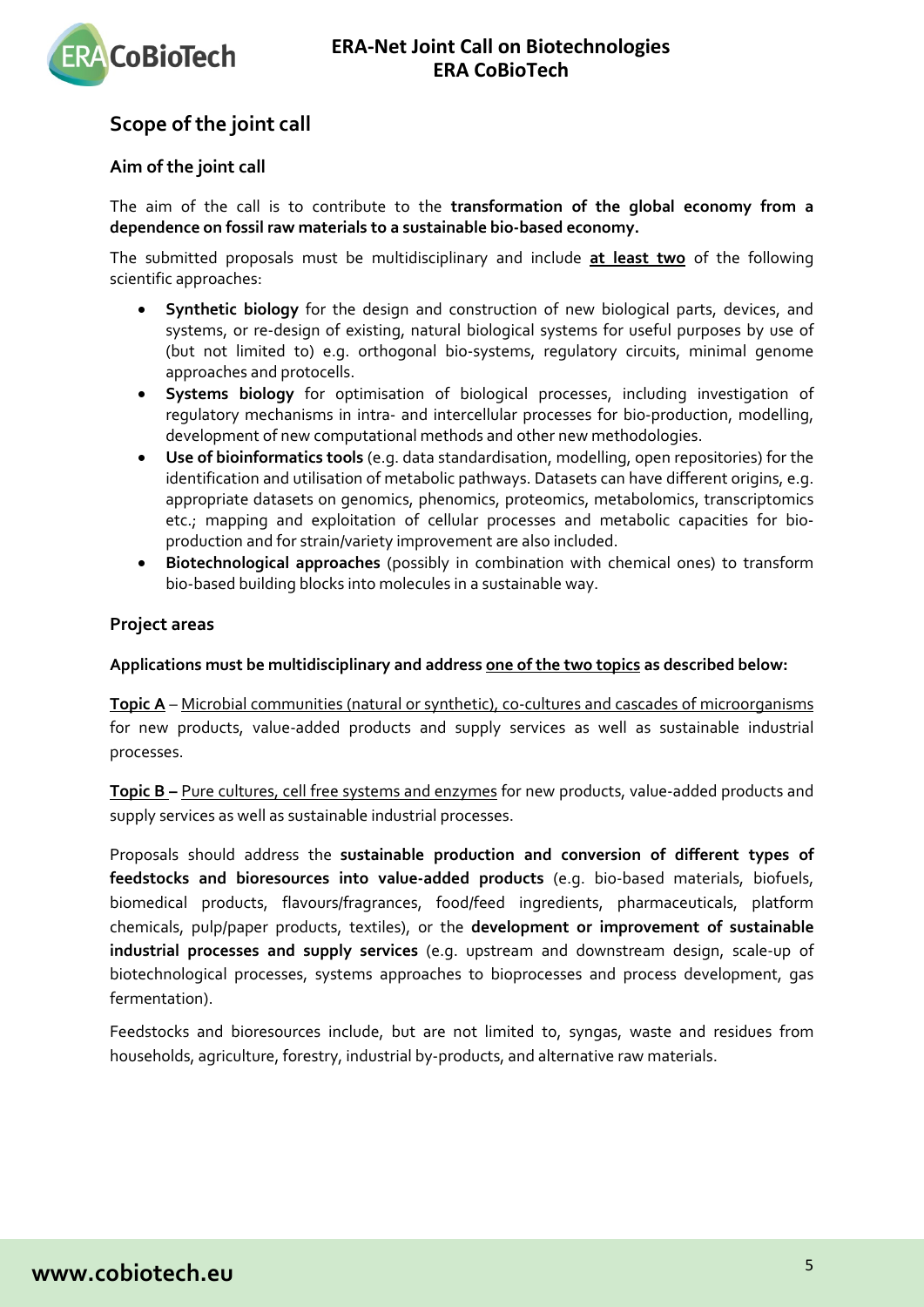

**Projects are expected to have a TRL (technology readiness level) ranging between 2 and 6 and should increase their initial TRL by 2 levels during the lifetime of the project (see also definitions in [ANNEX 3\)](#page-44-0).**

- ۰ The inclusion of one or more industrial partner(s) and end-user(s) or stakeholder(s) is **strongly recommended, but not mandatory.**
- **As with previous funding calls, all projects will be expected to include aspects relating to Communication and Dissemination [\(ANNEX 4\)](#page-45-0), Data Management [\(ANNEX 5\)](#page-48-0) and "Responsible Research & Innovation" (RRI), see [ANNEX 6.](#page-49-0)** ERA CoBioTech has made a commitment to ensure that the programme is in line with the concept of 'RRI'. This is to ensure that the programme develops in ways that address meaningful societal demands and foster environmental sustainability and social justice. As part of this commitment, projects must 'build-in' investigation of the social, environmental, philosophical or political dimensions of their research. This may include, but is not limited to, collaborative work with partners outside the natural sciences and engineering.
- $\blacksquare$ **Previously unsuccessful ERA CoBioTech grant proposals must not be directly resubmitted in their original version.** Resubmissions will only be considered if the proposal has been substantially improved. All proposals are checked in the peer review administration process to identify any direct resubmissions. Resubmitted proposals must be declared as such, and include details on the modifications which merit their reconsideration.
- $\bullet$ All project partners should contribute to and benefit from an equitable and balanced cooperation.
- a Results of collaborative projects must be shared within the research consortium through a controlled process that adequately protects and equitably allocates intellectual property rights used in, and generated during, joint research and development.
- $\sqrt{2}$ Each **proposal** must include a max. two-page Communication and Dissemination Plan, detailing how a two-way dialogue with different public and stakeholder groups will be pursued. For more information see [ANNEX 4:](#page-45-0) Communication & Dissemination.
- $\sqrt{2}$ Additionally, each **proposal** will include a mandatory, max. two-page TRL plan on how higher TRLs will be achieved during the project lifetime or as a result of it (TRL definition: [ANNEX 3\)](#page-44-0). Ideally the engagement of industry (if applicable, see Table 2) to achieve a higher TRL can be described (e.g. the provision of tools, trainings, etc.) here.
- Δ Participation in this call will require high quality Data Management (DM) standards to ensure the overall sustainability of biotechnology research and its expected outcome(s). All applying consortia have to dedicate a section of their **proposal** to DM within the project (mandatory, max. two pages). More information on Data Management requirements within this call is given in [ANNEX 5:](#page-48-0) Data Management. Please check the [www.submission-cobiotech.eu](http://www.submission-cobiotech.eu/) web page for supporting webinars.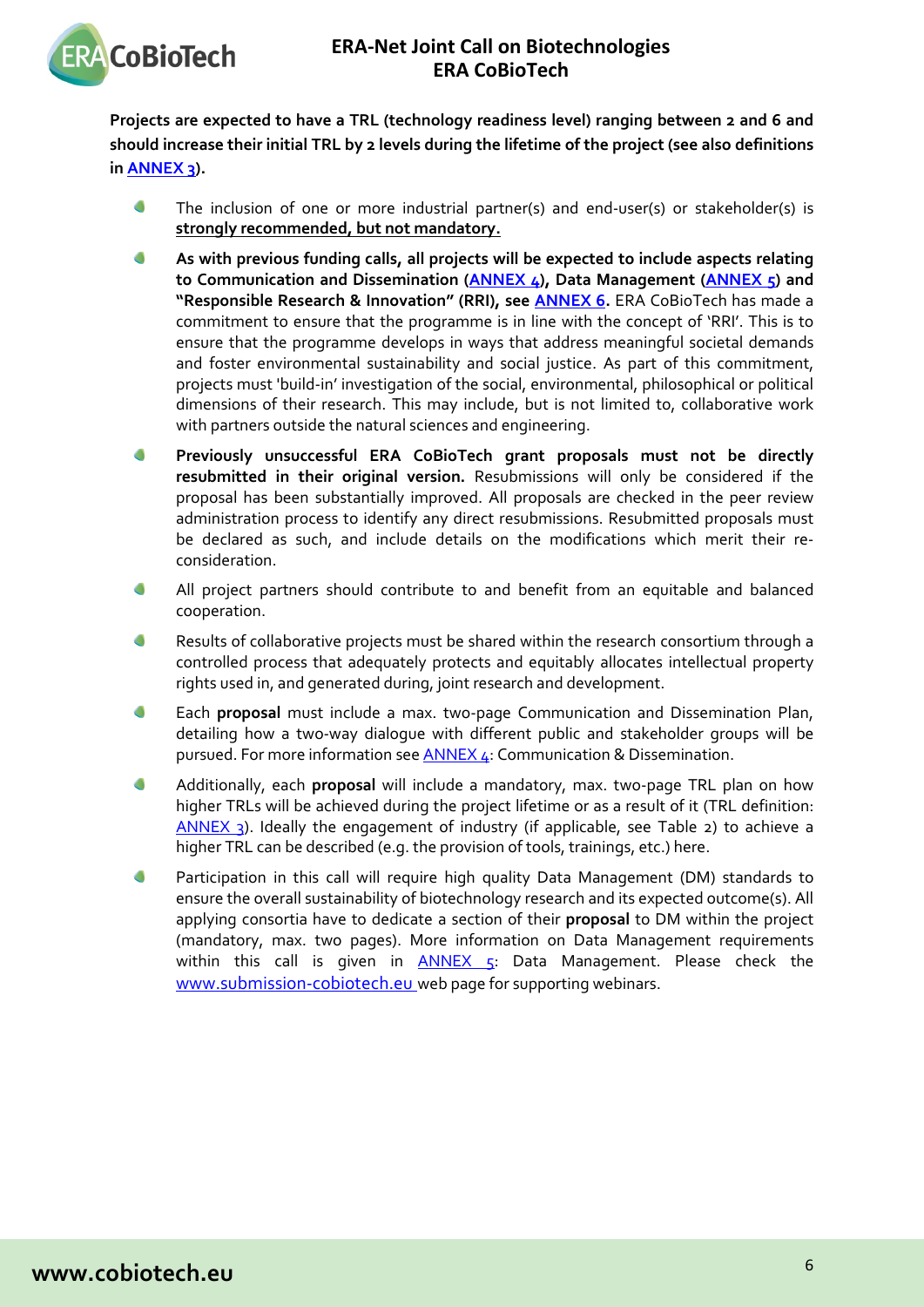

### **Table 2: Summary of funding options and restrictions**

Please also read and follow the "National or regional regulations and guidelines and eligibility criteria", as detailed **ANNEX 2** The participation of an industrial partner is recommended for Topic A and B. Please note, that some (but not all) funding organisations require the involvement of an industrial partner in "their" national/regional share of a consortium (see table below).

<span id="page-6-0"></span>

| Funding<br>Organisation | Country   |                | Indicative total<br>national/regional<br>funding (up to x<br>$M\epsilon$ | Research topics excluded<br>from funding                                                       | Funding of: universities<br>(HES), research<br>organisations (REC),                                                                                   | Maximum funding per<br>project partner (M€)                                                | <b>Additional documents</b><br>required                                                                                      | Funding of<br>PhD<br>students                      | Any other national / regional<br>restrictions (Start/end date<br>of projects)                                                         |
|-------------------------|-----------|----------------|--------------------------------------------------------------------------|------------------------------------------------------------------------------------------------|-------------------------------------------------------------------------------------------------------------------------------------------------------|--------------------------------------------------------------------------------------------|------------------------------------------------------------------------------------------------------------------------------|----------------------------------------------------|---------------------------------------------------------------------------------------------------------------------------------------|
|                         |           | <b>Topic A</b> | <b>Topic B</b>                                                           |                                                                                                | companies (PRC)                                                                                                                                       |                                                                                            |                                                                                                                              | possible                                           |                                                                                                                                       |
| SPW-DGo6                | <b>BE</b> |                | $\mathbf{1}$                                                             | none                                                                                           | yes                                                                                                                                                   | N/A                                                                                        | Walloon request for funding<br>form                                                                                          | <b>No</b>                                          | At least one Walloon<br>company mandatory in the<br>consortium                                                                        |
| <b>VLAIO</b>            | <b>BE</b> |                | $\mathbf{1}$                                                             | none                                                                                           | HES: no, REC: no, PRC:<br>yes                                                                                                                         | 0.5                                                                                        | Additional document for<br>valorization of the project<br>results in Flanders (see<br>national regulations)                  | no                                                 | See national regulations                                                                                                              |
| Innosuisse              | <b>CH</b> |                | 0.86                                                                     | none                                                                                           | In accordance with national<br>rules and conditions                                                                                                   | N/A                                                                                        | In accordance with national<br>rules and conditions                                                                          | yes                                                | See national criteria and<br>conditions                                                                                               |
| <b>BMBF</b>             | <b>DE</b> | 1.5            |                                                                          | Applications in<br><b>Topic B</b><br>&<br><b>Medicine</b><br>clinical<br>research<br>bioenergy | yes                                                                                                                                                   | none                                                                                       | see national rules and<br>eligibility criteria (ANNEX 2)                                                                     | yes                                                | see national rules and<br>eligibility criteria;<br>consulting with the national<br>contact person prior to<br>submission is essential |
| <b>SMWK</b>             | <b>DE</b> |                | 1.5                                                                      | none                                                                                           | HES: yes, REC: yes, PRC:<br>no                                                                                                                        | none                                                                                       | none                                                                                                                         | yes                                                | See Saxon quidelines<br>The projects must start no<br>later than 31.12.2019                                                           |
| ETAq                    | EE        |                | 0.3                                                                      | none                                                                                           | All                                                                                                                                                   | 0.15                                                                                       | Confirmation Letter by the<br>Host Institution                                                                               | Through<br>regular<br>salaries, no<br>scholarships | The projects must end no<br>later than 31.12.2022. See<br>also national eligibility<br>criteria                                       |
| CDTI                    | <b>ES</b> |                | 0.5                                                                      | none                                                                                           | Only industrial partners<br>can be funded. Universities<br>and research institutions<br>can take part under<br>subcontracting by Spanish<br>companies | No maximum funding<br>per partner but there is<br>a minimum budget per<br>partner of 0.175 | National documents have to<br>be submitted to CDTI. For<br>additional information,<br>please see National ANNEX<br>(ANNEX 2) | <b>NO</b>                                          | See national regulations and<br>eligibility criteria.                                                                                 |
| AEI                     | ES        |                | 0.7                                                                      | none                                                                                           | Only HES and REC.                                                                                                                                     | $0.15/0.2$ (coord)                                                                         | According to national rules<br>and conditions                                                                                | yes                                                | See national eligibility<br>criteria                                                                                                  |
| <b>GOV OF NAVARRE</b>   | ES        |                | 0.1                                                                      | none                                                                                           | In accordance with national<br>rules and conditions                                                                                                   | 0.1                                                                                        | According to national rules<br>and conditions                                                                                | yes                                                | See national eligibility<br>criteria                                                                                                  |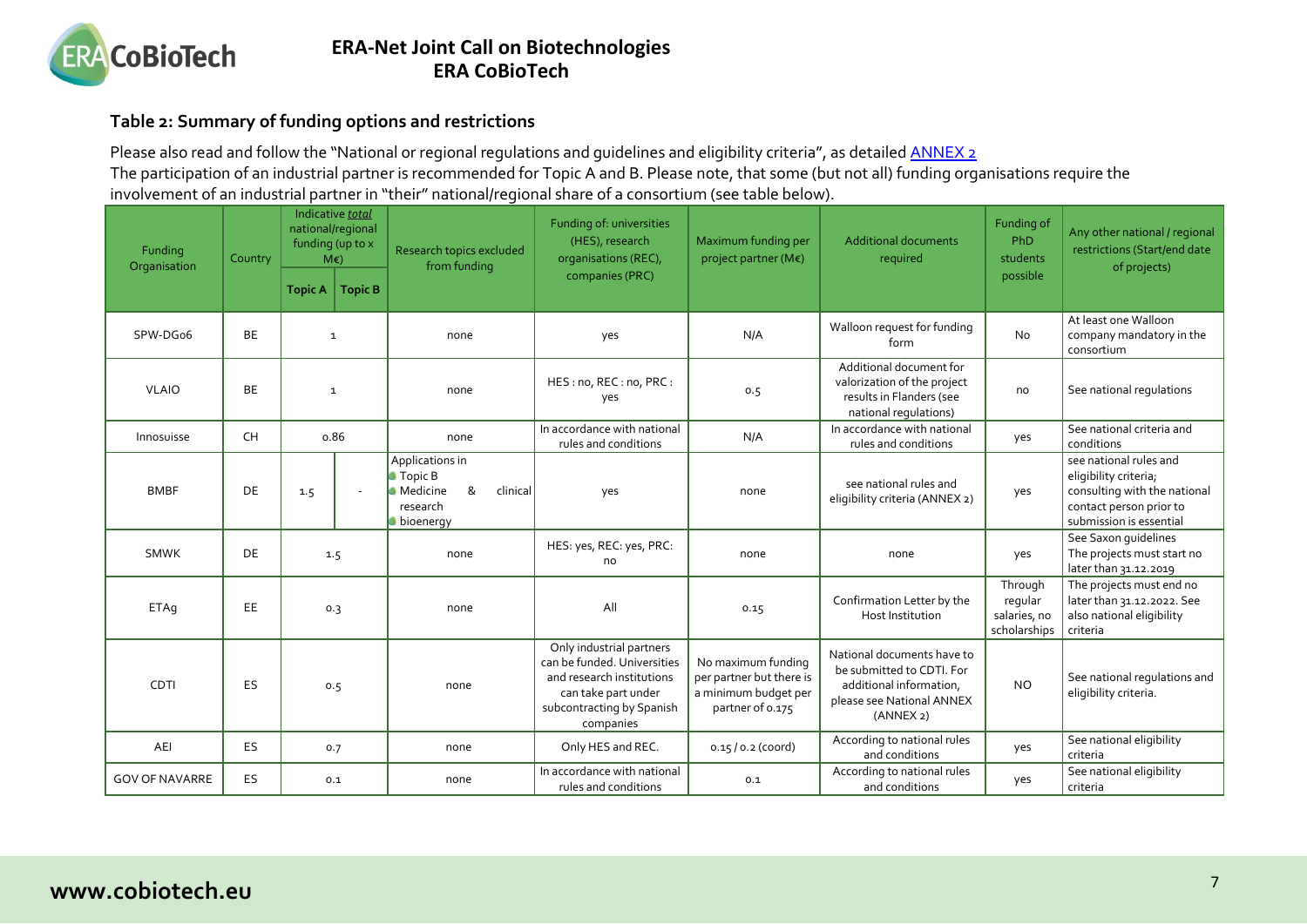

| Funding<br>Organisation | Country   | Indicative total<br>national/regional<br>funding (up to x<br>$M\epsilon$ )                                         | Research topics excluded<br>from funding                                                                                                                                                                                                     | Funding of: universities<br>(HES), research<br>organisations (REC),<br>companies (PRC)                                                                                                                                                                            | Maximum funding per<br>project partner (M€)                                                                          | <b>Additional documents</b><br>required                                                                                                            | Funding of<br>PhD<br>students<br>possible  | Any other national / regional<br>restrictions (Start/end date<br>of projects) |
|-------------------------|-----------|--------------------------------------------------------------------------------------------------------------------|----------------------------------------------------------------------------------------------------------------------------------------------------------------------------------------------------------------------------------------------|-------------------------------------------------------------------------------------------------------------------------------------------------------------------------------------------------------------------------------------------------------------------|----------------------------------------------------------------------------------------------------------------------|----------------------------------------------------------------------------------------------------------------------------------------------------|--------------------------------------------|-------------------------------------------------------------------------------|
| <b>ANR</b>              | <b>FR</b> | 0.75                                                                                                               | none                                                                                                                                                                                                                                         | yes                                                                                                                                                                                                                                                               | 0.25                                                                                                                 | none                                                                                                                                               | yes                                        | See national eligibility<br>criteria.                                         |
| <b>VIAA</b>             | LV        | 0.42                                                                                                               | none                                                                                                                                                                                                                                         | yes                                                                                                                                                                                                                                                               | 0.21                                                                                                                 | none                                                                                                                                               | yes                                        | See national regulations and<br>eligibility criteria                          |
| <b>RCN</b>              | <b>NO</b> | 1.4<br>$\overline{\phantom{a}}$                                                                                    | Topic B                                                                                                                                                                                                                                      | Yes                                                                                                                                                                                                                                                               | The total sum of the<br>budgets of the<br>Norwegian<br>participants in each<br>proposal must be<br>limited to 0.520. | None                                                                                                                                               | yes                                        | See national requirements<br>in annex 2                                       |
| <b>NCBR</b>             | PL        | 0,6                                                                                                                | none                                                                                                                                                                                                                                         | HES-yes, REC-yes, PRC<br>- only in their R&D capacity                                                                                                                                                                                                             | See national rules                                                                                                   | no                                                                                                                                                 | See national<br>rules                      | See national rules                                                            |
| <b>UEFISCDI</b>         | <b>RO</b> | 0.3                                                                                                                | none                                                                                                                                                                                                                                         | yes                                                                                                                                                                                                                                                               | 0.2/0.25                                                                                                             | none                                                                                                                                               | yes                                        | See UEFISCDI regulations                                                      |
| <b>FASIE</b>            | <b>RU</b> | 0.4                                                                                                                | none                                                                                                                                                                                                                                         | Only PRC. HES and REC<br>can be sub-contractors of<br>the PRC.                                                                                                                                                                                                    | 0.2 per project                                                                                                      | The Russian applicant must<br>submit the national<br>application at online.fasie.ru.<br>Applicants are encouraged to<br>contact FASIE for details. | No                                         | See ANNEX on National<br>Requlations                                          |
| <b>MIZS</b>             | <b>SI</b> | 0.63                                                                                                               | none                                                                                                                                                                                                                                         | All (in accordance with<br>national regulations and<br>state aid rules)                                                                                                                                                                                           | 0.21 per project<br>(regardless of no. of<br>Slovenian partners in<br>the project)                                   | National documentation to<br>be sent only after the<br>completion of transnational<br>call                                                         | Yes (tuition<br>costs are<br>not eligible) | See national regulations and<br>criteria and refer to the MIZS<br>website.    |
| <b>TUBITAK</b>          | <b>TR</b> | $\mathbf 1$                                                                                                        | none                                                                                                                                                                                                                                         | only companies can be<br>funded                                                                                                                                                                                                                                   | N/A                                                                                                                  | successful projects should<br>apply for national funding<br>program                                                                                | no                                         | none                                                                          |
| <b>UKRI-BBSRC</b>       | <b>UK</b> | 2.23 (exchange<br>rate in August<br>2018; equals £2m)<br>UKRI-BBSRC<br>contribution is<br>capped at £2<br>million. | UK aspects of projects<br>must be within the remit<br>of BBSRC (www.<br>qoo.ql/2NSPqv/). Food,<br>animal feed and medical<br>applications are excluded<br>(pharm. precursors,<br>antibiotics and<br>recombinant biologics are<br>acceptable) | Only Higher Education<br>Institutions (HEIs),<br>Research Council Institutes<br>(RCIs) and selected<br>Independent Research<br>Organisations (IRO) which<br>are normally eligible to<br>apply for BBSRC grants.<br>No funding of industrial<br>partners possible. | no restrictions<br>Budgets of UK<br>partners have to<br>comply with the<br>requirements of full<br>economic costs.   | Successful applicants will be<br>required to submit an<br>additional form through the<br>Je-S system. Additional<br>quidance will be provided.     | no                                         | See national regulations and<br>eligibility criteria                          |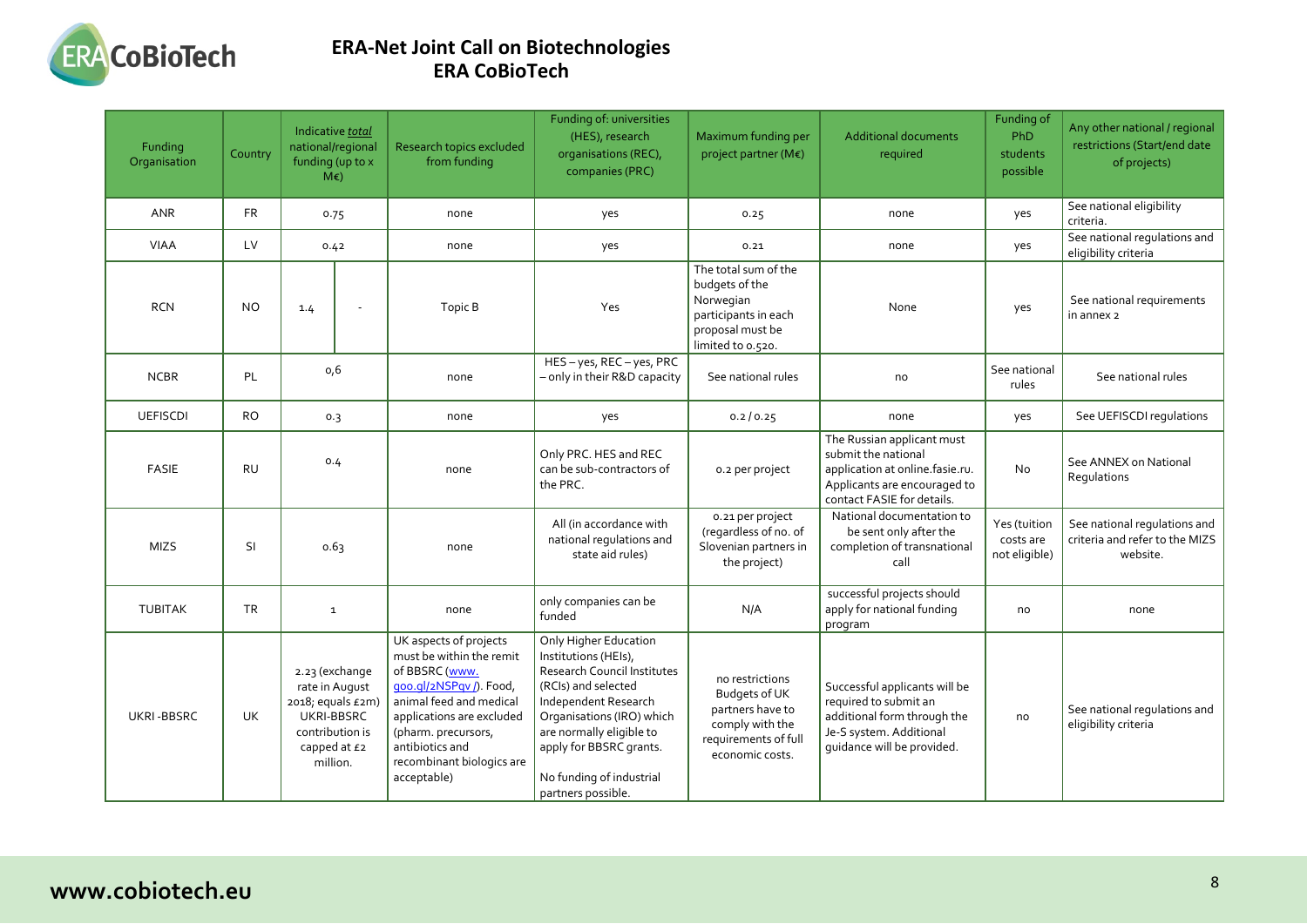

# <span id="page-8-0"></span>**Eligibility**

Only proposals which meet all eligibility criteria will be considered for evaluation. National or regional regulations, guidelines eligibility criteria are given in [ANNEX 2:](#page-15-0) *National or regional regulations, guidelines and eligibility criteria.* In addition, all proposals must meet the following eligibility criteria:

### <span id="page-8-1"></span>**General eligibility criteria**

- **Projects must address the scope of the call as outlined in page 6. Proposals not addressing the** scope of the call will be rejected. Additionally, applications should fit the specific remit of the national or regional regulations and guidelines and eligibility criteria of the respective funding organisations [\(ANNEX 2\)](#page-15-0); it is strongly recommended that applicants contact their National/Regional Contact Persons (see [ANNEX 1\)](#page-14-0) **before** submission of a proposal.
- Proposals must be written in English and submitted till **December 14, 2018 (13:00 CET)** using the ERA CoBioTech submission website [\(https://www.submission-cobiotech.eu/\)](https://www.submission-cobiotech.eu/).
- If national/regional forms are required, these must be submitted directly to the national/regional funding organisation (see [ANNEX 2,](#page-15-0) National or regional regulations and eligibility criteria) by the deadlines stated i[n ANNEX 2.](#page-15-0)
- The project duration must not exceed 36 months.
- If a proposal does not meet the minimum number of partners (see below), exceeds the eligible maximum number of partners, or if one of the partners requesting funding is considered ineligible, the proposal will be rejected before entering the evaluation phase.
- **Project outputs are expected to provide benefits to all partner countries. Consortia need to be** balanced between countries, both in terms of number of partners and distribution of work and budget; such that all project partners contribute to and benefit from an equitable and balanced cooperation.
- The requested funding budget of each partner must not exceed national or regional funding limits, where applicable (for details, see "Table 2 Summary of funding options and restrictions" and "National or regional regulations and eligibility criteria" (ANNEX 2).

### <span id="page-8-2"></span>**Eligible funding recipients / consortium partners**

- Funding is provided according to the "nationality principle". This means that each participating national/regional funding organisation funds its respective national/regional researcher(s) in a particular project consortium. Funding is subject to national or regional regulations and guidelines and eligibility criteria (see [ANNEX 2\)](#page-15-0). **ALL project partners must check their eligibility for funding prior to submission**.
- Consortia must include at least three eligible partners requesting funding from three different countries providing funds to this call. Consortia can involve a **maximum of six partners.** A **maximum of eight partners** is acceptable if the **additional consortium partners** are **from any of these countries:** Estonia, Latvia, Poland, Romania, Russia, Slovenia and Turkey. However, in any case, **no more than two partners requesting funding may come from the same country.**

### **Examples:**

- Eligible: 1 partner from Germany, 1 from UK, 1 from Spain, 2 from France, 1 from Belgium, 1 from Romania, 1 from Russia;
- Eligible: 1 partner from Germany, 1 from UK, 1 from Spain, 2 from France, 1 from Belgium, 1 from Russia;
- **Eligible:** 1 partner from Germany, 1 from UK, 3 from France (whereof 2 only requesting funding, 1 participating in-kind), 1 from Belgium, 1 from Russia;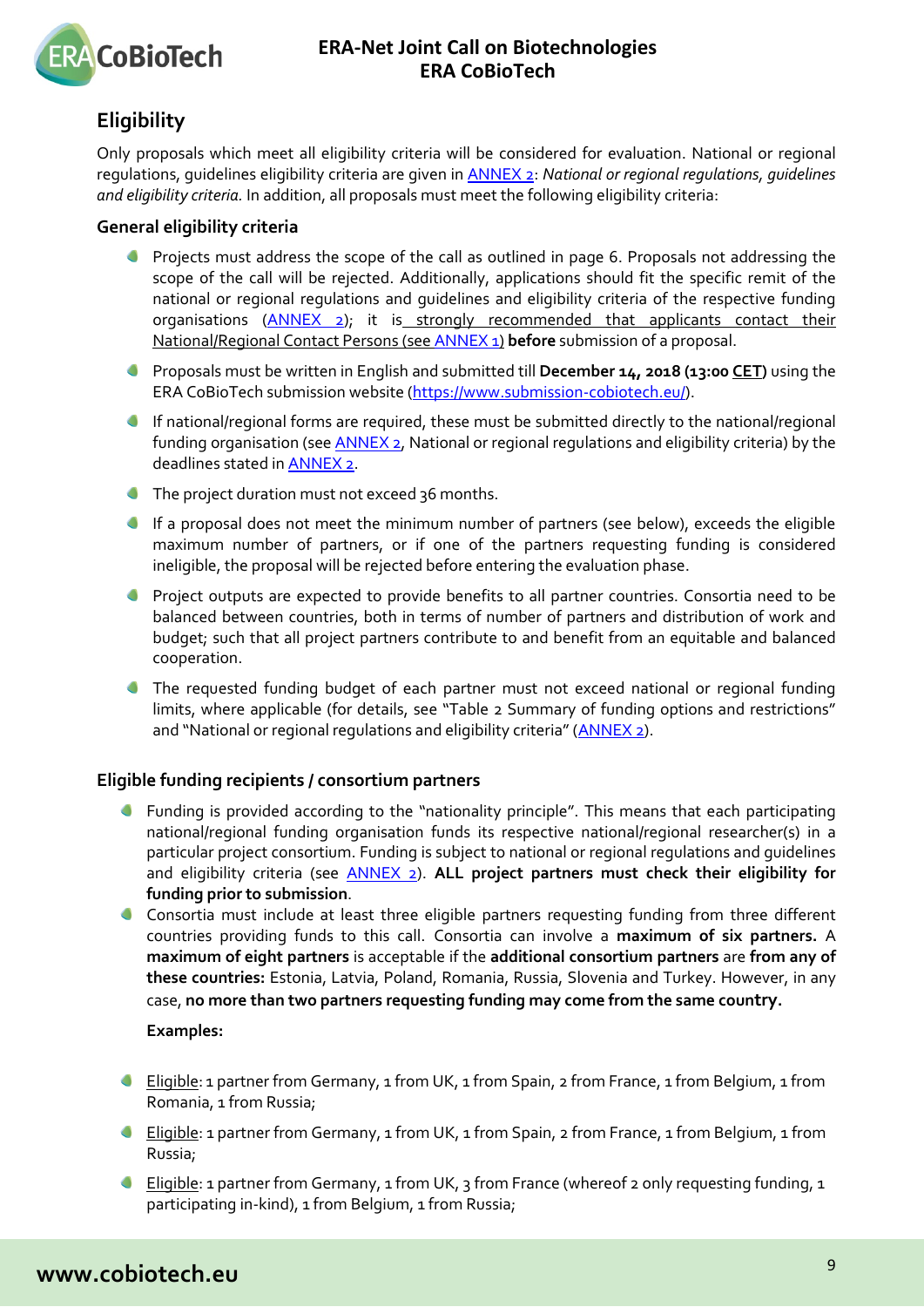

- Ineligible: 1 partner from Germany, 1 from UK, 1 from Spain, 2 from France, 2 from Belgium, 1 from Russia;
- Ineligible: 1 partner from Germany, 1 from UK, 1 from Spain, 1 from France, 1 from Russia, 3 from Poland;
- Ineligible: 3 partners requesting funding from Germany, 1 from UK, 1 from Spain, 1 from France;
- Partners from countries not participating in the call may participate in a project at their own expense, if their contribution is important to achieve the project goals. The coordinator should take steps to ensure that sufficient funds are secured from these additional partners, and evidence of the availability of funds should be provided prior to project submission (letter of support/commitment, template available at [www.submission-cobiotech.eu\)](http://www.submission-cobiotech.eu/). The same applies for partners of participating countries not requesting funding. **Partners participating at their own expense count towards the maximum number of partners but not to the minimum number of participants**.
- The project coordinator must be eligible and request funding for the proposed project from a funding organisation participating in this call (i.e. an organisation participating at own expense, cannot act as coordinator). In such a case the proposal will be declared ineligible and not forwarded to evaluation.
- The participation of at least one industrial partner in the consortium is strongly **recommended**   $\blacksquare$ **but not mandatory**. Large companies, small and medium-size enterprises (SMEs), noncommercial bodies and academic research groups / organisations may be part of a consortium, although some funders may not be able to fund industrial partners (see **ANNEX 2**). Please clarify the conditions under which an industrial partner is involved in the research consortium. Subcontractors can be included and are managed under the national or regional regulations and guidelines and eligibility criteria of the responsible funding organisation (see [ANNEX 2\)](#page-15-0).

Within a joint proposal, each group leader (for each partner organisation) will be the contact person for the relevant national or regional funding organisation. All research groups agree to abide by the rules and agreements of the ERA CoBioTech call.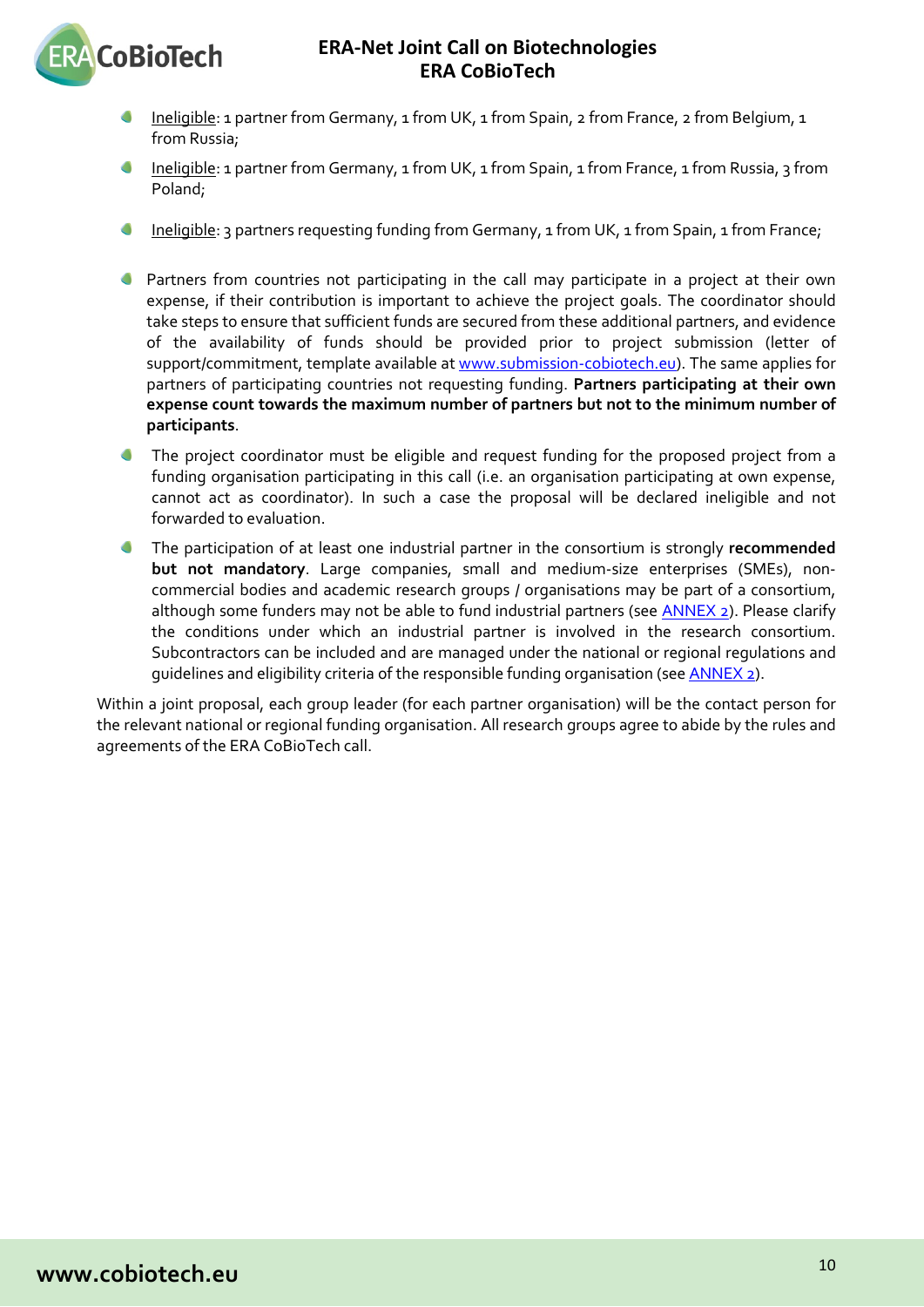

# <span id="page-10-0"></span>**Financial modalities and funding prerequisites**

The total budget available for this call is **~€15.3** M (Table 3). Funding is granted according to national or regional regulations (Se[e ANNEX 2](#page-15-0) for details).

# <span id="page-10-1"></span>**Table 3: Available funding**

| <b>Country/Region</b>    |                 | <b>Funding Organisation</b>                                                                                                                          |                | <b>Estimated budget</b><br>(up to $\varepsilon$ M) |  |  |
|--------------------------|-----------------|------------------------------------------------------------------------------------------------------------------------------------------------------|----------------|----------------------------------------------------|--|--|
|                          |                 |                                                                                                                                                      | <b>Topic A</b> | <b>Topic B</b>                                     |  |  |
|                          |                 | Service Public de Wallonie (SPW-DGo6)                                                                                                                |                | $\mathbf{1}$                                       |  |  |
| Belgium                  |                 | Agentschap Innoveren & ondernemen (Flanders Innovation and<br>Entrepreneurship, VLAIO)                                                               |                | 1                                                  |  |  |
| Switzerland              |                 | Swiss Innovation Agency - Innosuisse                                                                                                                 | $0.86*$        |                                                    |  |  |
|                          |                 | Bundesministerium für Bildung und Forschung                                                                                                          | 1.5            | No funding<br>for Topic B                          |  |  |
| Germany                  | 둏               | Sächsisches Staatsministerium für Wissenschaft und Kunst<br>(SMWK)                                                                                   |                | 1.5                                                |  |  |
| Estonia                  |                 | Sihtasutus Eesti Teadusagentuur (ETAg)                                                                                                               |                | 0.3                                                |  |  |
|                          |                 | Agencia Estatal de Investigación (AEI)                                                                                                               |                | 0.7                                                |  |  |
| Spain                    |                 | Centro para el Desarrollo Tecnológico Industrial (CDTI)                                                                                              |                | 0.5                                                |  |  |
|                          |                 | Gobierno de Navarra (GN)                                                                                                                             | 0.1            |                                                    |  |  |
| France                   |                 | Agence Nationale de la Recherche (ANR)                                                                                                               |                | 0.75                                               |  |  |
| Latvia                   |                 | Valsts Izglitibas Attistibas Agentura (VIAA)                                                                                                         |                | 0.42                                               |  |  |
| Norway                   |                 | Norges forskningsråd (RCN)                                                                                                                           | 1.4            | No funding<br>for Topic B                          |  |  |
| Poland                   |                 | Narodowe Centrum Badan i Rozwoju (NCBR)                                                                                                              |                | 0.6                                                |  |  |
| Romania                  |                 | Unitatea Executiva pentru Finantarea Invatamantului Superior, a<br>Cercetarii, Dezvoltarii si Inovarii (UEFISCDI)                                    |                | 0.3                                                |  |  |
| Russia                   |                 | Фонд содействия развитию малых форм предприятий в<br>научно-технической сфере (Foundation for Assistance to Small<br>Innovative Enterprises) (FASIE) |                | 0.4                                                |  |  |
| Slovenia                 | B               | Ministrstvo za izobrazevanje, znanost in sport (MIZS)                                                                                                |                | 0.63                                               |  |  |
| Turkey                   | $\mathbf{C}^*$  | Türkiye Bilimsel ve Teknolojik Araştırma Kurumu (TUBITAK)                                                                                            |                | $\mathbf{1}$                                       |  |  |
| United<br>Kingdom        | <b>NZ</b><br>ZN | UKRI-BBSRC                                                                                                                                           |                | $2.23*$                                            |  |  |
| <b>Total Call Volume</b> |                 |                                                                                                                                                      |                | 15.29 M€                                           |  |  |
|                          |                 | * The Euro figures are dependent on the actual exchange rate.                                                                                        |                |                                                    |  |  |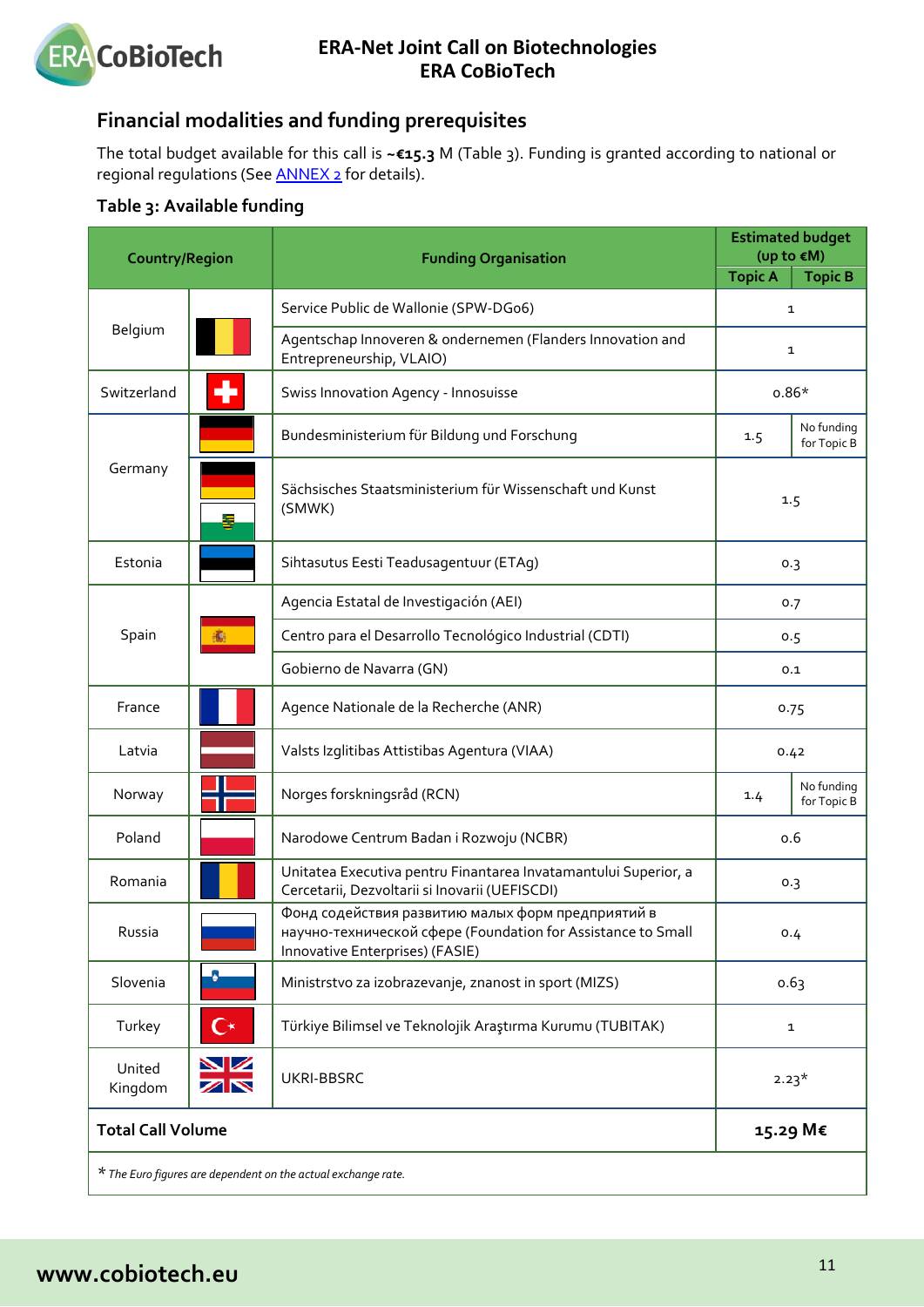

# <span id="page-11-0"></span>**Application procedure**

The application process is one-phased (only full proposal) including a rebuttal procedure. Throughout the whole process, the ERA CoBioTech Call Office (era-ib@aei.gob.es) is the central communication point for all applicants.

The coordinators must submit proposals electronically via the ERA CoBioTech submission website (http://www.submission-cobiotech.eu/). The deadline for submitting proposals is **December 14th, 2018 (13:00 CET)**. For technical issues please contac[t ptj-cobiotech@fz-juelich.de.](mailto:ptj-cobiotech@fz-juelich.de)

# <span id="page-11-1"></span>**Evaluation procedure**

Proposals that are submitted correctly and within the deadline will be checked for eligibility. The eligibility check will focus on the "**General eligibility criteria"** (see page 9) and "**National or regional regulations, national or regional eligibility criteria**" (see [ANNEX 2\)](#page-15-0). The involvement of one or more **ineligible project partners will result in rejection of the entire project proposal.**

Eligible proposals will be peer-review evaluated by an international panel of experts with relevant expertise in the scientific fields concerned. Each expert is independent of any funding organisation involved in this call and no conflict of interest will exist in relation to the proposals evaluated. Each proposal will be reviewed by at least three external reviewers/experts. The composition of the international evaluation panel (IEP) is decided by the ERA CoBioTech Call Steering Committee.

Proposals will be evaluated according to the evaluation criteria given below:

### **Excellence**

- Clarity and pertinence of the objectives.
- Soundness of the concept.
- Credibility of the proposed methodology.
- Quality and expertise of the consortium as a whole.

#### $\Box$ **Impact**

Extent to which the outputs of the project will contribute to impacts on:

- At least  $2$  of the  $4$  scientific approaches shown above (see page 6), that should be conveniently explained and justified throughout the proposal.
- Technological and economic development by describing an envisioned plan to achieve a higher TRL of the processes and technologies, especially how to achieve an increase of the TRL by 2 levels compared to the initial TRL.
- Non-academic and commercial partners, for instance through technological innovation and expanding the exploitation capabilities of potential industrial partners or involved end-users.
- Sustainability of biotechnology research and its outcomes, supported by a data management (DM) plan.
- ERA CoBioTech's commitment to Responsible Research & Innovation (RRI), for instance through investigation and consideration of:
	- The environmental aspects of transformation to a bio-based economy (e.g. through Life Cycle Assessment); and/or
	- o Interdisciplinary collaboration with social sciences and/or humanities researchers; and/or
	- o Other innovative approaches to RRI within the ERA CoBioTech Programme (please refer to the relevant annex of this document).
- Engagement with diverse public and stakeholder groups, through an efficient Communication and Dissemination Plan addressing also communication with the general public.

# **www.cobiotech.eu**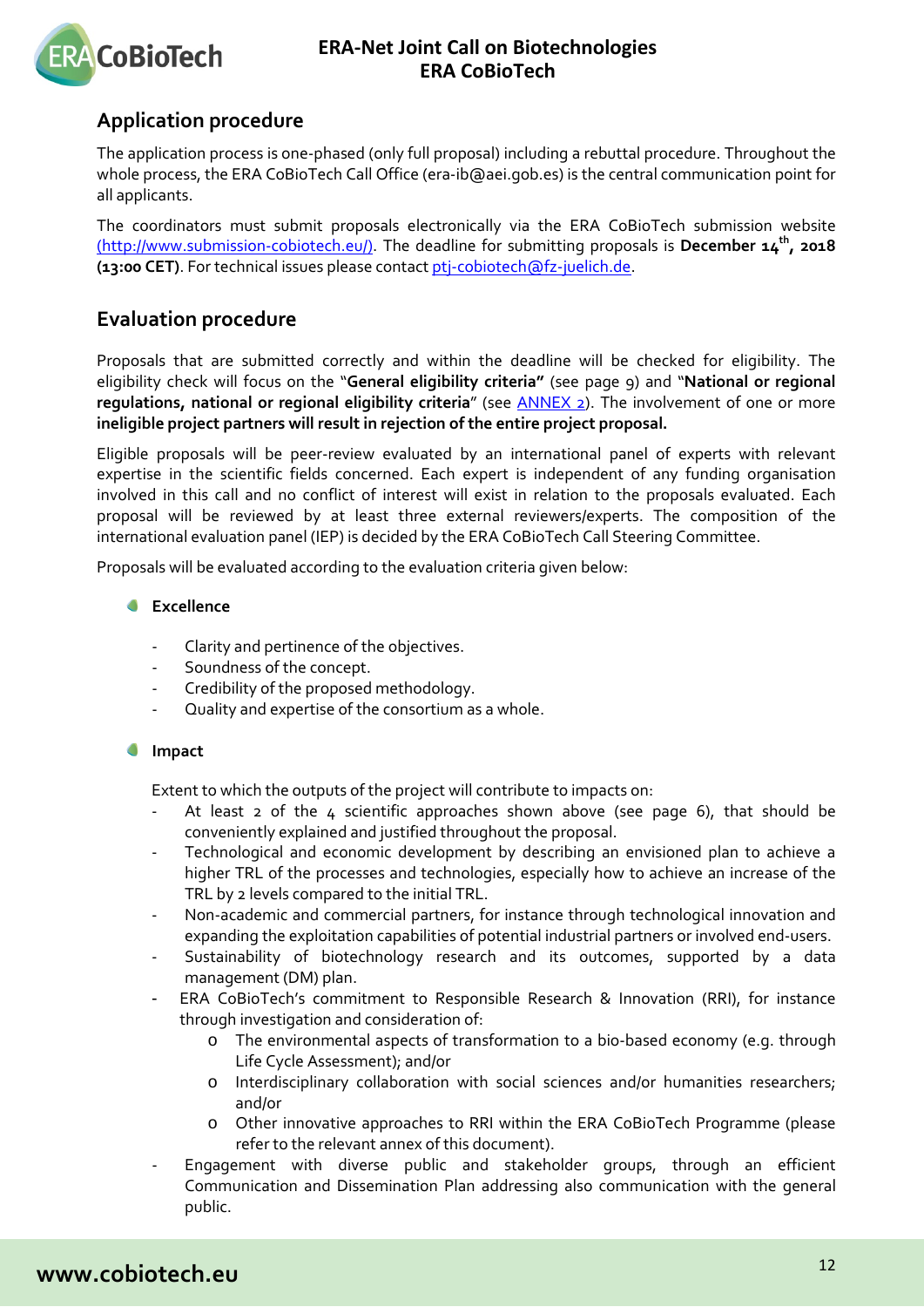

### **Quality and efficiency of the implementation**

- Quality and effectiveness of the work plan, including extent to which the resources assigned to work packages are in line with their objectives and deliverables.
- Appropriateness of the management structures and procedures, including risk and innovation management.
- Complementarity of the participants and extent to which the consortium as a whole brings together the necessary expertise.
- Appropriateness of the allocation of tasks, ensuring that all participants have a valid role and adequate resources in the project to fulfil that role.
- The project budget is appropriate to the planned work and allows the achievement of the project goals.

Evaluation scores will be awarded for each of the three main criteria. Sub-criteria are aspects that the expert will consider in the assessment of that criterion. Each criterion will be scored out of 5 (half scores are allowed) and equally weighted.

The 0-5 scoring system for each criterion indicates the following assessment:

- *0 - The proposal fails to address the criterion or cannot be assessed due to missing or incomplete information.*
- *1 - Poor. The criterion is inadequately addressed, or there are serious inherent weaknesses.*
- *2 - Fair. The proposal broadly addresses the criterion, but there are significant weaknesses.*
- *3 - Good. The proposal addresses the criterion well, but a number of shortcomings are present.*
- *4 - Very Good. The proposal addresses the criterion very well, but a small number of shortcomings are present.*
- *5 - Excellent. The proposal successfully addresses all relevant aspects of the criterion. Any shortcomings are minor.*

The **threshold mark** for individual criteria will be **3**. The overall **threshold mark**, applying to the sum of the three individual scores, will be **10**.

### **Rebuttal stage**

The evaluation process provides applicants with the opportunity to reply to issues raised by the assessments of reviewers. Coordinators of proposals will get access to the to the anonymised questions and comments raised by the evaluators concerning their proposal. This stage allows applicants to comment on factual errors or misunderstandings that may have been committed by the reviewers while assessing the proposals and to reply to reviewers' questions. Proposal coordinators may submit a single response to the reviews via ERA CoBioTech submission [\(www.submission-cobiotech.eu\)](http://www.submission-cobiotech.eu/) after receiving the reviews (see Table 1 "Call timeline"). This response is optional, i.e. no response does not exclude the proposal from the evaluation process.

Please note that issues not related to reviewers´ comments or changes on the proposals (such as work plan, requested budget, etc.) will not be accepted and will not be taken into account by reviewers.

For more details, check "Guidelines for Applicants".

### **International Evaluation Panel (IEP) meeting**

The reviewers will meet in an IEP meeting after receipt of the rebuttal document to discuss each proposal and will decide on one final ranking list of proposals recommended for funding. Based on the ranking list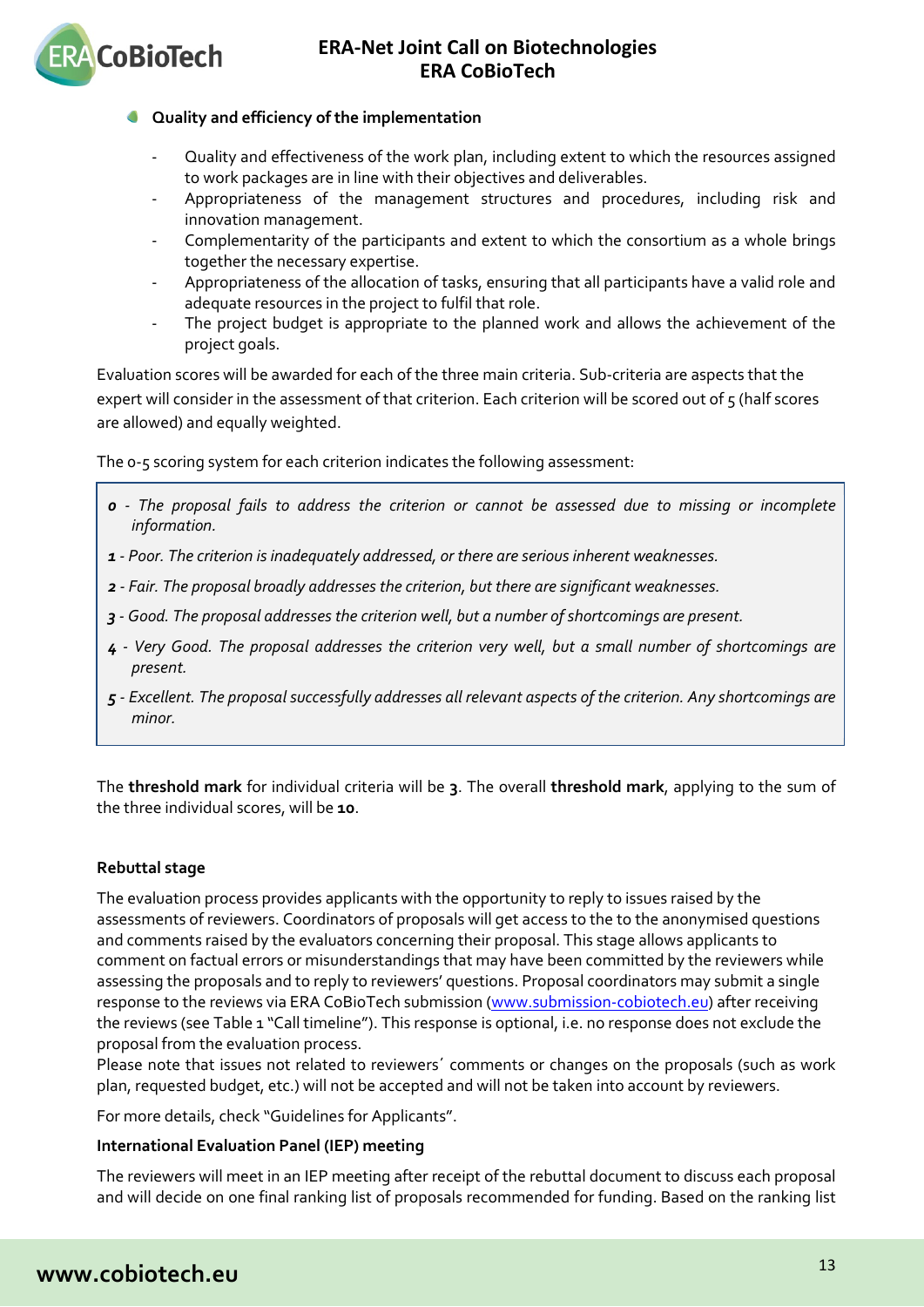

and the available funding, the ERA CoBioTech Call Steering Committee will decide which projects will be funded.

Subsequently, the coordinators of the research consortia will be informed about funding decisions. Evaluation summaries will be provided. The coordinators of the research consortia are responsible for forwarding all information to their research consortium partners.

# <span id="page-13-0"></span>**Forms, guidelines and further information**

All documents related to the call (Call Announcement, Guidelines for Applicants, National Contact Persons, Templates for Letters of Commitment etc.) are available on [www.submission-cobiotech.eu.](http://www.submission-cobiotech.eu/) As the participating funding organisations may have additional national or regional requirements and eligibility criteria, it is strongly recommended that applicants contact their respective national or regional funding organisations prior to submission of the proposal for further information (see  $\overline{\text{ANNEX}}$  1.). For questions related to the submission of your proposal, please contact the ERA CoBioTech Call Office of this call [\(era-ib@aei.gob.es\)](mailto:era-ib@aei.gob.es). For technical questions regarding the submission tool please contact Project Management Juelich [\(ptj-cobiotech@fz-juelich.de\)](mailto:ptj-cobiotech@fz-juelich.de).

**All project partners are required to sign a Consortium Agreement (CA) before the official project start or no later than three months from the project start.** Supporting information can be found under [www.desca-2020.eu/.](http://www.desca-2020.eu/) On request, the CA must be made available to the national or regional funding organisations, together with any other information required by national or regional regulations.

# <span id="page-13-1"></span>**Project monitoring and reporting**

Project objectives must be reached within a maximum of three years.

Project coordinators are required to provide a mid-term and a final report as well as a non-confidential summary of the outcomes of their project for publication via the website [\(www.cobiotech.eu\)](http://www.cobiotech.eu/) and the ERA CoBioTech newsletter. Hereby, ERA CoBioTech wants to reach out to the wider research community and interested public, therefore a summary of research results is needed that can be understood by a broader audience. ERA CoBioTech will provide a template for this summary on the submission website. Each funding body may require additional reporting or monitoring of the projects.

In addition, a kick-off, midterm and final seminar, in which project coordinators will present their projects, will be organised (Status Seminars). The costs for attending these Status Seminars should be covered by the requested project budget. The objective of the status seminars is the monitoring of the projects funded through ERA CoBioTech as well as providing opportunities for networking and future collaboration and communication with a broader community, i.e. the members of the "European Biotech Hub" established under ERA CoBioTech.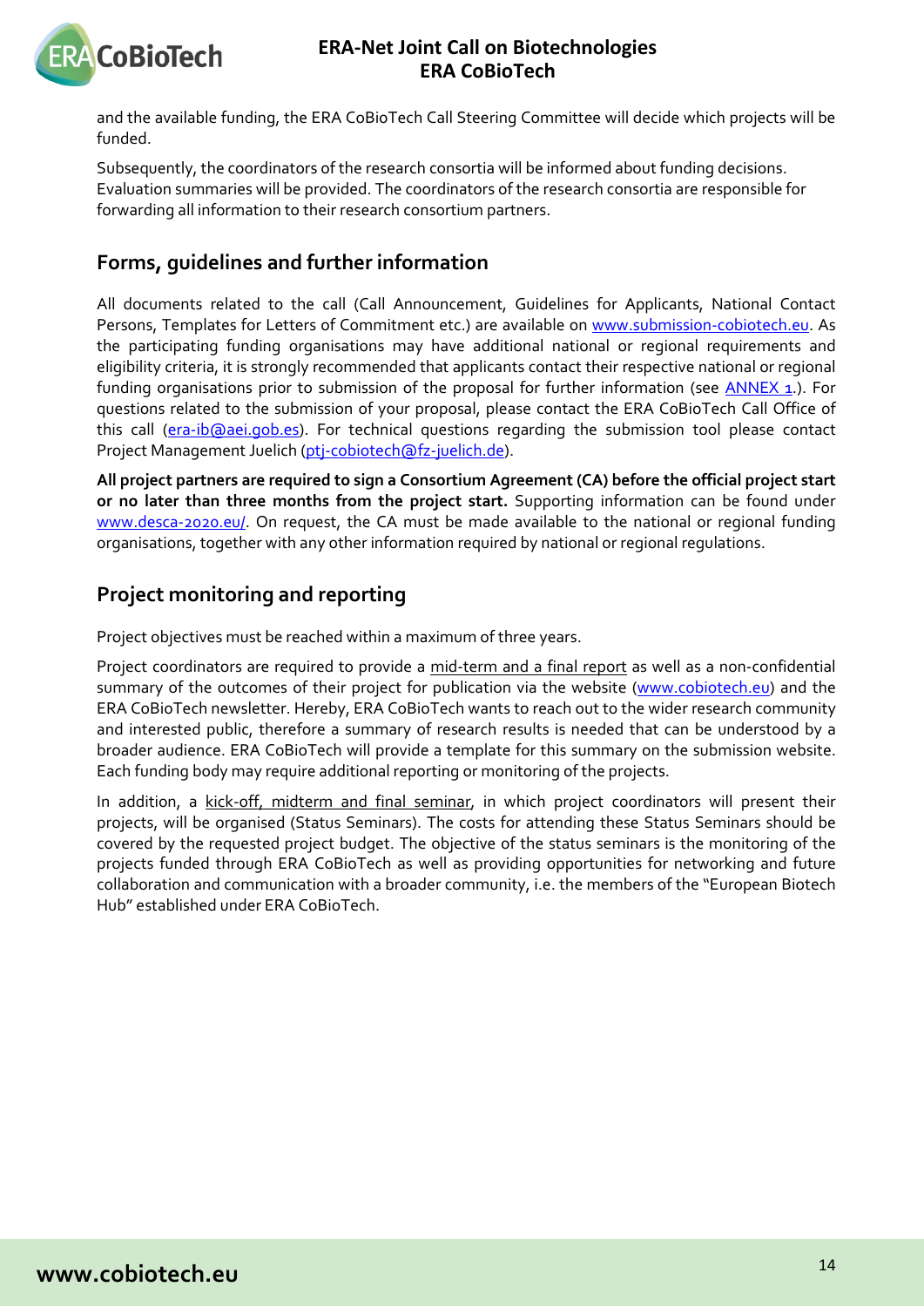

# <span id="page-14-0"></span>**ANNEX 1: National or regional contact persons**

|           | Country | <b>Funding</b><br>Organisation | <b>National or Regional Contact Person (NCP)</b>                                                                                                                                                            |
|-----------|---------|--------------------------------|-------------------------------------------------------------------------------------------------------------------------------------------------------------------------------------------------------------|
|           |         | SPW-DGO6                       | Nicolas Delsaux<br>nicolas.delsaux@spw.wallonie.be<br>+32-81-334-520, +32-473-556-174                                                                                                                       |
| <b>BE</b> |         | <b>VLAIO</b>                   | Marianne Claessens, scientific advisor,<br>+32 2 432 42 09<br>marianne.claessens@vlaio.be<br>Elsie Declercq, scientific advisor<br>+32 2 432 42 78<br>elsie.declercq@vlaio.be                               |
| <b>CH</b> |         | <b>INNOSUISSE</b>              | Alain Dietrich<br>alain.dietrich@innosuisse.ch<br>+41 58 464 92 87                                                                                                                                          |
| DE        |         | <b>BMBF</b>                    | Petra E. Schulte<br>+49 2461 61-9031<br>petra.schulte@fz-juelich.de<br>Irina Kobrin<br>+49 2461 61-3926<br>i.kobrin@fz-juelich.de<br><b>Christian Breuer</b><br>+49 2461 61-96929<br>c.breuer@fz-juelich.de |
|           |         | <b>SMWK</b>                    | Gabriele Süptitz<br>+49-351-564-6422<br>gabriele.sueptitz@smwk.sachsen.de or<br>cobiotech@smwk.sachsen.de                                                                                                   |
| EE        |         | <b>ETAq</b>                    | Katrin Kello<br>katrin.kello@etaq.ee<br>+372-731-7361<br>Margus Harak (budget issues and Mobilitas Pluss<br>programme)<br>margus.harak@etag.ee                                                              |
| ES        |         | <b>CDTI</b>                    | <b>Beatriz Torralba Prieto</b><br>+34 915815502<br>beatriz.torralba@cdti.es<br>María José Montilla<br>+34 91 581 07 16<br>mariajose.montilla@cdti.es                                                        |
|           |         | <b>AEI</b>                     | Manuel Sánchez-Blanco<br>era-ib@aei.gob.es<br>+34 916038447<br>Auxiliadora Prieto<br>Scientific Advisor<br>era-ib@aei.gob.es                                                                                |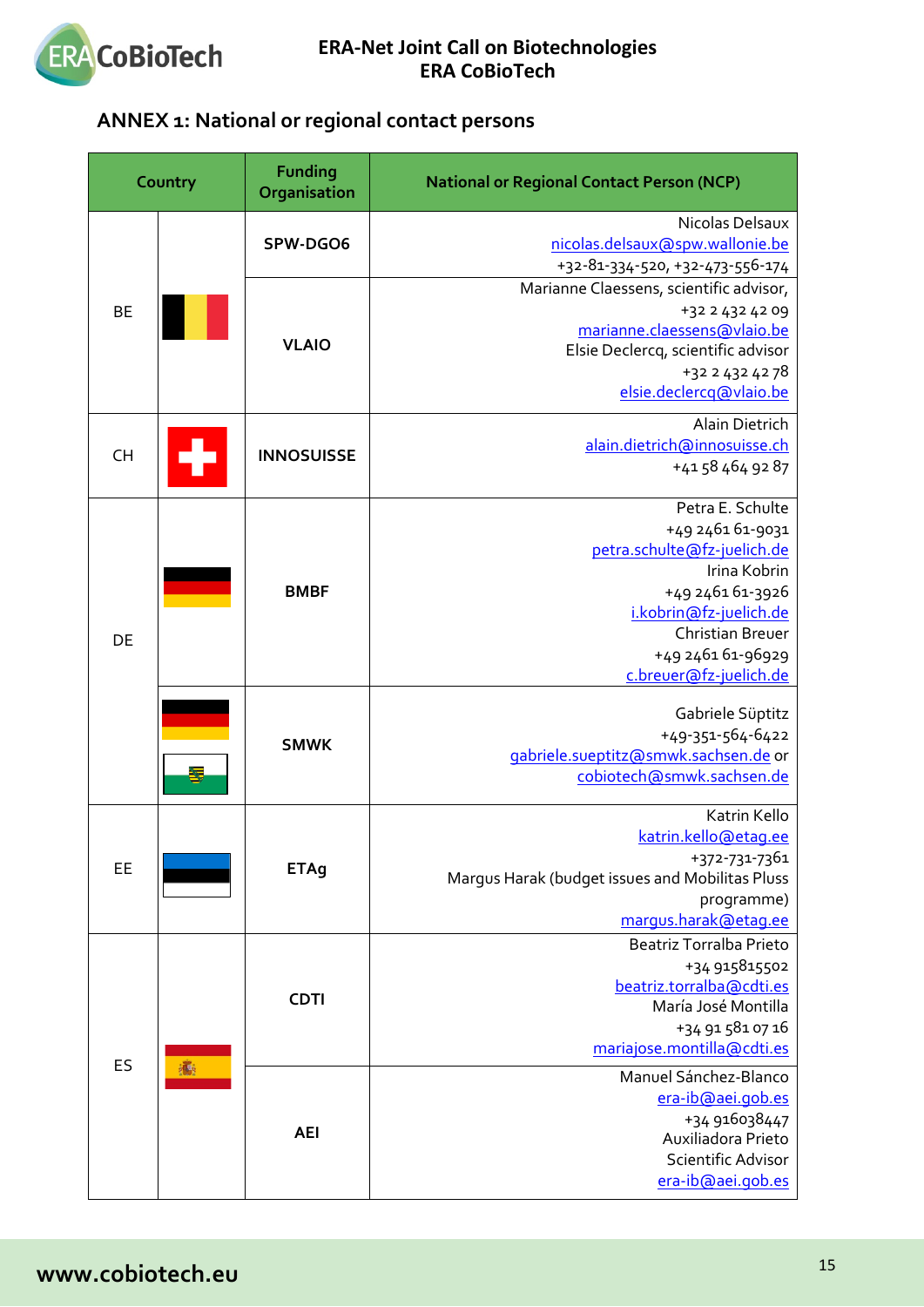

<span id="page-15-1"></span><span id="page-15-0"></span>

|           | <b>GOBIERNO</b><br><b>DE NAVARRA</b> | Sara Torres<br>+34 848424518<br>storres (@navarra.es                                                                         |
|-----------|--------------------------------------|------------------------------------------------------------------------------------------------------------------------------|
| <b>FR</b> | <b>ANR</b>                           | Aurélie Paquirissamy<br>+33-1-78-09-81-18<br>aurelie.paquirissamy@anr.fr<br>Liz Pons<br>+33-1-78-09-80-49<br>liz.pons@anr.fr |
| LV        | <b>VIAA</b>                          | Linda Vecbiskena<br>+371 67785402<br>linda.vecbiskena@viaa.gov.lv                                                            |
| <b>NO</b> | <b>RCN</b>                           | Øystein Rønning,<br>+4791623960<br>oro@rcn.no                                                                                |
| PL        | <b>NCBR</b>                          | Konrad Kosecki<br>+48 22 39 07 460<br>konrad.kosecki@ncbr.gov.pl                                                             |
| <b>RO</b> | <b>UEFISCDI</b>                      | Adrian Asanica<br>+40744.45.00.11<br>adrian.asanica@uefiscdi.ro                                                              |
| <b>RU</b> | <b>FASIE</b>                         | Olga Levchenko<br>+74952313851<br>levchenko@fasie.ru                                                                         |
| SI        | <b>MIZS</b>                          | Kim Turk Mehes<br>+386(1)4784705<br>kim.turk@qov.si                                                                          |
| <b>TR</b> | <b>TUBITAK</b>                       | Dilek Sahin<br>+90-312-298 94 91<br>dilek.sahin@tubitak.gov.tr                                                               |
| UK        | <b>UKRI-BBSRC</b>                    | Anja Berndt<br>+44 (0) 1793-413251<br>cobiotech@bbsrc.ac.uk                                                                  |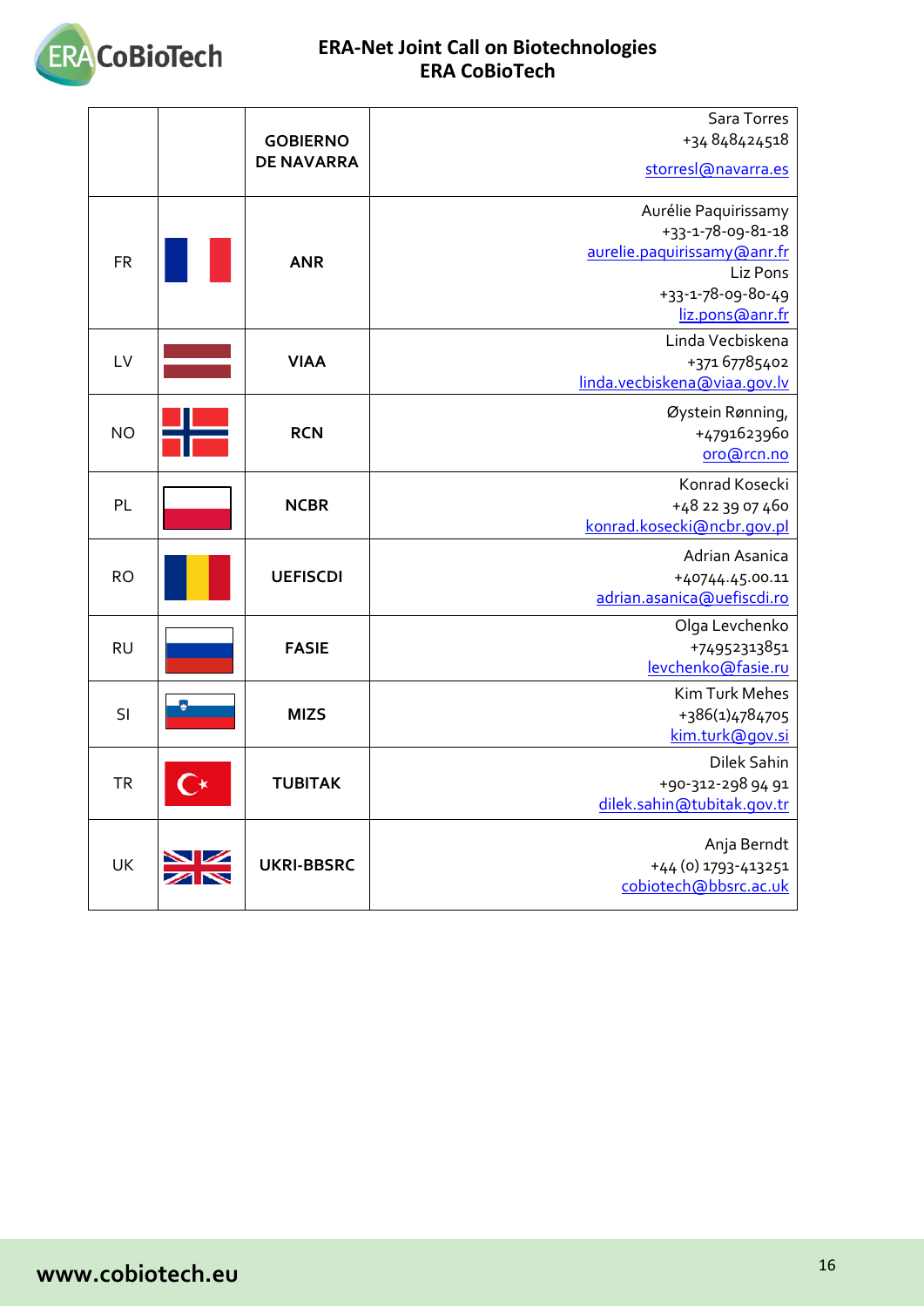

# <span id="page-16-0"></span>**ANNEX 2: National or regional regulations and eligibility criteria**

<span id="page-16-1"></span>**Belgium – SPW** 

**Participating organisation: SPW-DGO6**

**Indicative Budget: 1.0 M€**

**National Contact Person(s):**

Name: Nicolas Delsaux Tel.: +32 81 334 520; Mobile: + 32 473 556 174 E-Mail[: nicolas.delsaux@spw.wallonie.be](mailto:nicolas.delsaux@spw.wallonie.be)





Service public de Wallonie

### **Name of & link to the funding programme(s) and other relevant information:**

https://recherche-technologie.wallonie.be/fr/menu/acteurs-institutionnels/service-public-de-wallonie-services-encharge-de-la-recherche-et-des-technologies/departement-des-programmes-de-recherche/direction-desprogrammes-federaux-et-internationaux/era-nets/les-era-nets.html

| Min.project duration:  | 12 months |
|------------------------|-----------|
| Max. project duration: | 36 months |

### **Maximum funding per project: none**

#### **Institutional eligibility criteria:**

- SMEs, large industries, research centres and Universities are eligible;
- 40% of the Walloon budget must be allocated to an enterprise;
- The project cannot receive double funding;
- The budget for the Walloon partners should follow the SPW-DGO6 cost model;
- The funding rate will be the maximum allowed by the decree of the 3rd of July 2008;
- The beneficiary must have a stable financial situation;
- The beneficiary must have Operational offices in the Walloon Region;
- The project must add benefit to the regional economy;
- All information needed for evaluation should be available;
- A Walloon complementary funding request's form must be submitted to the SPW-DGO6.

#### **Institutional thematic priorities:** none

#### **Proposals with the following focus cannot be funded:** none

#### **Additional information:**

A Walloon complementary funding request's form must be submitted online to the SPW-DGO6.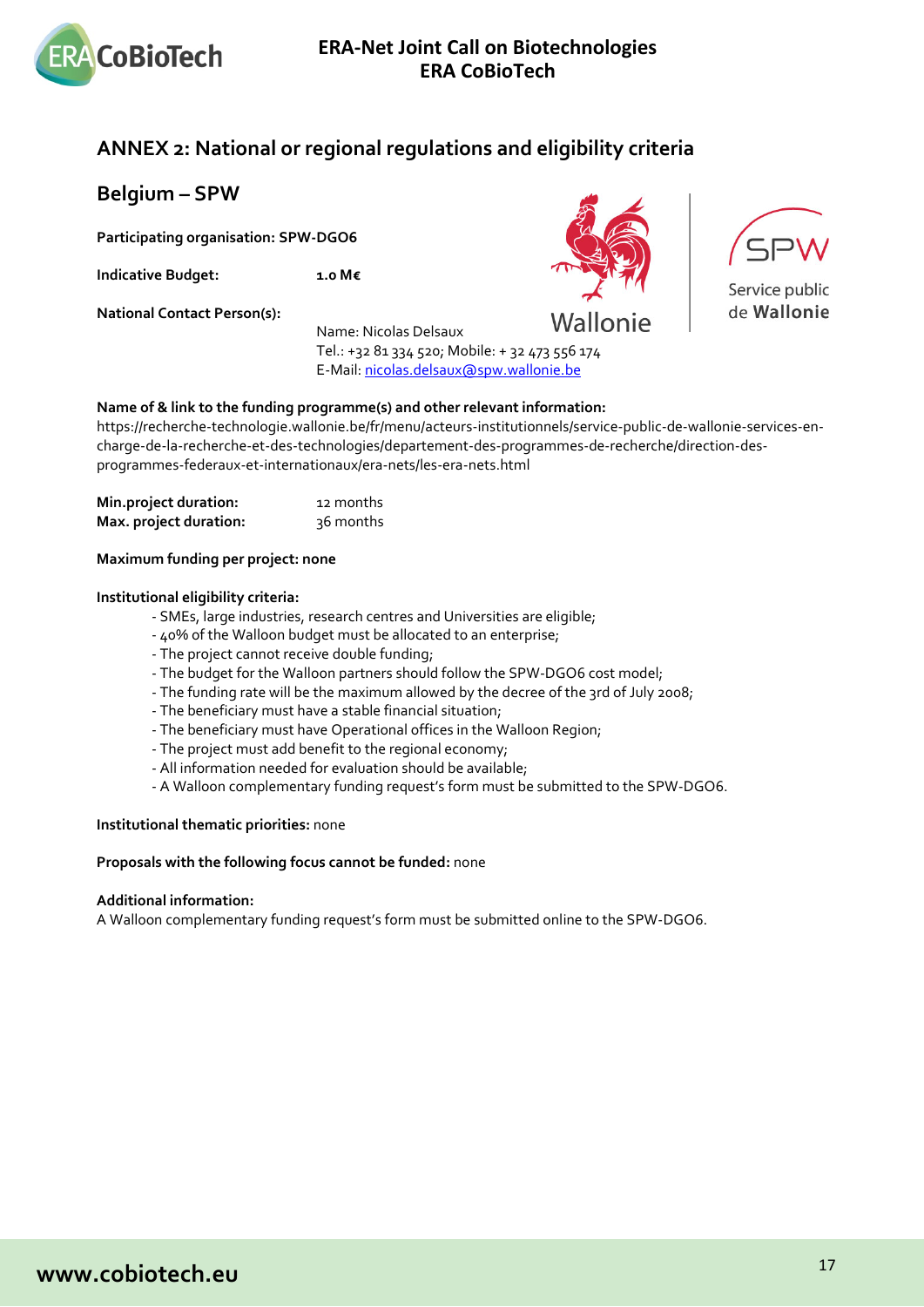

# <span id="page-17-0"></span>**Belgium (Flanders)- VLAIO**

**Participating organisation**:



| <b>Indicative Budget:</b>          | 1 M€                                                                                                     |
|------------------------------------|----------------------------------------------------------------------------------------------------------|
| <b>National Contact Person(s):</b> | Marianne Claessens, scientific advisor<br>phone: +32 2 432 42 09<br>e-mail : marianne.claessens@vlaio.be |
|                                    | Elsie Declercq, scientific advisor<br>Phone: +32 2 432 42 78<br>e-mail : elsie.declercq@vlaio.be         |

#### **Name of & link to the funding programmes**:

- Research projects [: https://www.vlaio.be/nl/subsidies-financiering/onderzoeksproject](https://www.vlaio.be/nl/subsidies-financiering/onderzoeksproject)
- Development projects [: https://www.vlaio.be/nl/subsidies-financiering/ontwikkelingsproject](https://www.vlaio.be/nl/subsidies-financiering/ontwikkelingsproject)

### **Minimum and/or maximum project duration**:

Projects may last from 6 to 24 months for development projects and 36 months for research projects.

#### **Minimum and/or maximum funding per project**:

The minimum and maximum funding per project follows the national rules of the funding scheme :

- For development projects : budget between 25 000 and 3 000 000 euro
- For research projects : budget between 100 000 and 3 000 000 euro

The maximum funding percentage is  $25 - 60$  % depending on the size of the enterprise and on the TRL level. The maximum funding per project is < 500 000 euro

### **Who can be eligible for funding (incl. industry participation)?**

The eligible partners are **Flemish enterprises** (with legal entity in Flanders). Minimum 1 Flemish enterprise needs to apply for funding. Enterprises can involve scientific partners and subcontractors in the project.

#### **National priorities:**

No priorities as long as the projects fit in the program (no thematic restrictions).

Focus on multi-actor approach in integrated projects. Flemish companies should calculate the economic benefits and valorization in Flanders for their part of the project.

#### **Application for funding via Agentschap Innoveren en Ondernemen:**

Information will be provided on the VLAIO website for applicants with additional templates to be completed.

Those completed templates are mandatory to check the national eligibility and must be sent to the Agentschap Innoveren en Ondernemen on the date of deadline of the pre-proposals. We kindly ask the applicants to apply for a meeting with the Agentschap Innoveren en Ondernemen ultimately 2 weeks before the deadline for submission to check the eligibility aspects.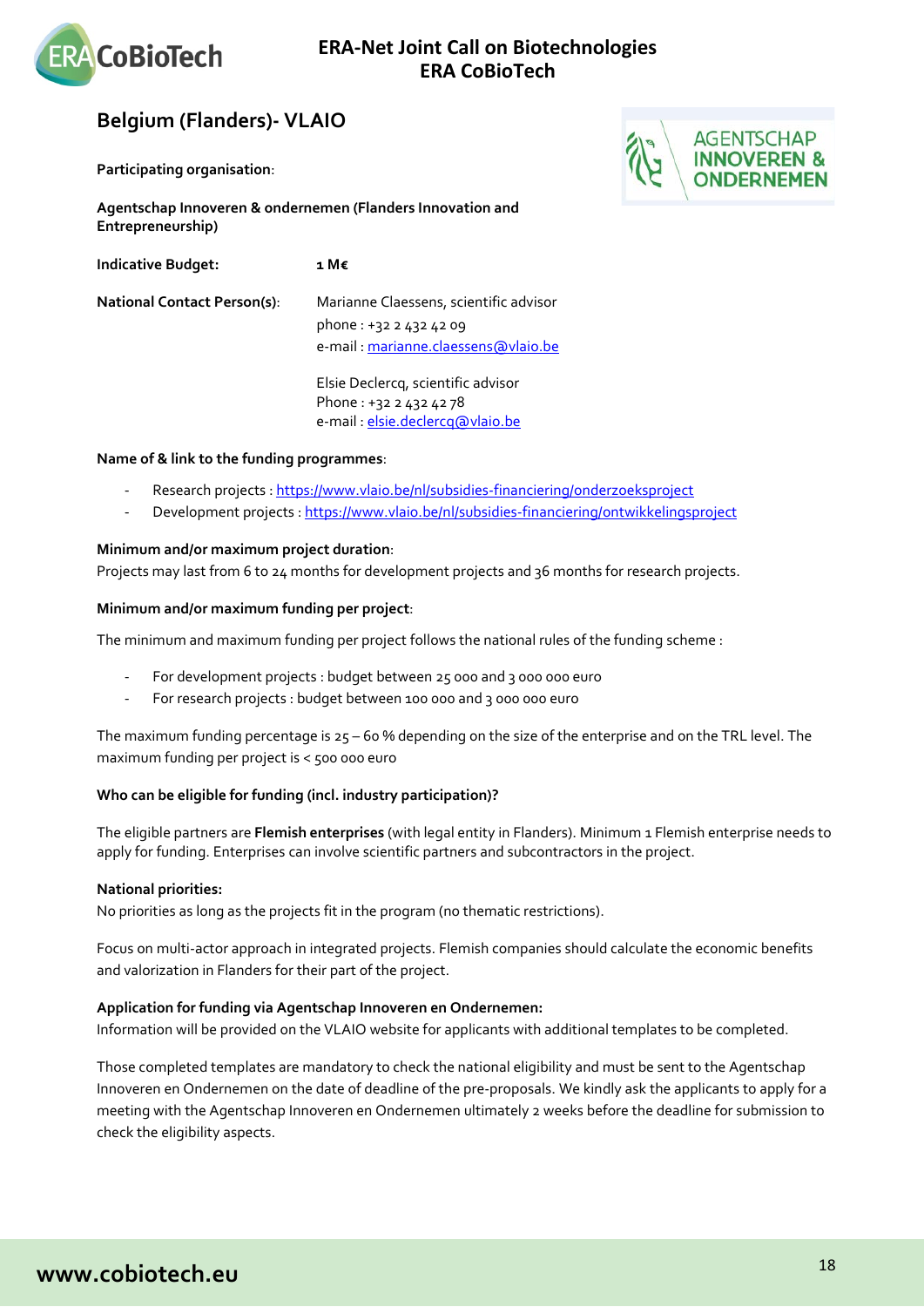

# <span id="page-18-0"></span>**Switzerland – Innosuisse**



Schweizerische Eidgenossenschaft Confédération suisse Confederazione Svizzera Confederaziun svizra

| <b>Additional requirements:</b>    | Request to submit an Innosuisse application form                                |
|------------------------------------|---------------------------------------------------------------------------------|
| Max. Project duration:             | २ Years                                                                         |
| <b>National Contact Person(s):</b> | Alain Dietrich<br>Tel.: +41 58 464 92 87<br>E-mail alain.dietrich@innosuisse.ch |
| <b>Indicative Budget:</b>          | $1 M CHF (~0.86 M \epsilon)$                                                    |
| <b>Participating Organisation:</b> | Swiss Innovation Agency - Innosuisse                                            |

Please note that – in parallel to the application on the European level (with the EU-Partners) – the Swiss Partners must submit an application (Innosuisse application form incl. the European application form) demonstrating the research work to be performed by the Swiss Partners.

The usual Innosuisse funding rules as stated in Art. 19 of the Federal Act on the Promotion of Research and Innovation of 14 December 2012 (RIPA, SR 420.1), in Art. 29 f. of the Research and Innovation Promotion Ordinance of 29 November 2013 (RIPO, SR 420.11), in Art. 3 – 10 of the Innosuisse Funding Ordinance of 20 September 2017 (SR 420.231) and in the Implementation provisions for Funding Projects of 16 November 2017 will apply for this call, i.e.:

- At least one Swiss implementation partner and one Swiss non-commercial research institution or higher education research center (e.g. university, Federal Institute of Technology, University of Applied Sciences) must be involved in a Innosuisse funded R&D project.
- The application must contain all information necessary for technical, scientific and economic assessment of the right to and amount of funding.
- Effective implementation of the research findings in favour of the economy and society may be expected.
- The implementation partner(s) has (have) to cover at least 50% of the project costs from the total project work of the Swiss partners. The implementation partner(s) must also provide a cash contribution to the research partner(s) in the amount of 10% of the requested Innosuisse funding. The cash contribution is part of the 50% contribution.
- There is no federal funding allowed to companies (implementation partner).
- The project has to focus on innovation. In general, no funding will be given to projects which propose marginal improvements of existing products, nor for projects with a purely basic research content.
- The criteria for proposal assessment are: innovative content of the project, quality of the project planning, quantitative goals and implementation plan to achieve the targeted economic or social benefit, competence of the project team to implement the project, contribution to sustainable development.
- The project must have quantified, measurable goals and a coherent and structured schedule with verifiable progress milestones.
- It must be based on a thorough appraisal of the current state of the relevant technology and on an evaluation of the corresponding and patent rights.
- A contract on intellectual property rights shall be concluded between the partners prior to the start of the project. A confidentiality clause should be included where necessary.
- At the end of the project, a plan must be presented showing how the results will be implemented.

For more details, please refer to the Innosuisse webpage using the following ad-dress: <https://www.innosuisse.ch/inno/en/home/start-your-innovation-project/innovationsprojekte.html>

### **Prior to decide to participate in this call, applicants are kindly requested to contact Innosuisse.**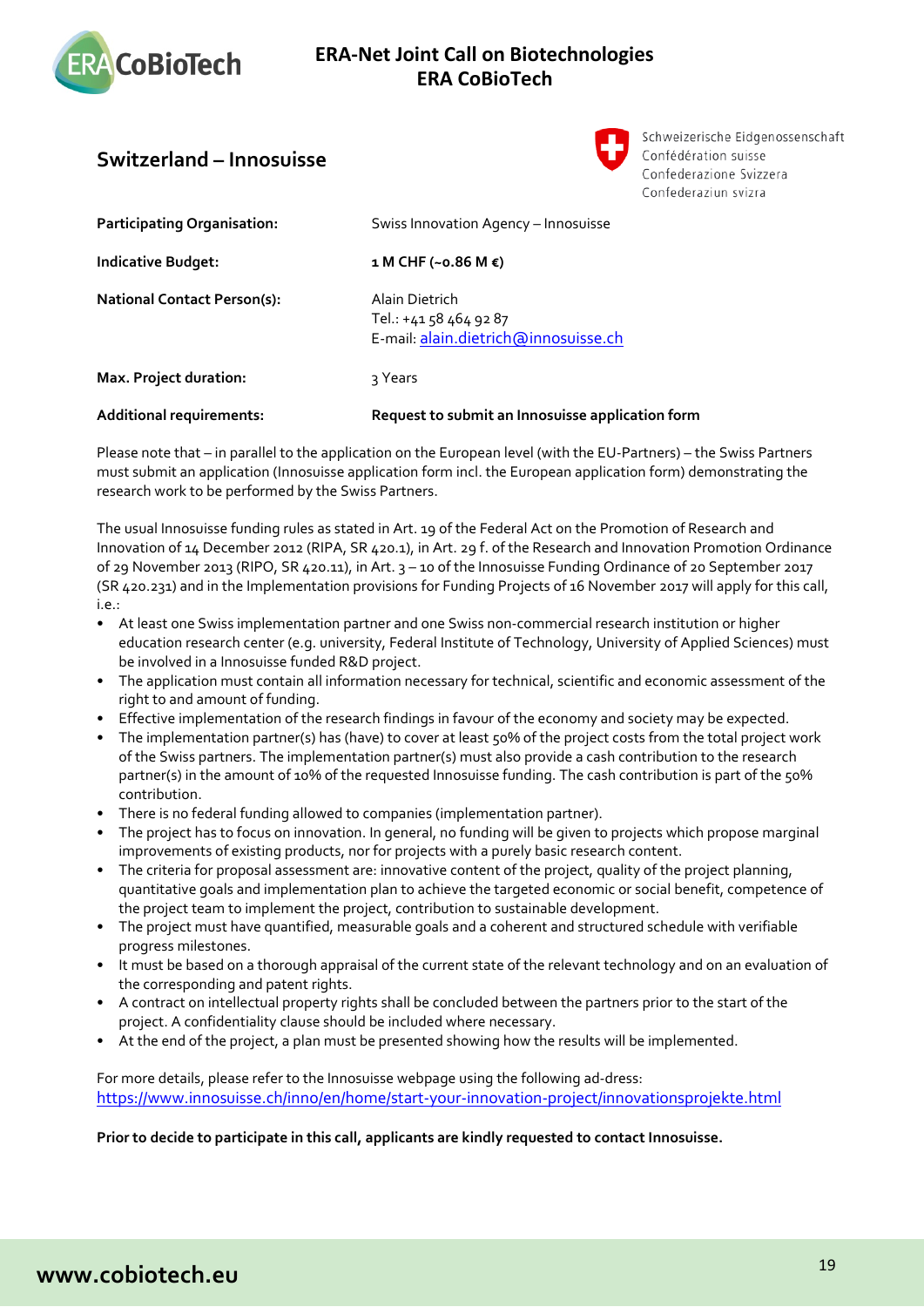

### <span id="page-19-0"></span>**Germany - BMBF**

**Participating organisation: BMBF/JUELICH**

**Indicative Budget: € 1.5 M€**

### **National Contact Person(s):**

Name: Petra E. Schulte/ Irina Kobrin / Christian Breuer Tel.: +49 2461 61-9031/ +49 2461 61-3926 / /+49 2461 61-96929 E-Mail: [petra.schulte@fz-juelich.de](mailto:petra.schulte@fz-juelich.de) / [i.kobrin@fz-juelich.de / c.breuer@fz-juelich.de](mailto:i.kobrin@fz-juelich.de%20/%20c.breuer@fz-juelich.de)

### **Name of & link to the funding programme(s) and other relevant information:**

Information about "Nationale Forschungsstrategie BioÖkonomie 2030" is provided under [https://www.bmbf.de/de/biooekonomie-neue-konzepte-zur-nutzung-natuerlicher-ressourcen-726.html.](https://www.bmbf.de/de/biooekonomie-neue-konzepte-zur-nutzung-natuerlicher-ressourcen-726.html)

**Project duration:** proposed projects may last up to 36 months.

### **Maximum funding per project: there is no minimum and/or maximum funding per project**

### **Institutional eligibility criteria:**

Applicants must be research groups from academia, universities, research organisations or industry. Enterprises, especially SMEs, may participate as partners provided they can prove their financial stability as described under "Additional information"). Enterprises must provide the relevant documents and information until December 14, 2018. Consulting with the national contact person [\(ANNEX 1\)](#page-14-0) prior to submission is essential.

### **Institutional thematic priorities:**

BMBF will support projects within Topic A "Microbial communities (natural or synthetic), co-cultures and cascades of microorganisms for new products, value-added products and supply services and sustainable industrial processes" outlined in the Call Announcement. BMBF enforces the application of the FAIR data management approach.

#### **Proposals with the following focus cannot be funded:**

Explicitly excluded are applications in Topic B, medicine and clinical research and bioenergy.

#### **Additional information:**

**German applicants are strongly recommended to contact their national contact points before submitting a proposal and to refer to the National Announcement which can be requested from the national contact points.**

BMBF funding of the second ERA CoBioTech call is provided as delineated in the national announcement "Richtlinie zur Förderung transnationaler Verbundvorhaben auf dem Gebiet der Biotechnologie im Rahmen des ERA-Net Cofund CoBioTech" published in October 2018, which can be found under [https://www.bmbf.de/foerderungen](https://www.bmbf.de/foerderungen/) or requested from the national contact points.



Bundesministerium für Bildung und Forschung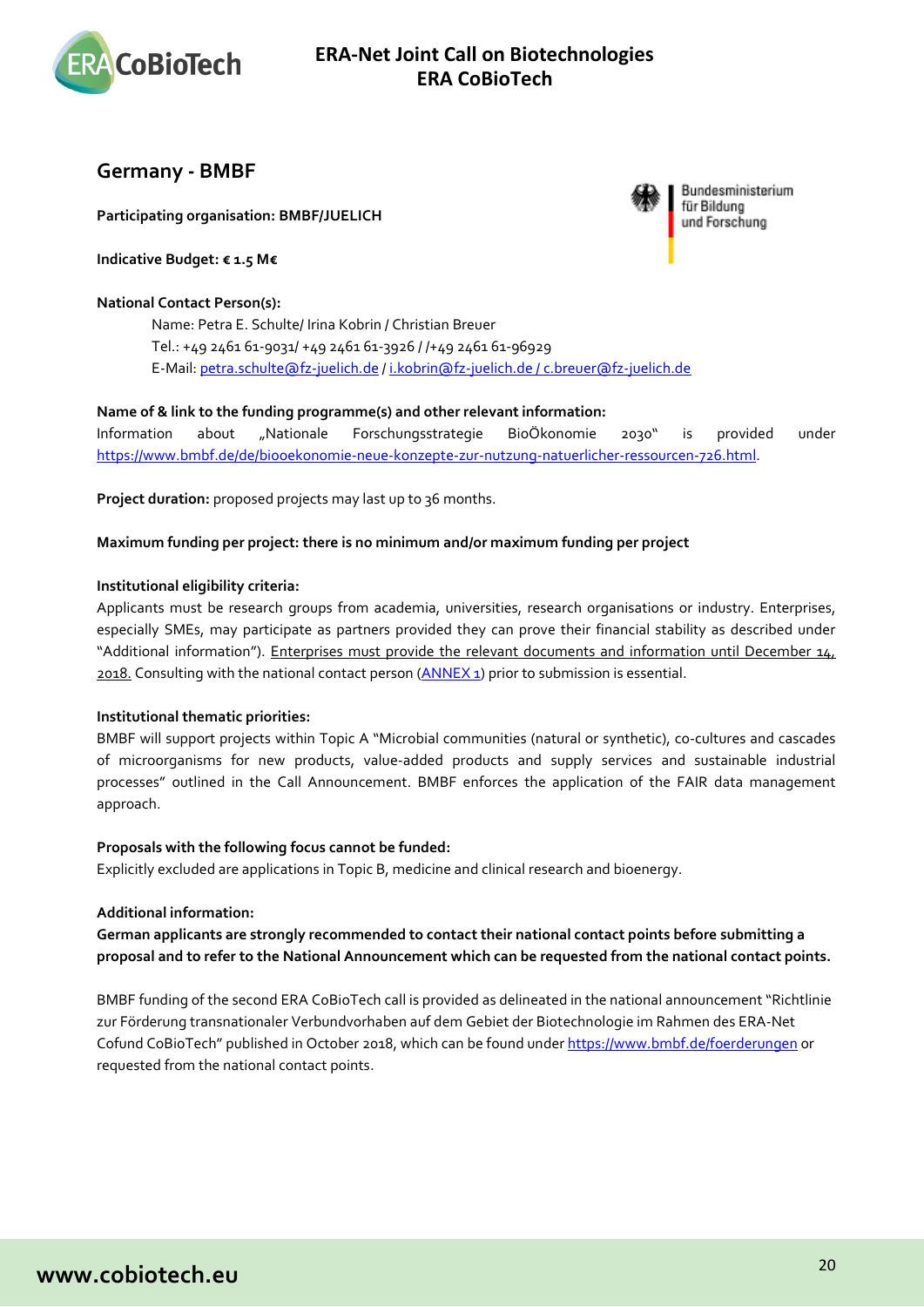

Funding bases on §§23 and 44 BHO (Bundeshaushaltsordnung) and associated administrative regulations. The main items are as follows:

- Applications must be compatible with the above mentioned national announcement.
- **The procedure ("Verfahren") is according to the above mentioned protocol (see Chapter "Application** Procedure"). Funding will be awarded as non-repayable project grant.
- The funding regulations, the follow up and reporting of publicly funded projects are regulated according to the National Announcement "Richtlinie zur Förderung transnationaler Verbundvorhaben auf dem Gebiet der Biotechnologie im Rahmen des ERA-Net Cofund CoBioTech". Details on eligible costs are described in section 5 "Art und Umfang, Höhe der Zuwendung" of the National Announcement. Costs for data management are eligible, especially if the FAIRDOM data management approach is used. Additionally, reporting duties as delineated in this Call Announcement in the Chapter "Reporting requirements" must be respected as well.
- Eligible applicants are universities, research institutions and enterprises, especially SMEs, domiciled in  $\sim$ Germany.
	- o For universities intending to request the "Projektpauschale" in the frame of the present call, the project costs budgeted in the proposal must include this "Projektpauschale". In the proposal submission system [\(www.submission-cobiotech.eu\)](http://www.submission-cobiotech.eu/) the "Projektpauschale" must be declared in the section "Finances" under "Overhead". Additional explanations can be put down in writing in the section "Comments on finances". More information is available in the "FAQ zur Projektpauschale": [www.foerderportal.bund.de.](http://www.foerderportal.bund.de/)
	- o Research institutions, which receive basic financing, can be funded subject to specific conditions.
	- Enterprises must be registered in Germany and must be well established in Germany with plants, laboratories, employees, etc. The proposed project must add benefit to the national economy. In order to prove their financial ability to participate in the proposed project, Small and Medium Enterprises (SMEs) have to submit, together with the electronic submission of the Proposal (documents received latest on 14.12.2018) the following documents:
		- $\checkmark$  Financial statement for the last two years (Jahresabschlüsse der letzten zwei Jahre)
		- $\checkmark$  Confirmation of the financial own contribution (Erklärung zur Aufbringung des Eigenanteils)
		- $\checkmark$  Business assessment (Aktuelle BWA)

The documents have to be submitted to:

Dr. Petra E. Schulte Projektträger Jülich Geschäftsbereich Bioökonomie PtJ BIO 7: Europäische Initiativen und Internationales Forschungszentrum Jülich GmbH D-52425 Jülich Tel.: +49 2461 61-9031 Fax: +49 2461 61-1790 [petra.schulte@fz-juelich.de](mailto:petra.schulte@fz-juelich.de)

- **C** Double funding is forbidden!
- In the case of a positive funding recommendation all German applicants will be asked to submit a formal national application. It is strongly recommended to use the electronic application system "easy-online" [\(www.foerderportal.bund.de/easyonline\)](http://www.foerderportal.bund.de/easyonline). Project start is envisioned not before January 2020.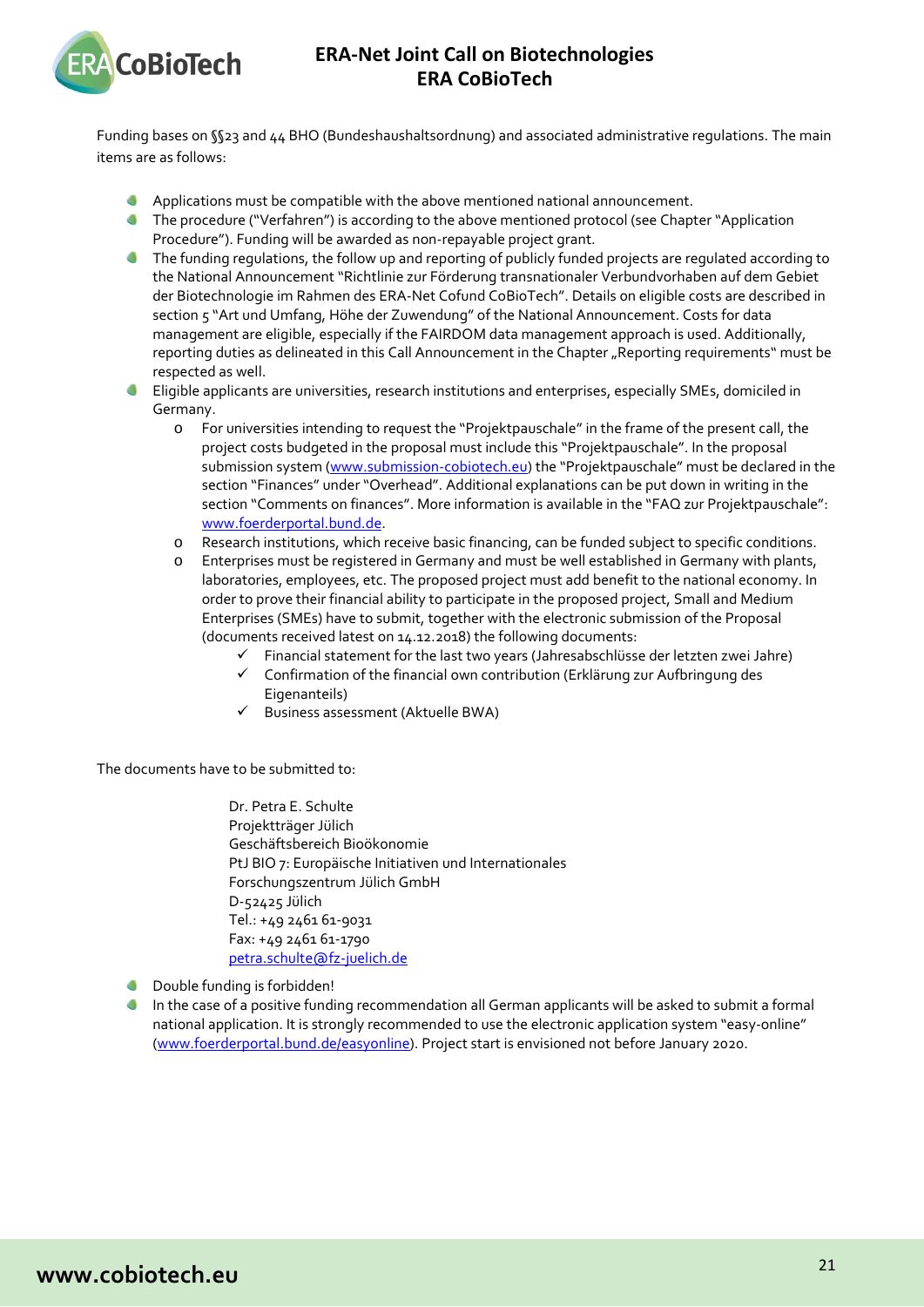

# <span id="page-21-0"></span>**Germany – Free state of Saxony**



| Participating organisation:                                                                                              | Saxon State Ministry for Higher Education, Research and the Art<br>(SMWK)                                                                                                                                                                    |
|--------------------------------------------------------------------------------------------------------------------------|----------------------------------------------------------------------------------------------------------------------------------------------------------------------------------------------------------------------------------------------|
| <b>Indicative Budget:</b>                                                                                                | 1.5 M€                                                                                                                                                                                                                                       |
| <b>Regional Contact Person(s):</b>                                                                                       | Name: Gabriele Süptitz<br>Tel.: +49 351 564 6422<br>E-Mail: gabriele.sueptitz@smwk.sachsen.de<br>cobiotech@smwk.sachsen.de                                                                                                                   |
| Name of & link to the funding programme(s) and other relevant information:<br>please contact the regional contact person |                                                                                                                                                                                                                                              |
| Max. project duration:                                                                                                   | 36 months                                                                                                                                                                                                                                    |
| Maximum funding per project:                                                                                             | no limitation                                                                                                                                                                                                                                |
| Institutional eligibility criteria:<br>vom 7. März 2017)                                                                 | see Saxon guidelines<br>(Richtlinie des Sächsischen Staatsministeriums für Wissenschaft und Kunst zu Gewährung von Zuwendungen für<br>Maßnahmen im Rahmen der wettbewerblichen EU-Förderprogramme für Forschung und Innovation (RL EuProNet) |
| Institutional thematic priorities                                                                                        | SMWK will support projects within the entire scientific scope outlined in<br>the Call Announcement                                                                                                                                           |

**Proposals with the following focus cannot be funded:** All proposal within the scope outlined in the Call Announcement can be funded.

### **Additional information:**

In the case of a positive funding recommendation, Saxon applicants will be asked to submit a regional application according to the related Saxon guideline.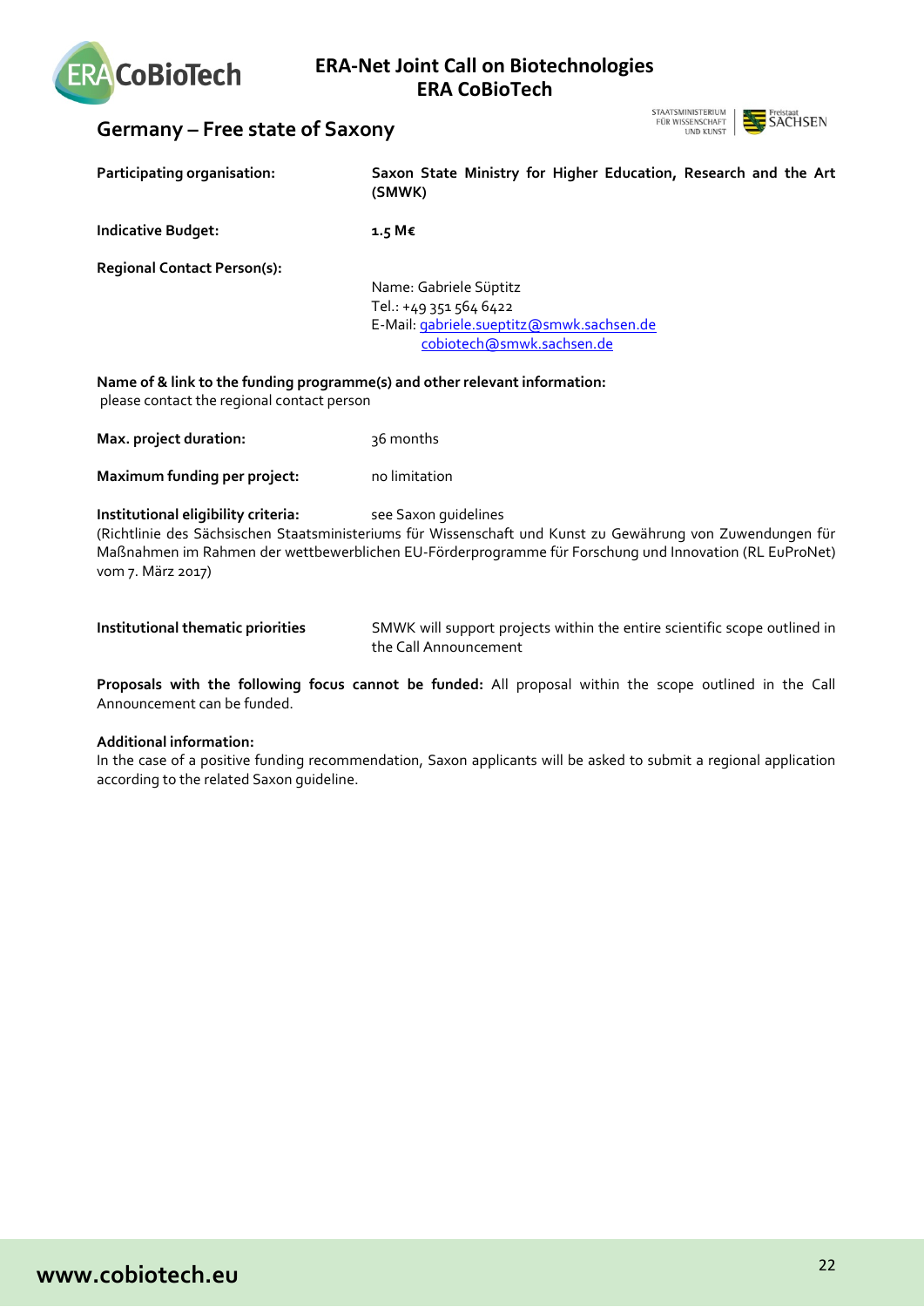



<span id="page-22-0"></span>**Estonia – ETAg** 

**Participating organisation:** Eesti Teadusagentuur / Estonian Research Council

**Indicative Budget: 0.3 M€**

**National Contact Person(s):**

**Katrin Kello** Phone: +372-731-7361 E-mail: [katrin.kello@etag.ee](mailto:katrin.kello@etag.ee)

**Margus Harak** (budget issues and Mobilitas Pluss programme) Phone: +372-731-7343 E-mail: [margus.harak@etag.ee](mailto:margus.harak@etag.ee)

### **Name of & link to the funding programme(s) and other relevant information:** www.etag.ee

**Maximum funding per project: 150 000 €**

### **Institutional eligibility criteria:**

Estonian Research Council (hereafter the Council) funds basic and applied research. Applied research is only funded as far as it does not refer to product development with commercial value and for marketing purposes.

Mobilitas Pluss programme is partly financed by the European Regional Development Fund. The project must comply with the rules set in th[e Mobilitas Pluss decree](http://www.etag.ee/wp-content/uploads/2016/01/Mobilitas-Pluss-Lisa-1.pdf) No. 1.1-2/15/481 of the Minister of Education and Research of 30 December 2015.

### **The following conditions apply to projects funded through the Mobilitas Pluss programme:**

**The Host Institution** (the final recipient) is the applicant to which the grant will be allocated. The Host Institution must be registered and located in Estonia. The Host Institution must declare that the project can be carried out within their premises and that it will employ the Principal Investigator during the proposed project, should the project receive funding. The Council shall enter into a grant agreement with the Host Institution.

**The Principal Investigator** is the researcher who will be responsible for the use of the grant and for the realisation of the project. The Principal Investigator:

- must have an updated public profile in the Estonian Research Information System (ETIS) from the date of the proposal submission through the date of the funding decision, or convert their ETIS publications table into a PDF and send it directly to the ERA-NET's contact point at ETAg;
- must hold a doctoral degree of an Estonian Higher Education institution or an equivalent academic degree. The degree must have been awarded by the submission deadline of the grant application, at the latest;
- must have published at least three articles which comply with the requirements of clause 1.1 of the ETIS classification of publications, or at least five articles which comply with the requirements of clauses 1.1, 1.2, 2.1 and 3.1, within the last five years prior to the proposal submission deadline. International patents are equalised with publications of clause 1.1. Monographs (ETIS clause 2.1) are equalised with three publications mentioned in clause 1.1 if the number of authors is three or less. If the applicant has been on pregnancy and maternity or parental leave or in the compulsory military service, or has other serious grounds, the deadline of the publication requirement will be extended by the respective time.

**Senior research staff of the project** participates in the substantial performance of the project. They should hold at least master's degree or a respective qualification.

**The budget** of a proposal should consist of **research expenses** and **indirect costs**. **Only expenses made between the start date and the end date of the project (not later than 31.12.2022) are eligible.**

# **www.cobiotech.eu**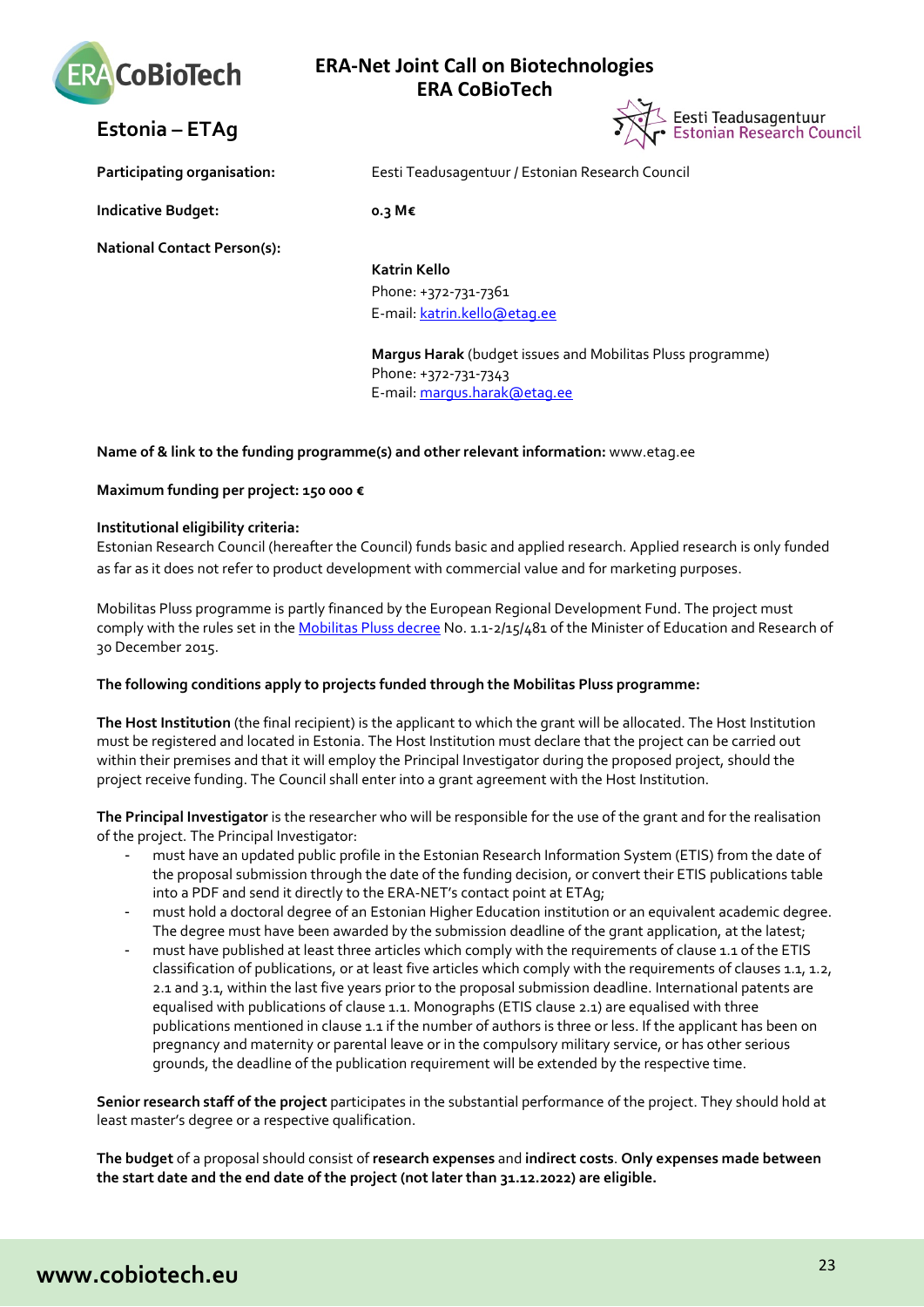

**Research expenses** consist of direct personnel costs, travel costs, other direct costs and subcontracting costs. The research expenses must be relevant to carry out the project and respectively identifiable. All eligible costs are set in th[e Mobilitas Pluss decree.](http://www.etag.ee/wp-content/uploads/2016/01/Mobilitas-Pluss-Lisa-1.pdf)

**Remuneration** may only be paid out of the grant according to the time the staff participates in the grant project and their total salary cost.<sup>[1](#page-23-0)</sup> Scholarships are not eligible.

**Travel costs** cover expenses for transport, accommodation and daily allowances.

#### **Other direct costs** are:

- consumables related to the project;
- costs for publication and dissemination of project results;
- costs for organising meetings, seminars or conferences;
- fees for participating in scientific forums and conferences:
- all other costs that are identifiable as clearly required for the implementation of the project and comply with the eligible costs as defined in th[e Mobilitas Pluss decree.](http://www.etag.ee/wp-content/uploads/2016/01/Mobilitas-Pluss-Lisa-1.pdf)

**Subcontracting costs** should only cover additional or complementary tasks (e.g. costs for translation, analyses, etc.) to third parties. Core project research tasks should not be subcontracted. Subcontracting costs may not exceed 10% of the total costs.

**Indirect costs** of the project amount to 15% of eligible **direct personnel costs** and should cover general expenses of the Host Institution and the Council. Two thirds (2/3) of the indirect costs will go to the Host Institution and one third (1/3) will be kept by the Council for checking the compliance of the costs with the rules of the European Structural Funds.

Costs for equipment and services intended for public use (copying machine or printer publicly used, phone bills, copying service, etc.) must be covered from the indirect costs.

**Double funding** of activities is not acceptable.

**Participants' personal expenses** or expenses not directly related to the project are not eligible.

If the applicant is a **private enterprise**, the **state [aid form](http://www.etag.ee/wp-content/uploads/2018/01/Riigiabi-vorm-ettev%C3%B5tetele.docx)** must be filled in. No tax arrears are allowed on the proposal submission date.

If **human research or animal tests** are intended in the project, a positive resolution by the human research ethics committee or the animal testing permits committee must be submitted to the Council by the start of the relevant activities.

By applying for funding by ETAg the applicants agree to consider the relevance of **Nagoya protocol** for their research, and to submit the Due Diligence Declaration if applicable.

### *APPLICANTS MUST COORDINATE THEIR PROPOSAL WITH THEIR HOST INSTITUTION AND ARE STRONGLY ADVISED TO CONTACT THE NATIONAL CONTACT POINTS FOR PRE-ELIGIBILITY CHECK***.**

A **check-list for Estonian applicants** can be found [here.](http://www.etag.ee/wp-content/uploads/2018/07/Juhend-ERA-NET-toetuse-taotlejale_ETAg-juuni-2018-1.pdf)

l

<span id="page-23-0"></span> $1$  Comprising basic monthly salary, social security charges and other statutory costs.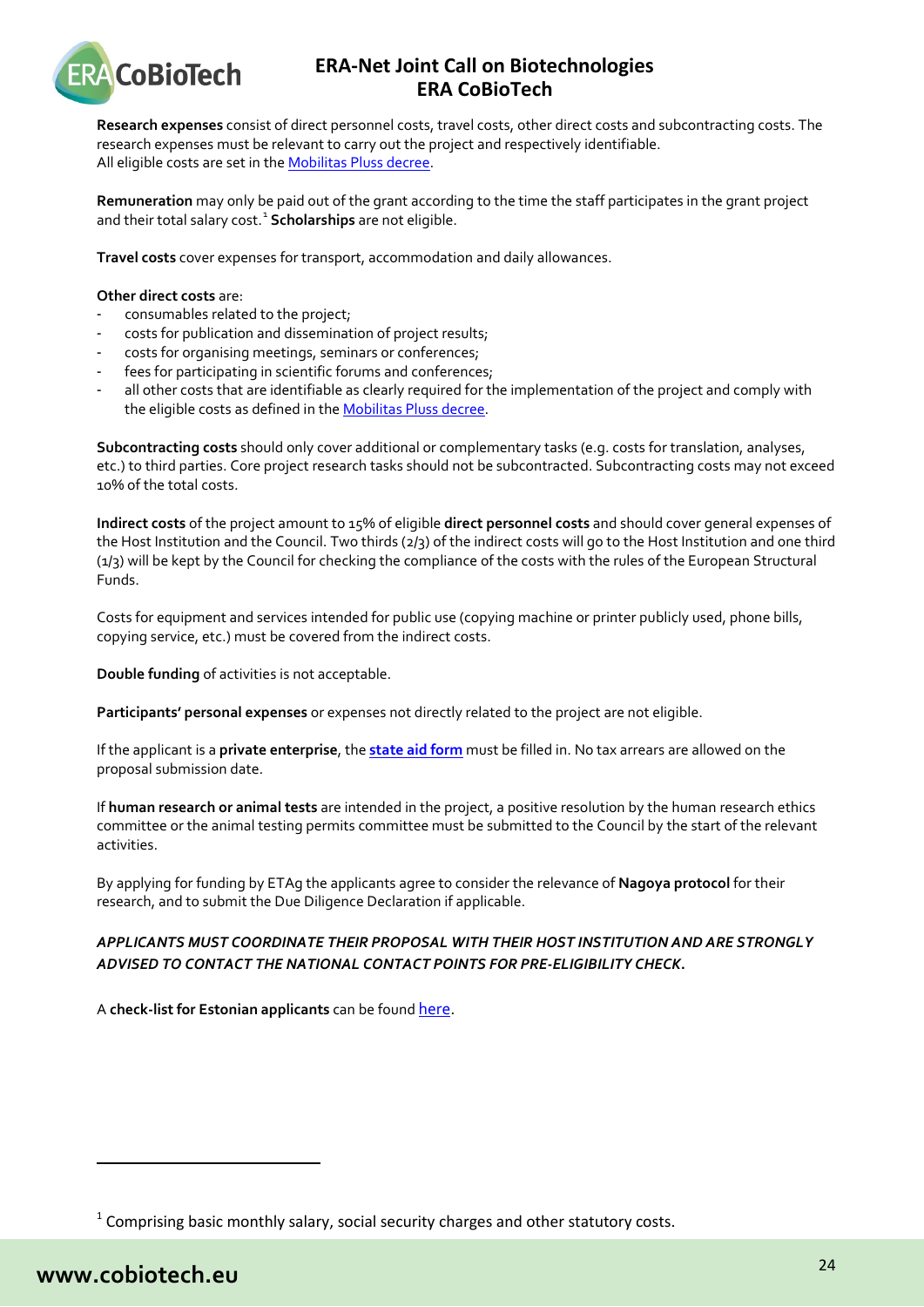

# <span id="page-24-0"></span>**Spain - CDTI**



**Participating organisation: Centro Para el Desarrollo Tecnológico Industrial (CDTI) https://www.cdti.es**

**Indicative Budget: 0.5 M€**

**National Contact Person(s):**

Beatriz Torralba Prieto +34 915815502 [beatriz.torralba@cdti.es](mailto:beatriz.torralba@cdti.es)

María José Montilla +34 91 581 07 16 [mariajose.montilla@cdti.es](mailto:mariajose.montilla@cdti.es)

**Name of & link to the funding programme(s) and other relevant information:** <https://www.cdti.es/index.asp?MP=101&MS=831&MN=2>

| Min.project duration:  | 12 months |
|------------------------|-----------|
| Max. project duration: | ३६ months |

ictions apply for maximum funding per project but the **minimum project budget per partner is 175,000€ (this figure applies to the partner budget not to the requesting funding).**

### **Institutional eligibility criteria:**

Eligible entities: Companies established and carrying out R&D activities in Spain. Other entities such as universities, public research institutions, technological centers, and other private non-profit institutions could participate under subcontracting by Spanish companies.

Eligible activities: Projects may comprise both industrial research as well as experimental development activities, and must represent outstanding scientific-technical quality and high innovative potential. The Spanish part of the proposed work plan must be developed in Spain. Management and dissemination activities are explicitly excluded for funding.

Eligible costs:

- *Personnel (intended exclusively for the RTD activities within the project).*
- *Instrument and equipment costs, to the extent and during the period in which they are used for the RTD activities of the research project.*
- *Contractual research costs, technical knowledge and patents bought or licensed from outside sources at market prices and costs for consulting and equivalent services intended exclusively for the research activity.*
- *Other operating expenses, including costs for material, supplies and similar products, which result directly from the RTD activities of the research project; project audit (when applicable); Overheads.*

**Institutional thematic priorities:**

# **www.cobiotech.eu**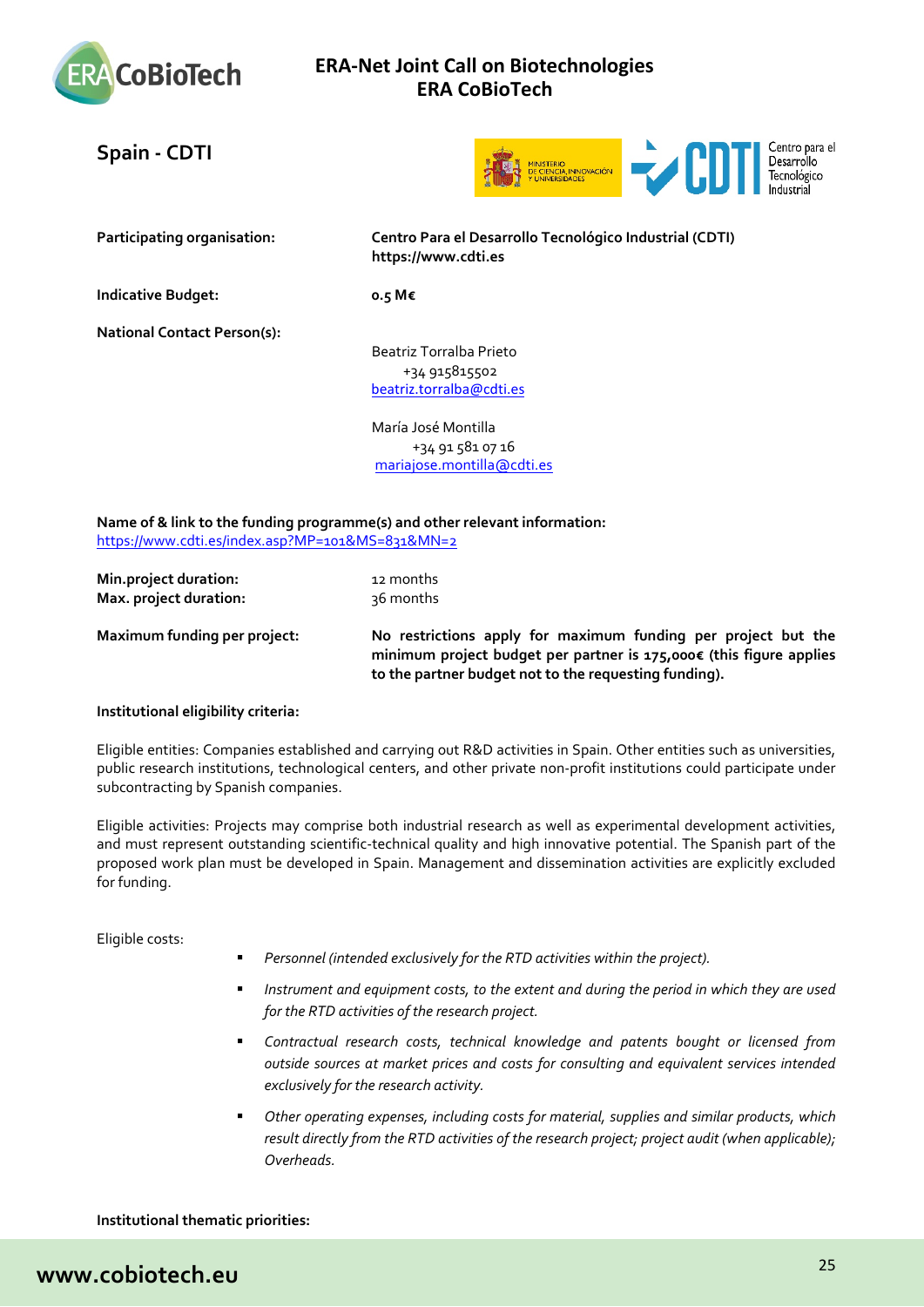

Any topic described within the Call Announcement can be funded by CDTI provided that the above eligibility criteria are met.

#### **Proposals with the following focus cannot be funded:**

Only tasks related to either, technological industrial research or experimental development can be funded by CDTI. Management and dissemination activities are explicitly excluded for funding.

### **Additional information:**

Applicants are encouraged to contact CDTI's National Contact Persons for getting advice about national funding rules before submitting a proposal.

Additionally to the international application process, applicants requesting funding from CDTI must submit a proposal by way of the CDTI electronic submission system [\(https://sede.cdti.gob.es/AreaPublica/home.aspx](https://sede.cdti.gob.es/AreaPublica/home.aspx) ). The proposal must include a detailed description, in Spanish Language, of the activities to be undertaken and their respective budget. Further guidance will be published on CDTI website. Applicants must indicate their VAT (CIF) number in all their respective applications (both international and national).

This information has to be submitted to CDTI no later the deadline for submitting proposals of this call

**Funding rules: Specific financial conditions for ensuring the beneficiary's solvency could be required according to CDTI funding rules. CDTI will avoid double funding, and will not finance projects, or parts of projects, that have been already funded through other national, transnational or EU calls. CDTI will be responsible for making the final decision regarding the awarding of funds to those Spanish applicants aiming to receive CDTI's funding, taking fully into account the assessment of the national full proposal, the transnational evaluation of the collaborative project, the previous funds received by the participants for other related projects, the fulfilment of eligibility and funding rules, and the financial resources available. Further information is available on https://www.cdti.es**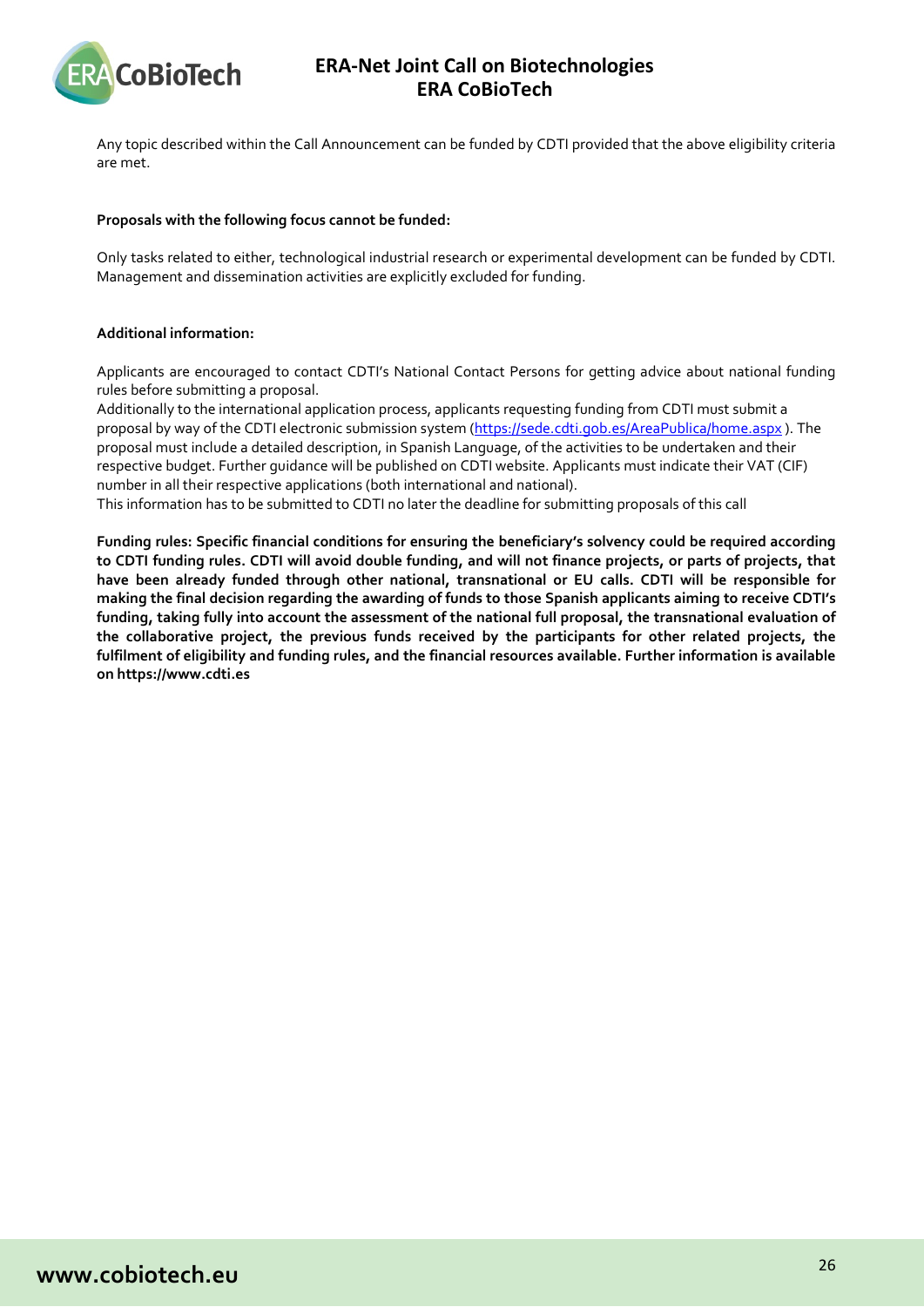

<span id="page-26-0"></span>**Spain – AEI** 

**Indicative Budget: 0.7 M€**

**National Contact Person(s):**

**Participating organisation: Agencia Estatal de Investigación (AEI)**

Manuel Sánchez-Blanco (Administrative and technical issues)

> M. Auxiliadora Prieto (Scientific issues)

Telephone number: +34 91 603 8447

Email address[: era-ib@aei.gob.es](mailto:era-ib@aei.gob.es)

The Spanish legal entities granted are obliged by the regulations established in this APCIN call and by the funding limits specified below.

|                                        | Call will be managed by the <i>Subdivisión de Programas Científico-Técnicos Transversales, Fortalecimiento y Excelencia</i> |
|----------------------------------------|-----------------------------------------------------------------------------------------------------------------------------|
| Agencia Estatal de Investigación (AEI) |                                                                                                                             |
| Min.project duration:                  | २ years                                                                                                                     |
| Max. project duration:                 | २ years                                                                                                                     |
| Maximum funding per project:           | €150,000 per partner; €200,000 per Consortium Coordinator                                                                   |

The following funding limits are considered eligibility criteria by AEI. Proposals not respecting these limits could be declared non eligible.

Only one Spanish partner will be accepted per proposal. When a Spanish legal entity participates in the proposal, the maximum funding is 150,000€ (additional 50,000€ when the project is coordinated by a Spanish PI).

### **Institutional eligibility criteria:**

The eligible institutions are non-profit research organisations as per national call "Programación Conjunta Internacional (PCI)" (or its equivalent), such as Universities, Public Research Institutions, Technological Centers, and other Private non-profit Institutions performing RDI activities in Spain.

### **Eligible applicants:**

• Spanish Principal Investigators must be eligible under the PCI call (or its equivalent) and must have experience as investigators in projects funded by the Plan Nacional I+D+i 2008-2011, the Plan Estatal I+D+i 2013-2016, ERC Grants, European Framework Programmes or other relevant international programmes.

### **Incompatibilities:**

• Principal Investigators are not allowed to apply for funding in more than one proposal under the Co-Biotech Joint Call 2018 nor in more than one proposal under the PCI national call (or its equivalent). In addition, Principal Investigators are not allowed to apply for funding in two consecutive PCI calls (or its equivalent). This must be taken into account when participating in different ERA-Net calls or other international initiatives.

• Principal Investigators must remain unchanged between the proposal of this transnational call and the PCI national call (or its equivalent).

### **Eligible costs:**

• Direct costs such as:

 $\checkmark$  Personnel costs for temporary employment contracts (scholarships are not eligible).



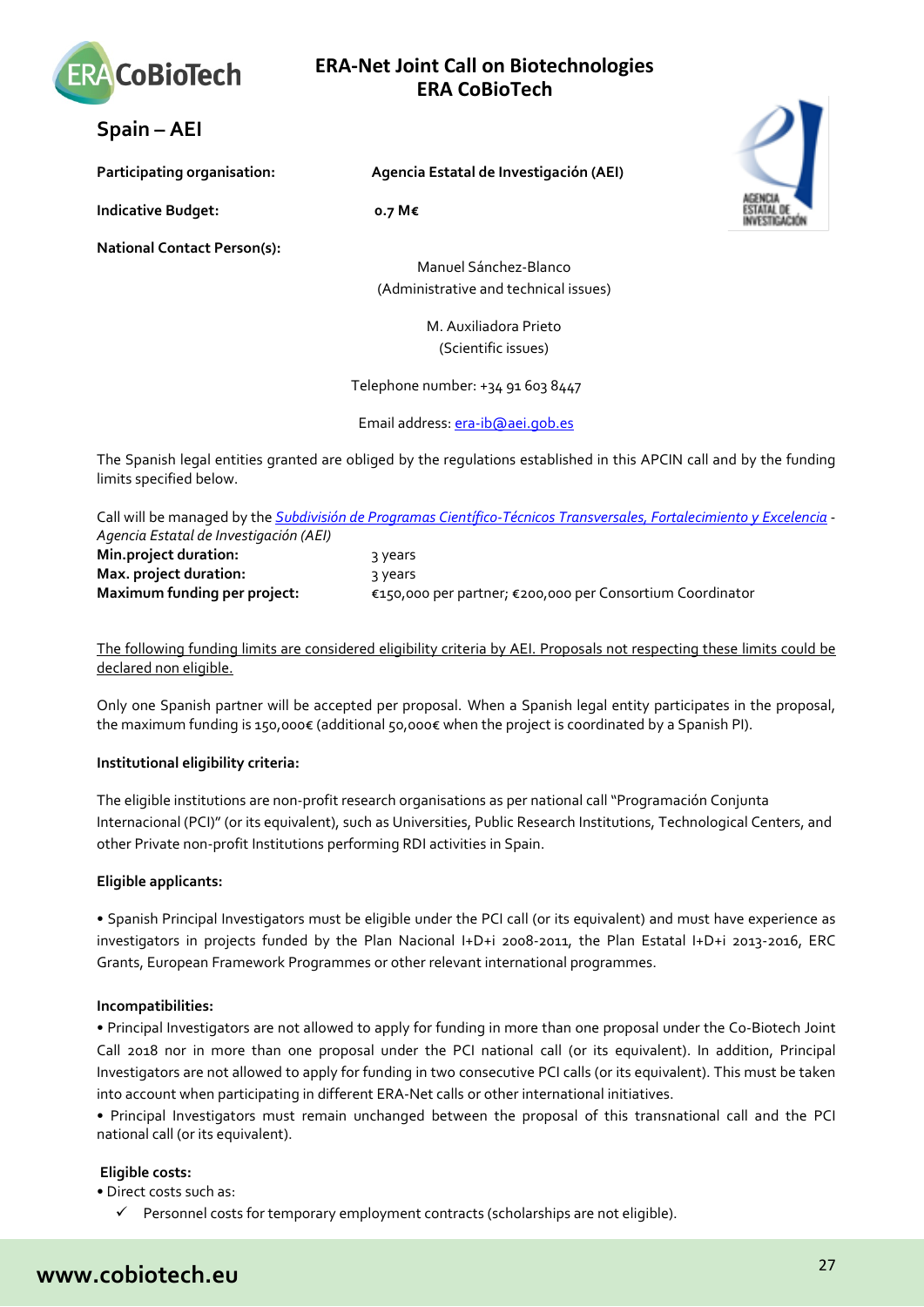

 $\checkmark$  Current costs, small scientific equipment, disposable materials, travelling expenses, coordination cost, and other costs that can be justified as necessary to carry out the proposed activities.

• Indirect costs (overheads) or clinical assays, proofs of concept, proofs of principle **are not eligible** for funding in the PCI call.

### **Other funding criteria:**

Agencia Estatal de Investigación will avoid double funding and will not finance projects or parts of projects already funded through other national or EU calls.

### **• Compliance with the funding limits will be considered under the eligibility criteria. Proposals not respecting these limits could be declared ineligible.**

• The final funding will take into account the transnational evaluation of the collaborative proposal, the scientific quality of the Spanish group, the added value of the international collaboration, the participation of the industrial sector and the financial resources available.

Any publication or dissemination activity resulting from the granted projects must acknowledge funding by the Agencia Estatal de Investigación: "Project (reference nº XX) funded by the State Research Agency through PCI (*or its equivalent*)".

### **Additional information:**

Programación Conjunta Internacional (or its equivalent)

The applicants may consult the national regulation in th[e Programación Conjunta Internacional 2018](http://www.pap.hacienda.gob.es/bdnstrans/GE/es/convocatoria/409079) for informative purposes.

**Useful links:** [Agencia Estatal de Investigación –](http://www.idi.mineco.gob.es/portal/site/MICINN/menuitem.d20caeda35a0c5dc7c68b11001432ea0/?vgnextoid=33f85656ecfee310VgnVCM1000001d04140aRCRD) Calls and Grants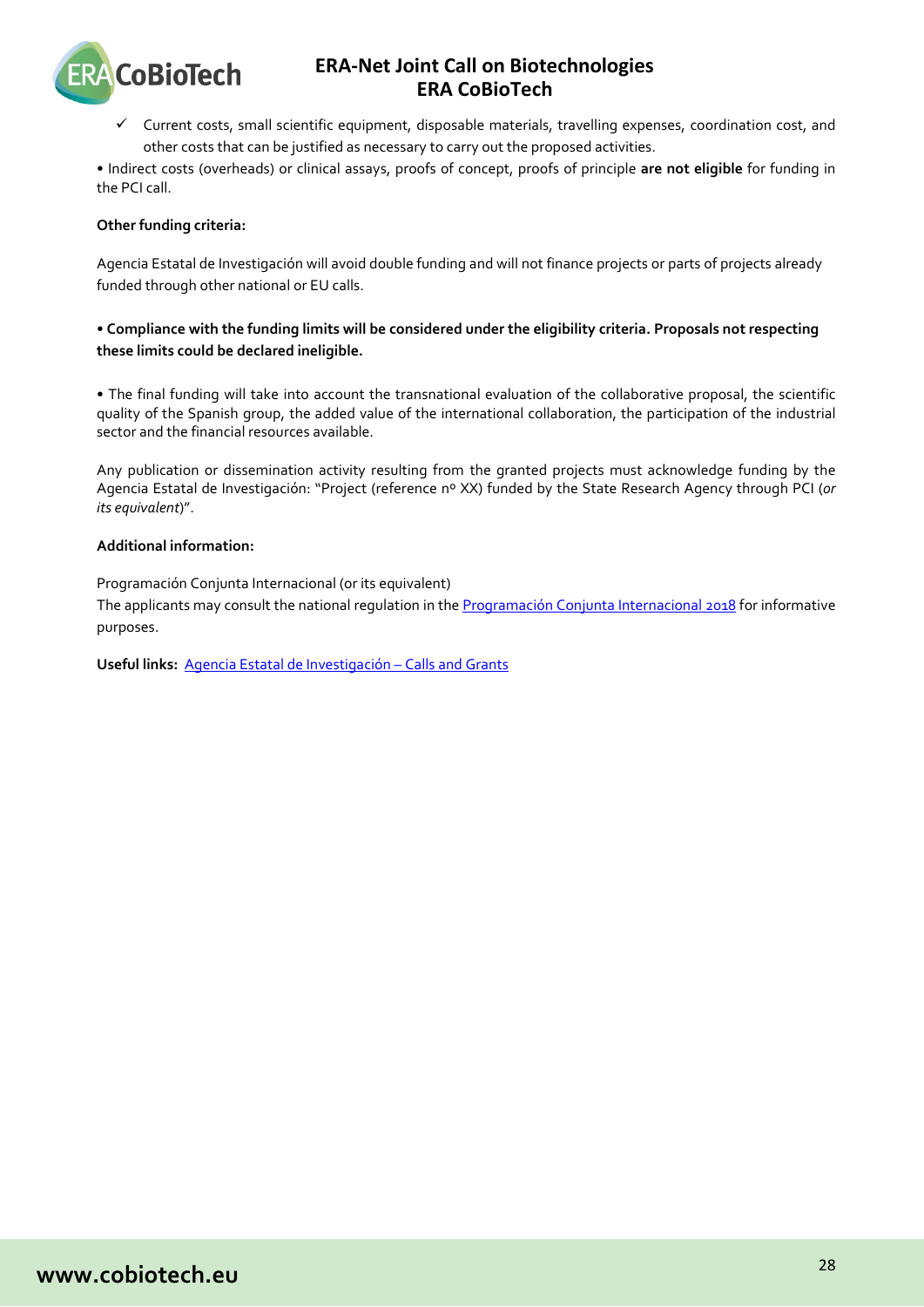

# <span id="page-28-0"></span>**Spain – Government of Navarre**



**Participating organisation: Government of Navarre. Directorate General for Industry, Energy and Innovation. Ministry of Economic Development** 

**Indicative Budget: 0.1 M€**

**Regional Contact Person(s):**

Sara Torres Lizasoáin Tel: +34 848427873 storresl@navarra.es

**Name of & link to the funding programme(s) and other relevant information:** *"Subvenciones a proyectos y actuaciones en cooperación suprarregional"*

**Min.project duration:** 12 months **Max. project duration:** 36 months

**Maximum funding per project:** Maximum funding per project 0.1M €

**Institutional eligibility criteria:**

**Eligible entities**: Companies, universities, research institutions, technological centers established and carrying out R&D activities in Navarre.

**Eligible activities**: Projects may comprise both industrial research as well as experimental development activities, and must represent outstanding scientific-technical quality and high innovative potential. The Spanish part of the proposed work plan must be developed in Spain.

### **Eligible costs**:

The following expenses will be eligible:

a) Personnel expenses. The maximum eligible cost will be 40 euros.

b) Expenses of the materials used in the project.

c) Depreciation expenses of equipment, patents and utility models, to the extent and during the period in which these assets are used for the project.

d) Expenses of external collaborations of Universities, Technological Centres and other companies that carry out R & D tasks related to the project and provide technical knowledge.

e) Expenses derived from the use of Singular Scientific and Technical Infrastructures (ICTS) of national or European scope.

f) Application fees for patents generated by the project. This expense will not be eligible for large companies.

g) Other expenses directly related to the project and effectively applied to its realization, provided that they can be identified as specifically employed in the project and that they can be assigned individually to it. This section includes travel expenses.

# **www.cobiotech.eu**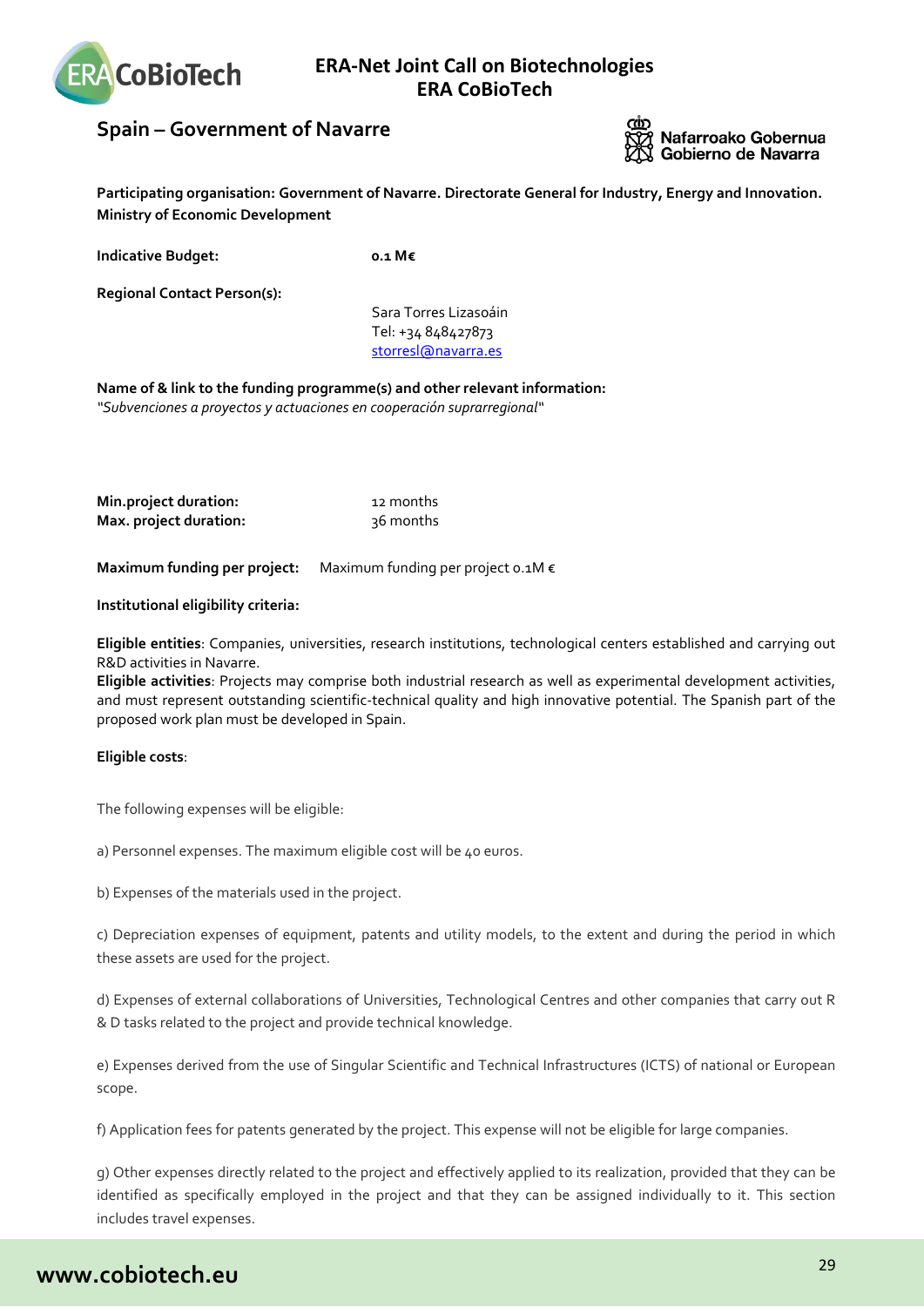

The following expenses will not be eligible, even if they are related to the activities of the project:

a) Personnel training expenses.

b) Expenses related to the project documentation.

c) The consultancy and certification expenses associated with the management of the project and the processing of grant applications.

d) Administrative expenses and office supplies.

### **Institutional thematic priorities:**

Any topic described within the Call Announcement can be funded by Government of Navarre provided that the above eligibility criteria are met.

### **Additional information:**

Applicants are encouraged to contact Government of Navarre's Regional Contact Persons for getting advice about regional funding rules before submitting a proposal.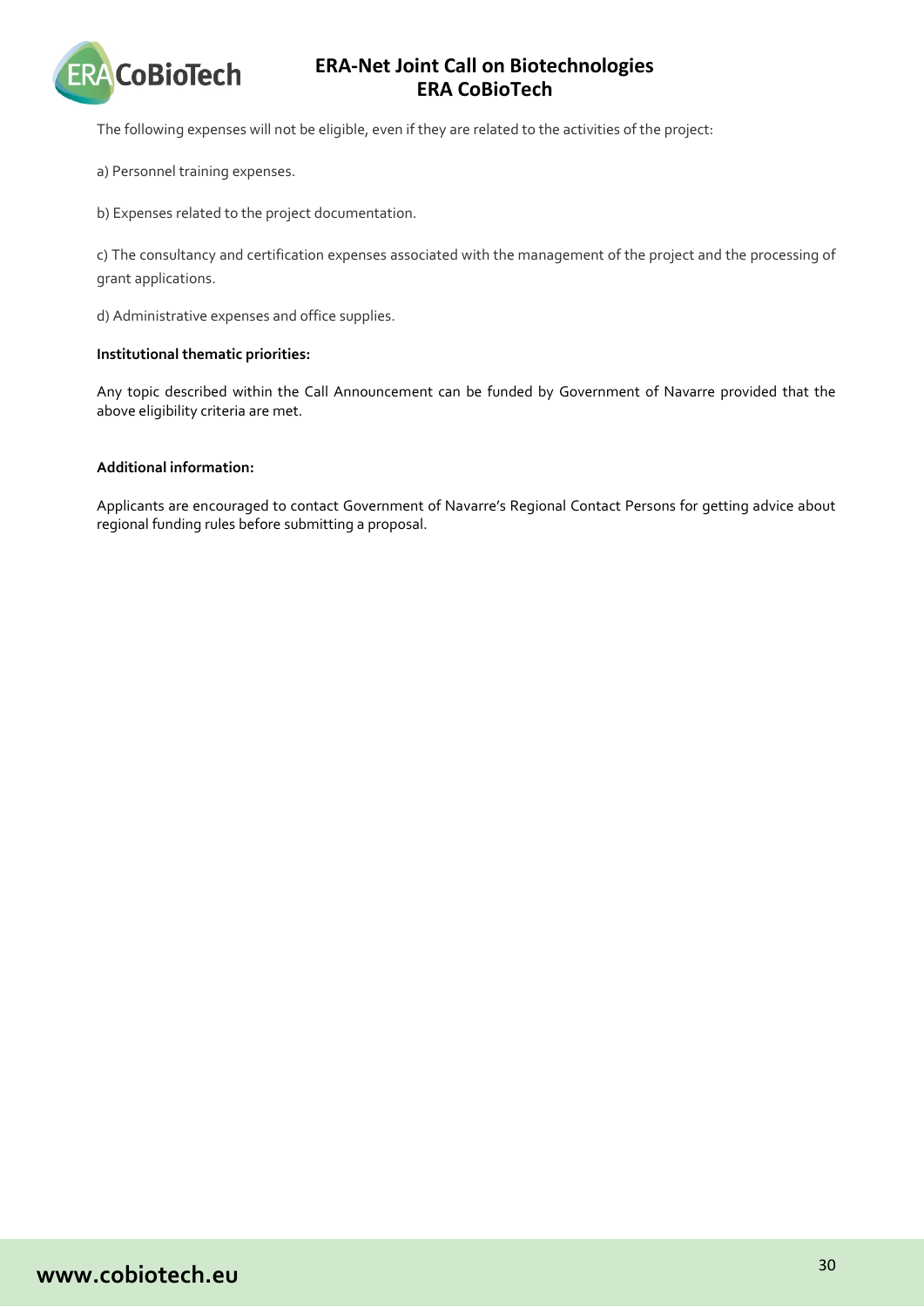

AGENCE NATIONALE DE LA RECHE

<span id="page-30-0"></span>**France – ANR** 

**Participating organisation:** Agence Nationale de Recherche (ANR)

**Indicative Budget: 0.75 M€**

**National Contact Person(s):**

**Aurélie PAQUIRISSAMY** +33 1 78 09 81 18 [aurelie.paquirissamy@anr.fr](mailto:liz.pons@anr.fr)

**Liz PONS** +33 1 78 09 80 49 [liz.pons@anr.fr](mailto:liz.pons@anr.fr)

**Name of & link to the funding programme(s) and other relevant information:** http://www.agence-nationalerecherche.fr

**Maximum funding per project: 250 000 €**

**Institutional eligibility criteria:**

Projects are expected to have an initial TRL (technology readiness level) ranging **between 2 and 4** and should increase their TRL by 2 levels.

A proposal must not be similar in whole or in part to any other proposal submitted to calls of the 2019 edition of the ANR work program [\(http://www.agence-nationale-recherche.fr/PA2019\)](http://www.agence-nationale-recherche.fr/PA2019), or to any previously granted project. The similar character is established when the proposals in question (in their totality or in part) describe identical main objectives, or result from a simple adaptation, and involve teams that are essentially identical.

Partners eligible for ANR financing:

ANR finances French public research organization or assimilated and industrial partners (please read the funding rules: [http://www.agence-nationale-recherche.fr/RF\)](http://www.agence-nationale-recherche.fr/RF).

A complete version of the French annex to the call can be found [here.](http://anr.fr/Cobiotech-2019)

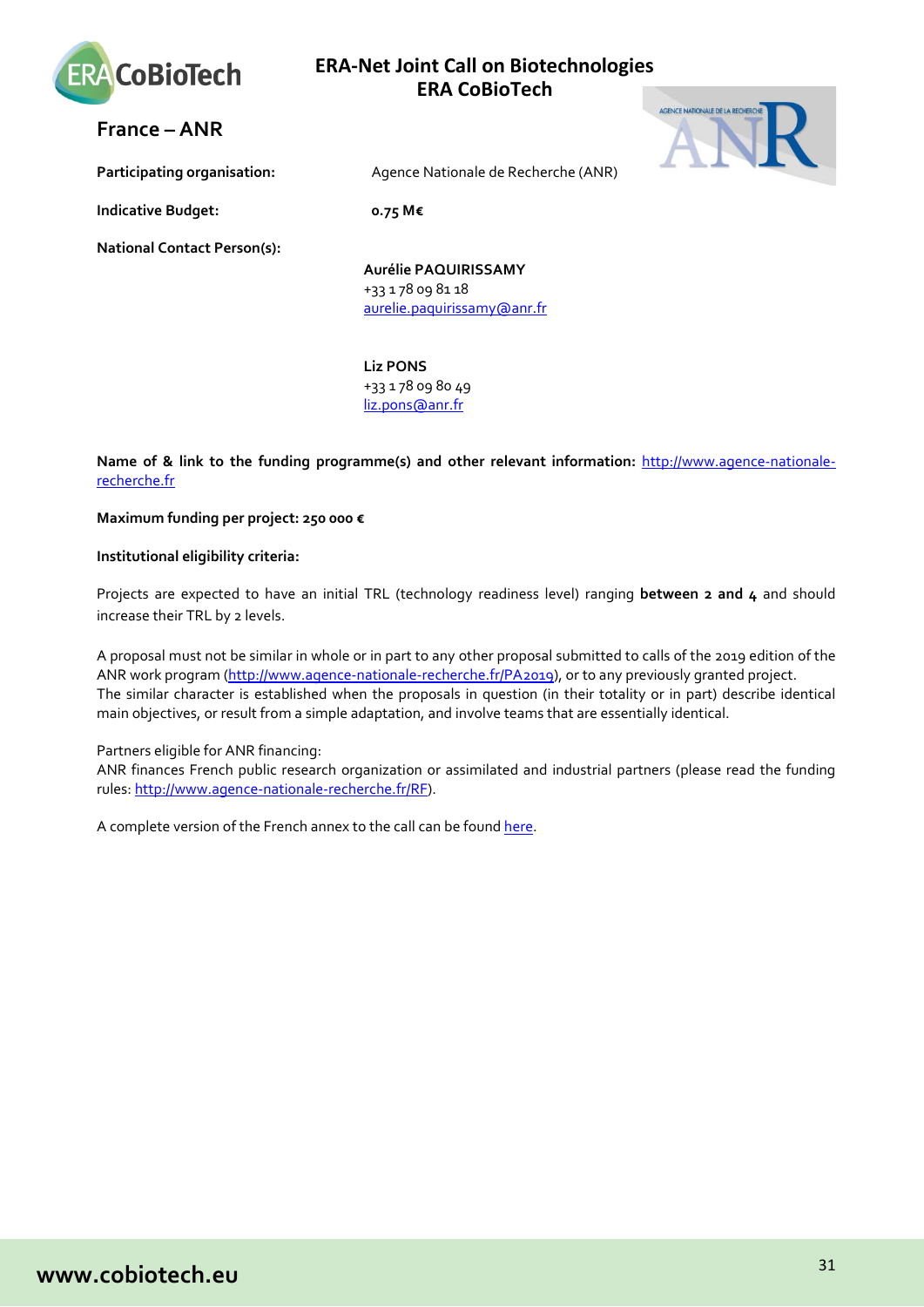

<span id="page-31-0"></span>**Latvia – VIAA** 

| Participating organisation:         | Valsts izglitibas attistibas agentura (VIAA)                                    |
|-------------------------------------|---------------------------------------------------------------------------------|
| <b>Indicative Budget:</b>           | o.42 M€                                                                         |
| <b>National Contact Person (s):</b> | Linda Vecbiskena<br>Tel. 00371 67785402<br>E-Mail: linda.vecbiskena@viaa.gov.lv |

### **Name of the funding programme:**

National Programme "Support for Participation in European Union's Research and Technology Development Programs" and Activity 1.1.1.5. "Support for International Cooperation Projects in Research and Innovation"

| Max. project duration: | 36 months |
|------------------------|-----------|
|                        |           |

**Maximum funding per project:** EUR 210 000

### **Institutional eligibility criteria:**

Following legal persons (as defined under Latvian law) are eligible for funding, except natural persons: »R&D institutions (research institutes, universities, higher education establishments, research centres etc.) that are listed in the Registry of Research Institutions operated by the Ministry of Education and Science of the Republic of Latvia.

»Private entities that are registered in the Registry of Enterprises of the Republic of Latvia and provide most of their R&D&I activities in the Republic of Latvia.

Types of costs that are eligible for funding: Direct Costs:

- » personnel costs,
- » other direct costs such as consumables, equipment (only depreciation costs), materials, events etc.,
- » subcontracts (up to 20% of the total direct costs)
- » travel costs.

Indirect costs can reach a maximum of 25% of the total direct costs. Upper funding limit is EUR 70 000 per year per project participant.

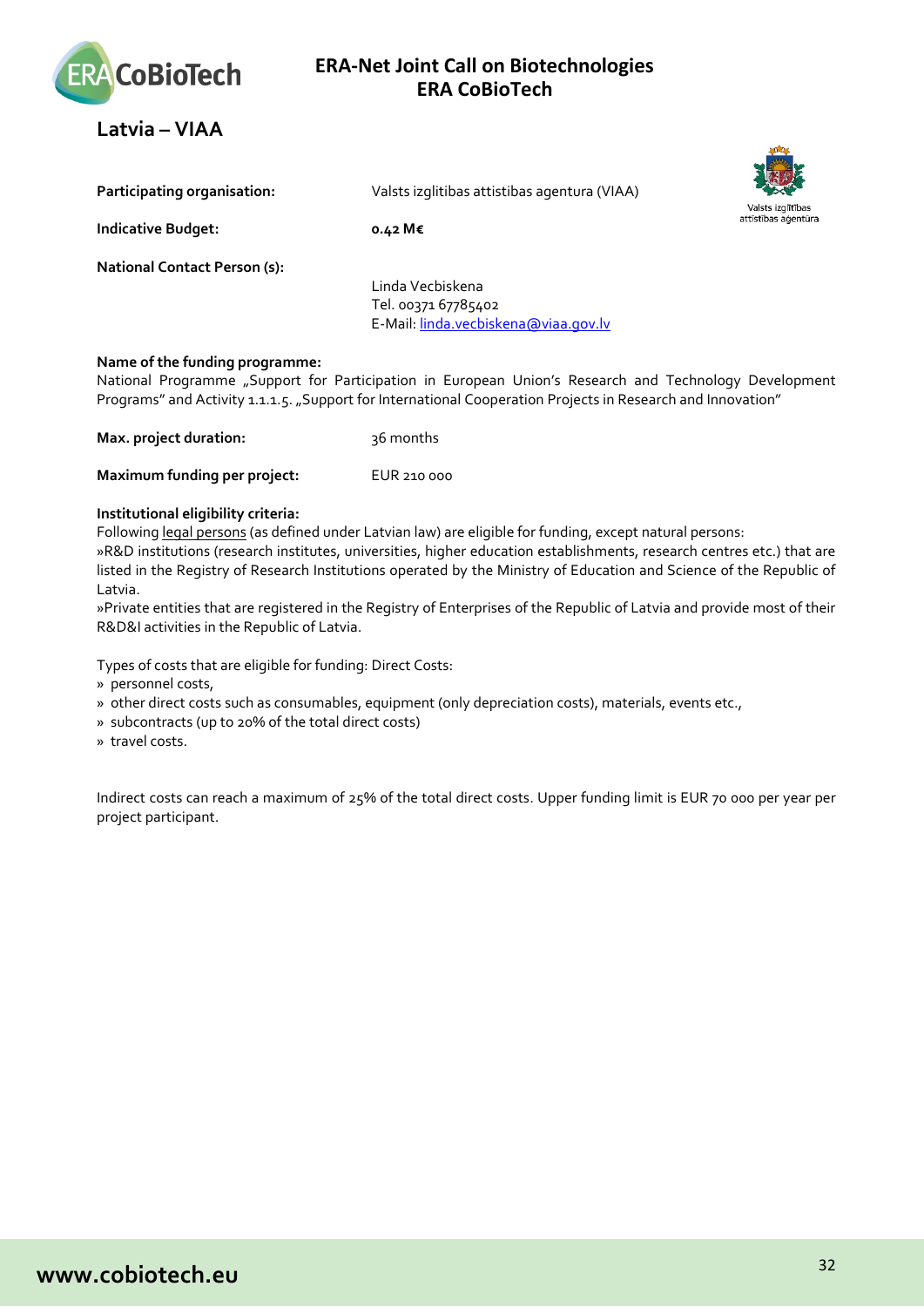

<span id="page-32-0"></span>



| Participating organisation:        | <b>Research Council of Norway (RCN)</b> |
|------------------------------------|-----------------------------------------|
| <b>Indicative Budget:</b>          | 1.4 M€                                  |
| <b>National Contact Person(s):</b> | Du <i>C</i> hatair Danaine              |

Dr. Øystein Rønning Tel: +4791623960 E-Mail[: oro@rcn.no](mailto:oro@rcn.no)

### **Name of & link to the funding programme(s) and other relevant information:**

BIOTEK2021 [\(http://www.forskningsradet.no/biotek2021\)](http://www.forskningsradet.no/biotek2021)

### **Additional information:**

The Research Council of Norway (RCN) participates through the national program Biotechnology for Innovation (BIOTEK2021) in call topic A only. Norwegian applicants who want to submit an application for topic B may do so, but will not receive funding from RCN.

RCN does not require a national application, but it should be clear from the common application what role the Norwegian partners would have and the size of their budget. The total sum of the budgets of the Norwegian participants in each proposal must be limited to 5 M NOK (520 000 EUR).

Universities and research organisations may receive funding according to the rules of Researcher projects (Forskerprosjekt) of RCN. In these cases up to 100% of total eligible costs may be funded.

Companies and commercial entities may receive funding according to the rules of Innovation Project for the Industrial Sector (Innovasjonsprosjekter i næringslivet) of RCN. In these cases up to 50% of total eligible costs may be requested if this funding is used to cover the costs of activities that fall completely within the R&D categories "fundamental research" or "industrial research" as defined in the state aid rules.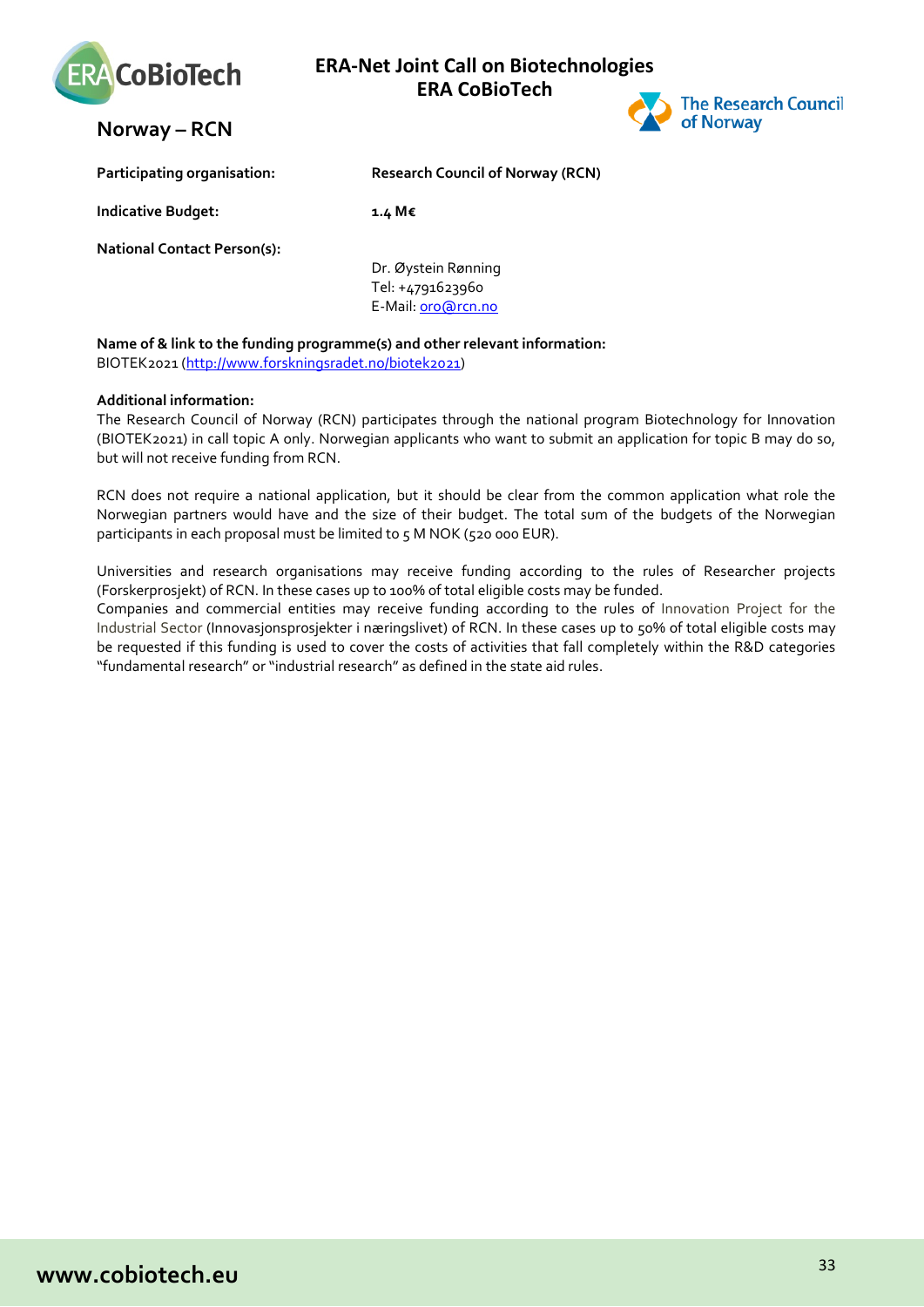

# <span id="page-33-0"></span>**Poland - NCBR**

**Participating organisation:** Narodowe Centrum Badań i Rozwoju

**Indicative Budget:** 0.6 M€

**National Contact Person(s):**

Konrad Kosecki Tel. **+48 22 39 07 460** E-Mail: **konrad.kosecki@ncbr.gov.pl**

### **Name of & link to the funding programme(s) and other relevant information:**

BIOSTRATEG "environment, agriculture and forestry"

**Max. project duration:** 36 months

**Maximum funding per project:** In relation to the budget limit (600 000 €) it is recommended that one project partner can require up to 200 000 €.

Narodowe Centrum Badań i Rozwoju

**Institutional eligibility criteria:**

Following entities are eligible to apply:

- Research organisations;
- Micro, Small, Medium and Large Enterprise.

**The project consortium with Polish participation must include at least one Polish enterprise to be eligible for funding.**

**Organisation must be registered in Poland.**

**All proposals must be aligned with relevant national regulations.** 

**The eligible costs shall be the following:**

- **1. Personnel costs (researchers, technicians and other supporting staff to the extent employed on the research project);**
- **2. Costs of instruments and equipment, technical knowledge and patents to the extent and for the period used for the research project; if such instruments and equipment are not used for their full life for the research project, only the depreciation costs corresponding to the life of the research project, as calculated on the basis of good accounting practice, shall be considered eligible;**
- **3. Costs for buildings and land, to the extent and for the duration used for the research project; with regard to buildings, only the depreciation costs corresponding to the life of the research project, as calculated on the basis of good accounting practice shall be considered eligible; for land, costs of commercial transfer or actually incurred capital costs shall be eligible;**
- **4. Cost of contractual research, costs of consultancy and equivalent services used exclusively for the research activity; this cost type cannot account for more than 70% of all eligible costs of a project; the subcontracting can be obtained from consortium partner only in justified case, this need will be verified by a national experts panel;**
- **5. Other operating costs including costs of materials, supplies and similar products incurred directly as a result of the research activity;**
- **6. Additional overheads incurred indirectly as a result of the research project; that costs cannot account for more than 25% of all eligible project costs; That costs (6) are counted as a multiplication by percentage given above (called x%) and the rest of direct costs, excluding subcontracting (4); It means 6=(1+2+3+5)\*x%.**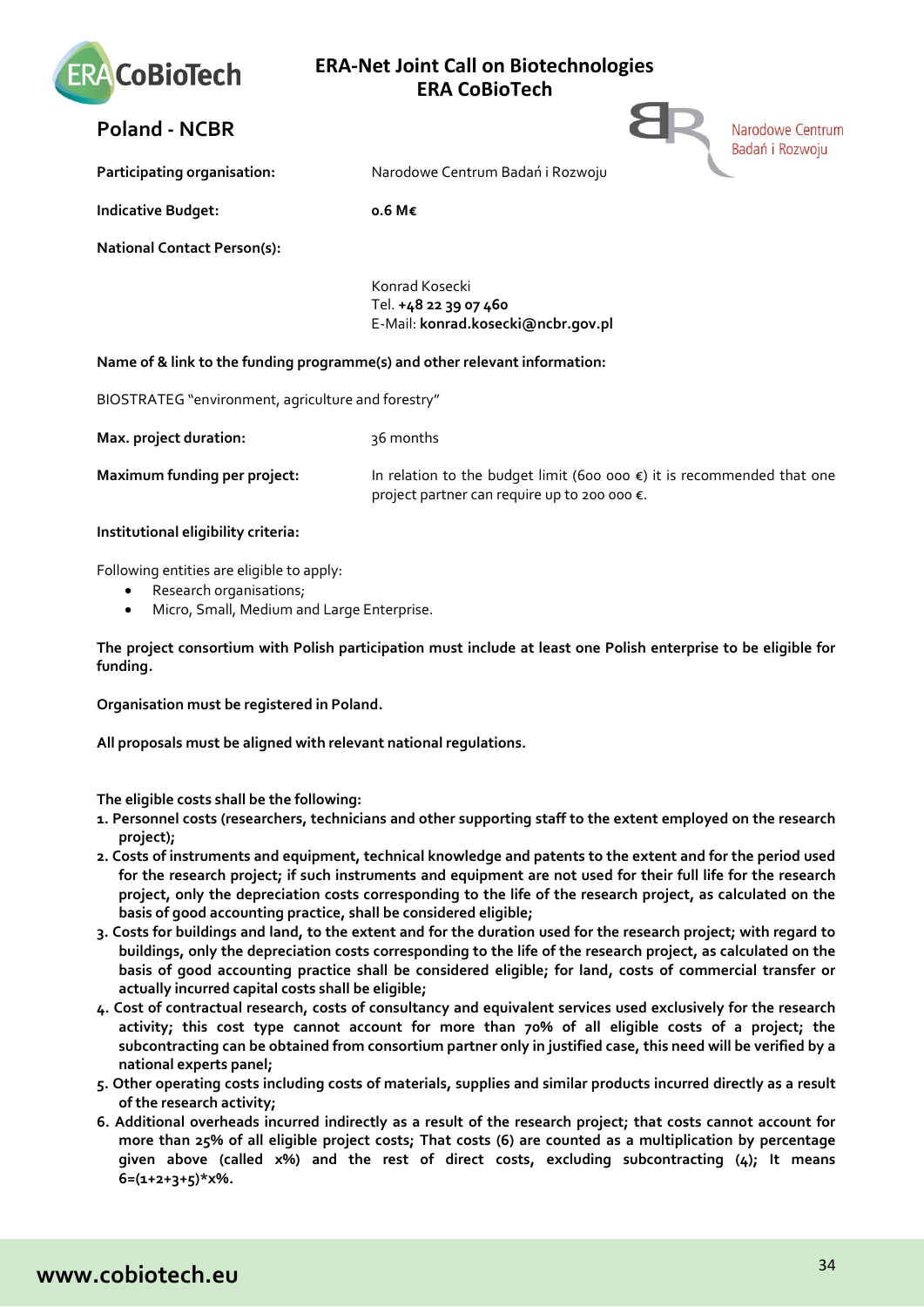

**Funding quota of Polish participants can be up to 100% for universities or research organisations. In the case of enterprises, funding quota will be decided on a case-by-case basis depending on the size of the company, type of research/development, risk associated with the research activities and commercial perspective of exploitation. Organisation must be registered in Poland.**

|                                       | Large<br><b>Enterprises</b>  | Medium<br><b>Enterprises</b>    | Micro/Small<br><b>Enterprises</b> | Universities and research<br>organisations |
|---------------------------------------|------------------------------|---------------------------------|-----------------------------------|--------------------------------------------|
| <b>Fundamental/Basic</b><br>Research  | n/a                          | n/a                             | n/a                               | n/a                                        |
| Industrial/Applied<br><b>Research</b> | Up to<br>50+15 (max 65<br>%) | Up to<br>50+10+15 (max<br>75 %) | Up to<br>50+20+15 (max 80<br>%)   | Up to<br><b>100 %</b>                      |
| Experimental<br>development           | Up to<br>25+15 (max 40<br>%) | Up to<br>25+10+15 (max<br>50 %) | Up to<br>25+20+15 (max 60<br>%)   | Up to<br><b>100%</b>                       |

**In any case only Applied Research and Experimental Development will be funded.**

**Other type of activities (e.g. coordination, dissemination, management) cannot be included into separated task.**

**All eligible entities, invited to submit Polish proposal are obliged to use the rate of exchange of The European Central Bank dated on the day of opening the call.**

### **Institutional thematic priorities:**

No topic priorities

### **Proposals with the following focus cannot be funded:**

N/A

### **Additional information:**

Applicants are advised that this annex is for general guidance only. For more detailed rules and regulations please refer to the national call announcement and contact the National Contact Person.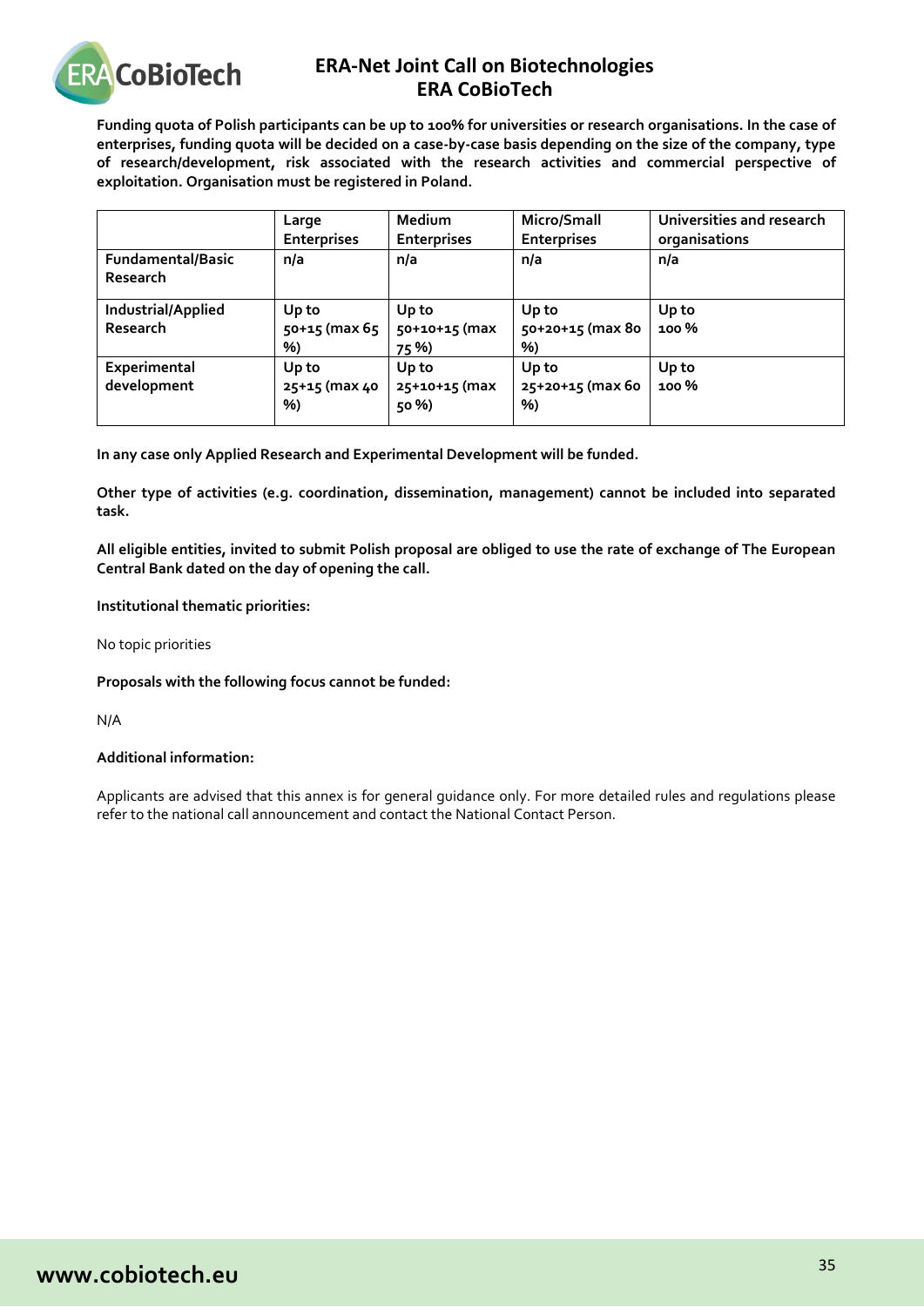

<span id="page-35-0"></span>**Romania - UEFISCDI**



| <b>Participating organisation:</b> | Unitatea Executiva pentru Finantarea Invatamantului Superior, a<br>Cercetarii, Dezvoltarii si Inovarii (UEFISCDI) |
|------------------------------------|-------------------------------------------------------------------------------------------------------------------|
| <b>Indicative Budget:</b>          | o.3 M€ Euro                                                                                                       |
| <b>National Contact Person(s):</b> | Adrian Asanica<br>Tel. +40744.45.00.11<br>E-Mail: adrian.asanica@uefiscdi.ro                                      |

**Name of & link to the funding programme(s) and other relevant information:** Guideline for ERANET / ERANET Cofund projects - <http://uefiscdi.gov.ro/articole/4536/Pachet-de-informatii-ERANETERANET-Cofund.html>

### **Max. project duration:** 36 months

#### **Maximum funding per project:** 0.2 / 0.25

The maximum funding for one project from the public budget is 250,000 Euro if Romania is the coordinator of the transnational project.

The maximum funding for one project from the public budget is 200,000 Euro if Romania is partner in the transnational project.

If there is more than one Romanian institution participating on the proposal, the total amount of 0.2/0.25 M€ should be divided.

#### **Institutional eligibility criteria:**

Legal entities established in Romania are eligible to get funding, i.e. public and private accredited universities, national R&D institutes, other research organisations, SMEs, large industrial enterprises with R&D activity within their domains.

We can fund only Romanian research teams.

For universities, public institutions, R&D national institutions funding rate is 100%, and for SMEs and Large companies, funding rates vary in accordance with state aid legislation.

#### **Institutional thematic priorities:** none

#### **Proposals with the following focus cannot be funded:** NA

#### **Additional information:**

The Principal Investigator of Romanian team must hold a Ph.D. degree. This condition does not apply if the Romanian host institution is an enterprise according with the specific European and national laws.

One research team leader will participate only one time in a proposal within the trans-national call as responsible or coordinator.

No simultaneous funding is possible for more than one application under the same call.

The Principal Investigator of Romanian team is full time employed within the host institution with permanent position, with fixed term contract covering at least the duration of the project or has an agreement with the host institution for his/her employment at least for the duration of the contract.

It is forbidden to submit a proposal which seeks to fund activities already funded by other public sources.

The host institution does not have a seizure on its accounts; it has not been declared bankrupt or wound up; it has not made false declarations concerning its economic and legal statute; it has not broken other contract previously signed with a public contracting authority.

The host institution agrees to ensure the necessary administrative support, to provide access to all necessary resources/infrastructures, to support the project implementation in good conditions and to employ the members of the Romanian team, in respect of all legal provisions in force, if the project is selected for funding.

The following **categories of expenses** are eligible:

# **www.cobiotech.eu**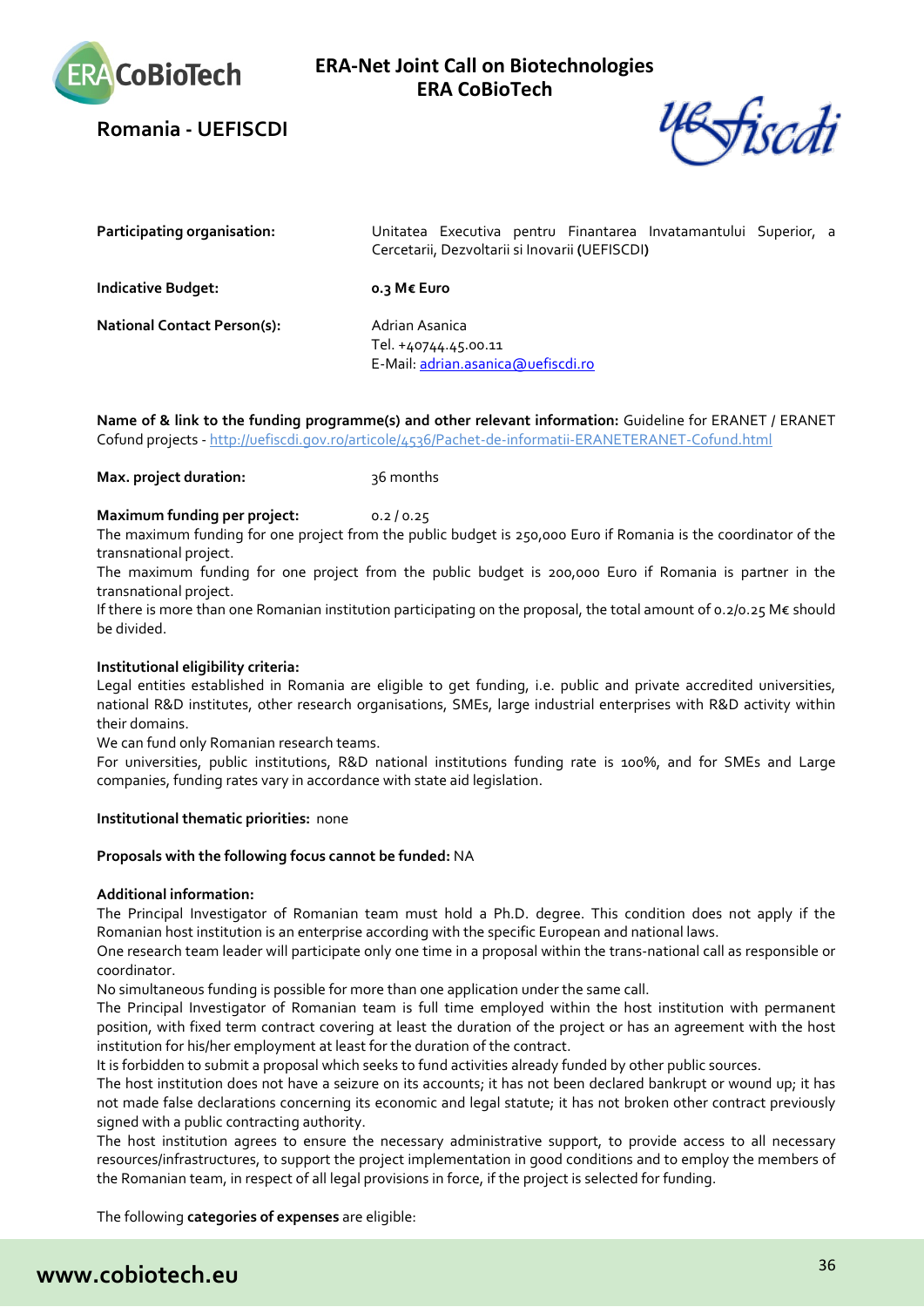

A. Staff costs (researchers, technicians and support staff, including all corresponding state and social contributions; these contributions are subject to national regulations in force).

B. Consumables (materials, supplies or similar).

C. Equipments (in full compliance with state aid regulations), no more than 30% of the total funding from the public budget.

D. Subcontracting (expenditure on services performed by third parties cannot exceed 25 % of the funding from

the public budget). The subcontracted parts should not be core/substantial parts of the project work.

E. Travel expenses (in Romania or abroad, only for project teams members).

F. Overheads (calculated as a percentage of direct costs: staff costs, travel expenses and logistics costs - excluding capital costs). Indirect costs will not exceed 20% of direct costs, excluding subcontracting.

Expenses are eligible if incurred after signature of the contract.

The [guideline](https://uefiscdi.ro/articole/4536/Pachet-de-informatii-ERANETERANET-Cofund.html) according to the National Plan for Research, Development and Innovation 2015-2020, for ERA-NET Cofund projects has to be consulted and respected by applicants.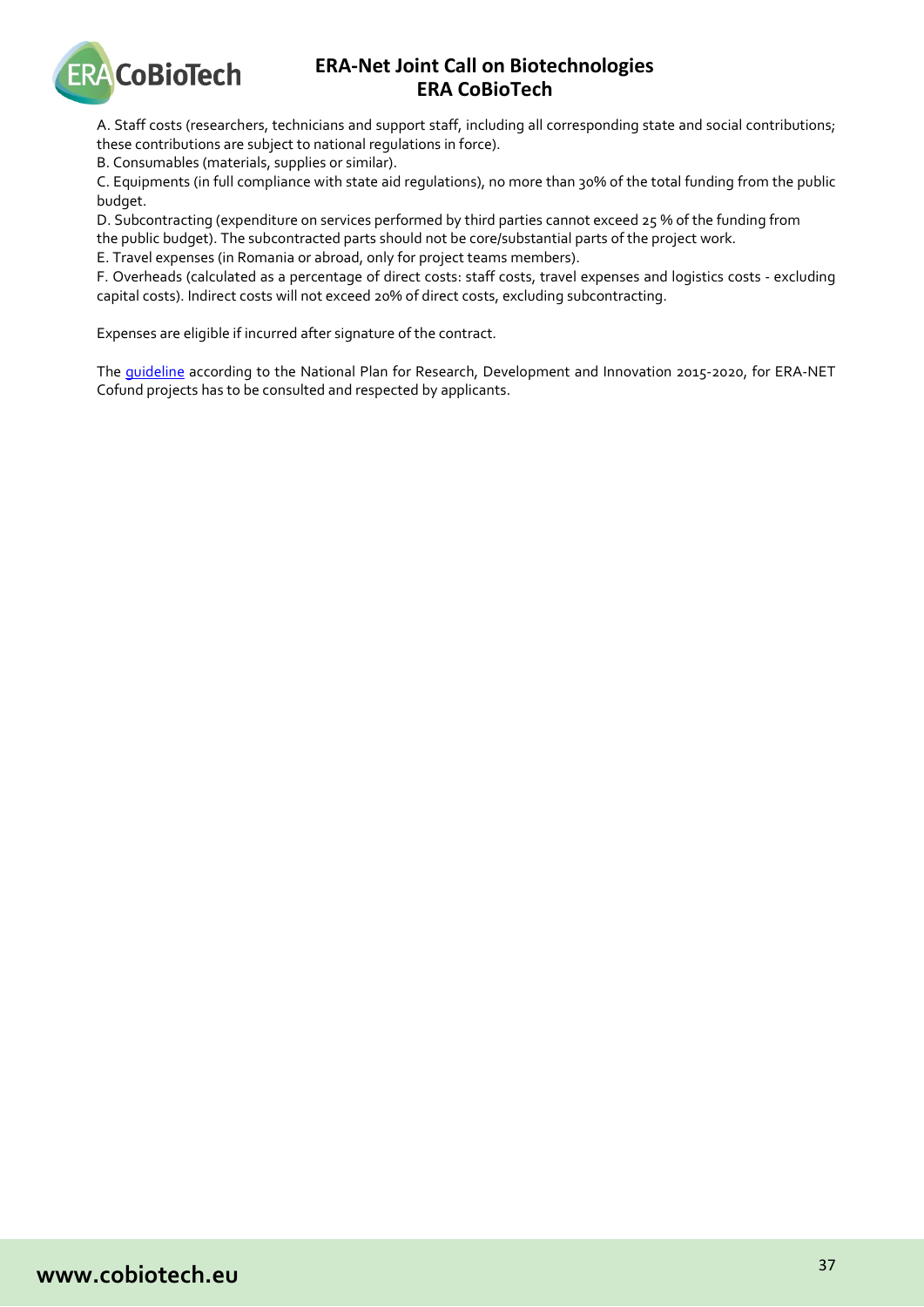

# <span id="page-37-0"></span>**Russia - FASIE**



| Participating organisation:                                                | <b>Foundation for Assistance to Small Innovative Enterprises (FASIE)</b> |  |  |
|----------------------------------------------------------------------------|--------------------------------------------------------------------------|--|--|
| <b>Indicative Budget:</b>                                                  | o.4 M€                                                                   |  |  |
| <b>National Contact Person(s):</b>                                         | Olga Levchenko<br>Tel. +7 495 231 38 51<br>E-Mail: levchenko@fasie.ru    |  |  |
| Name of & link to the funding programme(s) and other relevant information: |                                                                          |  |  |

| Max. project duration:       | 24 months |
|------------------------------|-----------|
| Maximum funding per project: | 0.2       |

### **Institutional eligibility criteria:**

Only small compenies according to the Russian law (Federal Law №209, Article 4): up to 100 personnel, up to 800 mln Roubles turnover and less than 49% participation of public, foreign and large companies. Special exception is made for "Skolkovo" residents. Universities, research organisations and other public bodies can participate as subcontractors (with not more than 30% share received as a grant from FASIE being subcontracted.

Ideally, applicant should be a small company not younger than 1 year with a proved track record, IP, and a good turnover.

### **Institutional thematic priorities:** none

### **Additional information:**

• **Which type of projects are eligible?** 

Technically and financially feasible R&D projects with an impact increase in the R&D company activities are eligible.

### • **Which types of costs are eligible?**

Personnel costs (up to 40%), equipment (where applicable), subcontracting, some "other" costs are eligible. Travelling/subsistence, IPR, marketing are not eligible. Those have to be covered from cofinancing.

50% of the amount of the grant provided by FASIE should be co-financed (7.5 million Roubles)

### • **Funding is provided as grant/loan/capital loan/guarantee**

Funding is provided as a grant.

• **Limits of funding per proposal** 

Maximum amount per proposal is 15 millions Rubles (the amount which can be provided by FASIEequivalent of 200 000 EUR). Projects can last 18 or 24 months.

- **Other conditions**
	- The company which has an "open" contract with FASIE when applying for is not eligible;
	- The project must add benefit to the national economy and demonstrate added value from the international cooperation;
	- The project should demonstrate commercialization potential;
	- There is no legal limitation to the size and financial status of the company; however, preference will be given to the already established companies having proven record and a good turnover;
	- The company must have enough financial means to fund its own part of the project (50% of the amount of the grant) or, alternatively, find an investor;
	- Companies which received funding from FASIE previously will have to provide additional materials showing the effectiveness of the funded projects;

• Russian applicant must submit a national application via the electronic submission system: online.fasie.ru Details of the program can be found here: [http://fasie.ru/programs/programma-internatsionalizatsiya/polozhenie-o](http://fasie.ru/programs/programma-internatsionalizatsiya/polozhenie-o-konkurse-mezhdunarodnye-programmy.php)[konkurse-mezhdunarodnye-programmy.php](http://fasie.ru/programs/programma-internatsionalizatsiya/polozhenie-o-konkurse-mezhdunarodnye-programmy.php)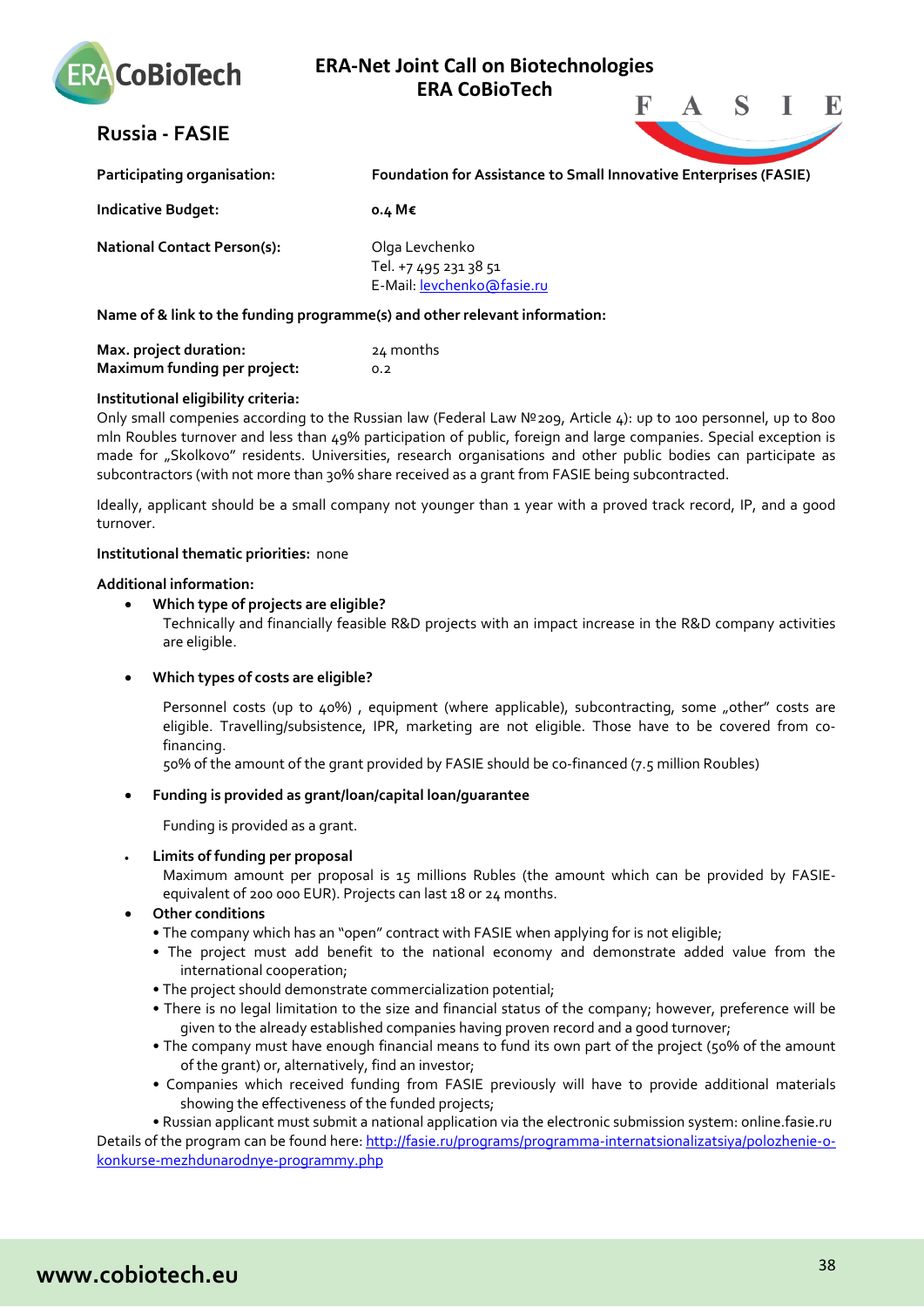

# <span id="page-38-0"></span>**Slovenia - MIZS**



REPUBLIKA SLOVENIJA MINISTRSTVO ZA IZOBRAŽEVANIE. ZNANOST IN ŠPORT

Ministry of Education, Science and Sport (MIZS) Masarykova 16, 1000 Ljubljana

### **All Slovenian applicants must refer to the guidelines for Slovenian applicants published on the MIZS webpage** [\(http://www.mizs.gov.si/si/javne\\_objave\\_in\\_razpisi/javni\\_razpisi/\)](http://www.mizks.gov.si/si/javne_objave_in_razpisi/javni_razpisi/).

**Legal basis – national regulation** : State Administration Act (Zakon o državni upravi (Uradni list RS, št. 113/05 - UPB4, 89/07 - Odl.US, 126/07 - ZUP-E, 48/09, 8/10 - ZUP-G, 8/12 - ZVRS-F, 21/12, 47/13, 12/14, 90/14 in 51/16)) - Article 16 and 39; Public Finance Act (Zakon o javnih financah (Uradni list RS, št. 11/11- uradno prečiščeno besedilo,  $14/13$  – popr.,  $101/13$ ,  $55/15$  – ZfisP,  $96/15$  – ZIPRS1617 in  $13/18$ ) - Article 106. j; Regulation on the procedure of standards and manners to allocate means for the promotion of the evolutional programme and the preferential tasks (Uredba o postopku, merilih in načinih dodeljevanja sredstev za spodbujanje razvojnih programov in prednostnih nalog (Uradni list RS, št. 56/11)); Implementation of the Republic of Slovenia's Budget for 2018 and 2019 Act (Zakon o izvrševanju proračunov Republike Slovenije za leti 2018 in 2019 (ZIPRS 1819) (Uradni list RS, št. 71/17 in 13/18-ZJF-H)*);* Intergrity and Prevention of Corruption Act (Zakon o integriteti in preprečevanju korupcije (Uradni list RS, št. 69/11 – uradno prečiščeno besedilo)); Resolution on the National Research and Development Programme 2011-2020 (Resolucije o raziskovalni in inovacijski strategiji Slovenije 2011-2020 (RISS) (Uradni list RS, št. 43/11)), Research and developmnet Act (Zakona o raziskovalni in razvojni dejavnosti (Uradni list RS, št. 22/06 – UPB1, 61/06-ZDru-1, 112/07, 9/11,57/12-ZPOP-1A in 21/18-ZNOrg)); Decree on norms and standards used to determine funding for research activities financed from the Republic of Slovenia budget (Uredbe o normativih in standardih za določanje sredstev za izvajanje raziskovalne dejavnosti, financirane iz Proračuna Republike Slovenije (Uradni list RS, št. 103/11, 56/12, 15/14, 103/15, 27/17 in 9/18)); Rules on criteria for establishing compliance with the conditions for being the head of a research project (Pravilnik o kriterijih za ugotavljanje izpolnjevanja pogojev za vodjo raziskovalnega projekta, Uradni list RS št. 53/16); Community Framework for State Aid for Research and Development and Innovation the provisions of the Community Framework for State Aid for Research and Development and Innovation (OJ EU C 198, 27. 6. 2014) (Okvir za državno pomoč za raziskave in razvoj ter inovacije (2014/C 198/01)); National scheme for state aid in Research and Development (Program za spodbujanje raziskav in razvoja Ministrstva za izobraževanje, znanost in šport na področju znanosti 2016-2020, št. 631-1/2016-1 z dne 8. 1. 2016); National strategy of open access to scientific publications and research data in Slovenia 2015-2020 (Nacionalna strategije odprtega dostopa do znanstvenih objav in raziskovalnih podatkov v Sloveniji 2015-2020, št. 60300-5/2015/5 z dne 3. 9. 2015).

**Eligibility of a partner as a beneficiary institution:** research organizations as defined in the national *[Research and](http://www.pisrs.si/Pis.web/pregledPredpisa?id=ZAKO3387)  [Development Act](http://www.pisrs.si/Pis.web/pregledPredpisa?id=ZAKO3387) (Zakon o raziskovalni in razvojni dejavnosti – ZRRD).*All participating institutions have to be registered in the Slovenian Research Agency register of research institutions (Informacijski sistem o raziskovalni dejavnosti v Sloveniji - Sicris).

**Eligibility of principal investigator and other research team members:** The project activities of the Slovenian partner have to be under the supervision of the primary investigator/primary researcher who fulfills the requirements for project leader as defined in Art. 29 of the national Decree on norms and standards used to determine funding for research activities financed from the Republic of Slovenia budget *(Uredba o normativih in standardih za določanje sredstev za izvajanje raziskovalne dejavnosti, financirane iz Proračuna Republike Slovenije, Uradni list RS, št. 103/11, 56/12, 15/14, 103/15*, 27/17 in 9/18) *hereinafter*: *Decree on criteria and standards*). The criteria are further determined in the *[Rules on Determining the Fulfillment of Conditions for a Research Project Leader](http://www.pisrs.si/Pis.web/pregledPredpisa?id=PRAV12558) (Pravilnik o kriterijih za ugotavljanje izpolnjevanja pogojev za vodjo raziskovalnega projekta)*. All participating researchers have to be registered in the Slovenian Research Agency register of researchers (Sicris) and must have available research hours.

**Eligibility of costs**: MIZS will fund all eligible costs of Slovenian researchers participating in successful transnational projects, recommended for funding in accordance with the *Decree on criteria and standards*. Eligible costs are defined based on the FTE value according to the Slovenian Research Agency's research project categorization (A, B, C or D based on the research conducted). Eligible costs must be directly related to the research conducted and should include personnel, material and equipment costs as elements of the FTE. Indirect costs are eligible. The value is calculated based on the FTE value of category A, B,C, or D research projects, under the condition that costs under each of the specific FTE elements are appropriately decreased (by a max. of 20% for indirect costs). Providing the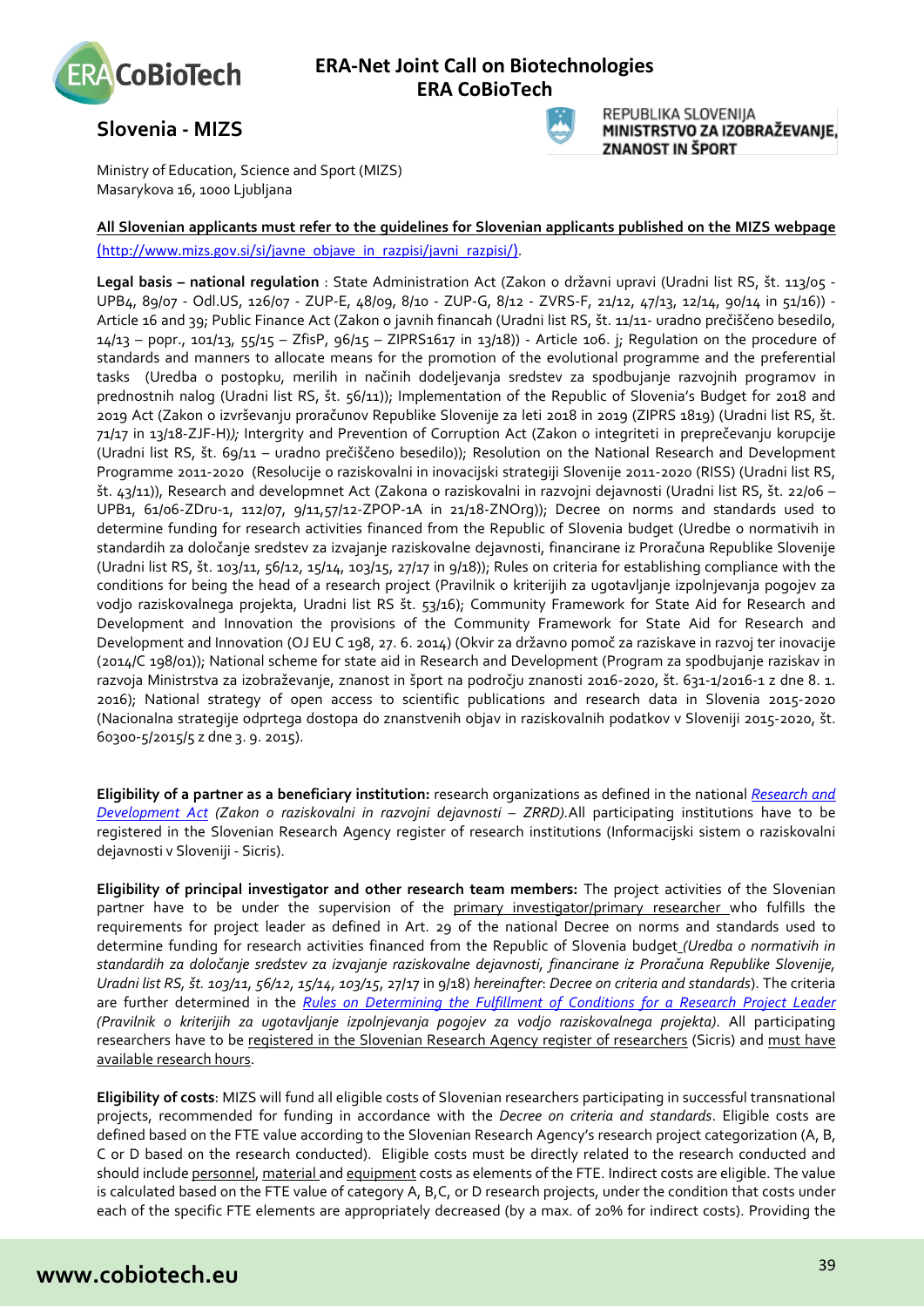

stipulated conditions are met, the Public Procurement Act (Zakon o javnem naročanju (Uradni list RS, št. [91/15](http://www.uradni-list.si/1/objava.jsp?sop=2015-01-3570) in  $14/18$ ) applies.

**Period of eligibility of public expenditures**: as of budgetary year 2020 until the end of the budgetary year 2023.

**Period of eligibility of expenditures on the project**: From the starting date of the transnational project stipulated in the consortium agreement for a period of 36 months, with a prescribed additional 30 day period for the payment of invoices related to the project costs. The period of eligibility of expenditures on the project can only start from the date the national contract enters into effect. The exact duration of the project will be defined in the contract between MIZS and the selected Slovenian partner, after the consortium agreement between the selected consortium partners enters into force.

**National funding**: max. 630,000 EUR including VAT

**Total requested funding per project**: for all Slovenian partners within one consortium must not exceed 70,000 € per year (210,000 € for the total project duration of 36 months).

**Type of research funded:** basic/applied – for Slovenian partner TRL range: 1-6. The type of research conducted by Slovenian researchers must be defined and explained in the project proposal (e.g. in the Comments on budget section).

**Funding:** 100 % for research organization (such as universities, public and private research institutes) whose financed activity is non-economic in accordance with the provisions of Community Framework for State Aid for Research and Development and Innovation. Wide dissemination of all research results on a non-exclusive and nondiscriminatory basis is required.

For research organizations whose financed activity is economic in accordance with the provisions of Community Framework for State Aid for Research and Development and Innovation the provisions of the Community Framework for State Aid for Research and Development and Innovation (OJ EU C 198, 27. 6. 2014) and the national scheme for state aid in Research and Development: *[Program za spodbujanje raziskav in razvoja Ministrstva za](http://www.mizs.gov.si/fileadmin/mizs.gov.si/pageuploads/Znanost/doc/Strategije/Program_za_spodbujanje_raziskav_in_razvoja_Urejena_koncna_verzija_Final_21.1.2016.pdf)  [izobraževanja, znanost in šport](http://www.mizs.gov.si/fileadmin/mizs.gov.si/pageuploads/Znanost/doc/Strategije/Program_za_spodbujanje_raziskav_in_razvoja_Urejena_koncna_verzija_Final_21.1.2016.pdf) na področju znanosti, št 631-1/2016-7, 8.1.2016*, applies.

| Type of research                   | <b>Large Enterprises</b> | <b>Medium Enterprises</b> | <b>Small Enterprises</b> | <b>Universities</b><br>&<br>research<br>organisations |
|------------------------------------|--------------------------|---------------------------|--------------------------|-------------------------------------------------------|
| Fundamental/Basic                  |                          |                           |                          | non economic                                          |
| Research                           | 65%                      | 75%                       | 80%                      | 100 %                                                 |
| <b>Industrial/Applied Research</b> |                          |                           |                          | non economic                                          |
|                                    | 65%                      | 75%                       | 80%                      | 100 %                                                 |
| <b>Experimental development</b>    | ٠                        |                           |                          |                                                       |

Maximum funding percentages:

**National contracting negotiations:** will commence after the projects are selected for funding on the level of the transnational call. National documentation, including evidence of the starting date of the transnational project (in the form of a Consortia Agreement or statement on the starting date by the transnational project coordinator), will be a prerequisite for signing the contract on national level. All Slovenian applicants are strongly advised to contact the Slovenian National Contact Person, Ms. Kim Turk Mehes before preparing proposals for application [\(kim.turk@gov.si;](mailto:kim.turk@gov.si) +386(1)478470).

Name: dr. Jernej Pikalo Position: Minister Place, Date: Ljubljana, 15.10.2018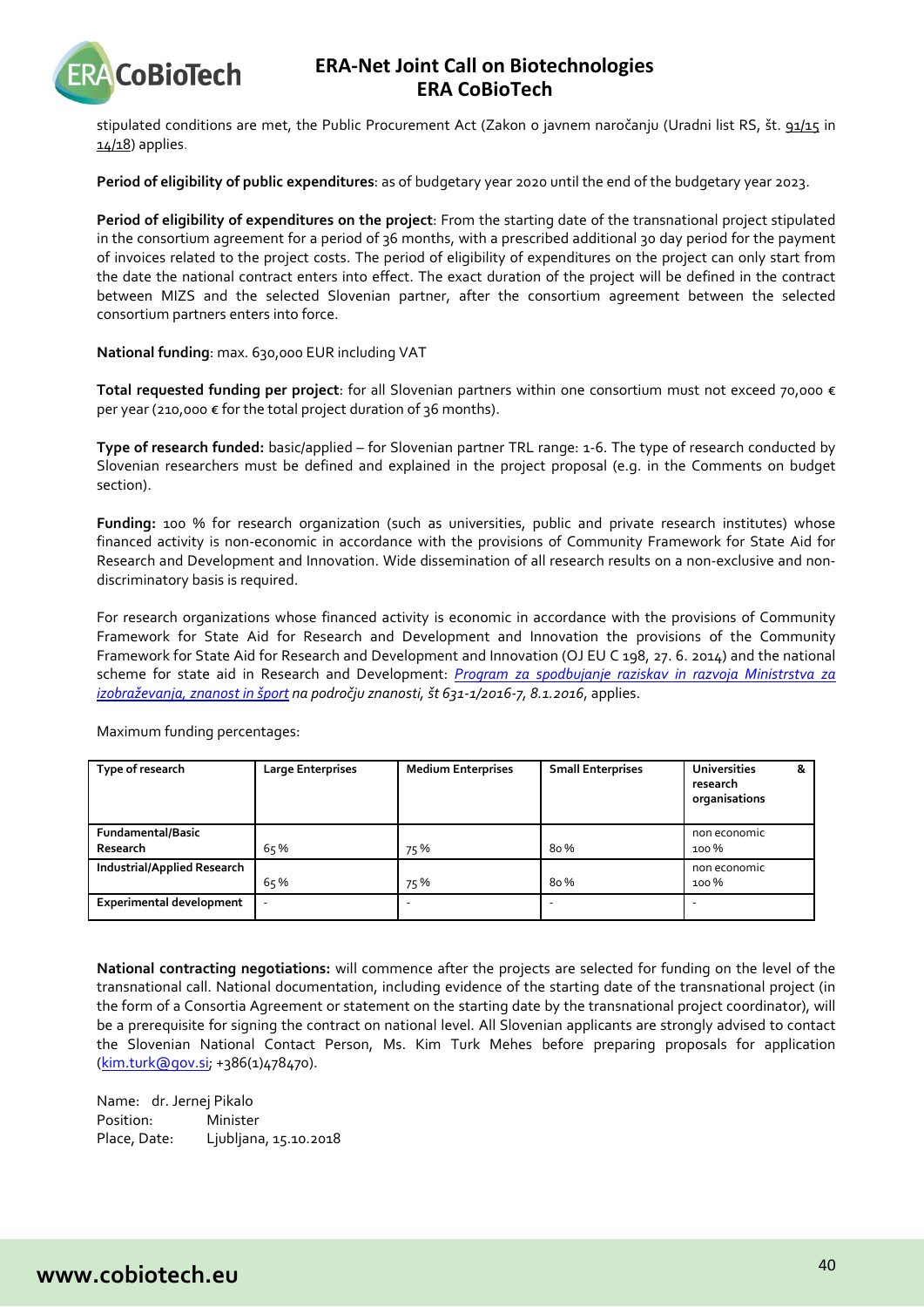

<span id="page-40-0"></span>

**Participating organisation:** TUBITAK

**Indicative Budget:** 1.0 M€

**National Contact Person(s):** Dilek Sahin

Tel: 90 312 298 94 91 E-Mail[: dilek.sahin@tubitak.gov.tr](mailto:dilek.sahin@tubitak.gov.tr)

### **Name of & link to the funding programme(s) and other relevant information:**

1509 International Industrial R&D Grant Program http://tubitak.gov.tr/tr/destekler/sanayi/uluslararasi-ortakli-destek-programlari/icerik-1509-tubitak-uluslararasisanayi-ar-ge-projeleri-destekleme-programi

**Min.project duration: - Max. project duration: - Maximum funding per project: -**

### **Institutional eligibility criteria:**

- Only industrial partners can be funded
- Universities and research institutes can take part as subcontractors or consultants
- At least one researcher (working in the company) who has at least a BS degree in the related technology field of the project should be included in the project team

### **Institutional thematic priorities:-**

### **Proposals with the following focus cannot be funded:-**

### **Additional information:**

Turkish partners should apply to TUBITAK Technology and Innovation Funding Board to get their projects funded. The program that can be applied is the International R&D Grant Program (programme code: 1509). TUBITAK makes a national evaluation on the basis of the regulation and rules of the program. For further information please visit the above mentioned link and also see national call text on TUBITAK website.

- Only the industrial partners can apply to the program. Universities and research institutes are not eligible partners but they can take part as subcontractors or consultants.
- In the national evaluation, Turkish partner's contribution to R&D activities is the most important evaluation criteria. It is expected that Turkish partner involves in the R&D activities and the budget is prepared accordingly.
- National application is required simultaneously with the international application.
- There is no budget limit.

The funding volume is 75% for SME's and 60% for large companies. The projects duration can be maximum the international project's duration.





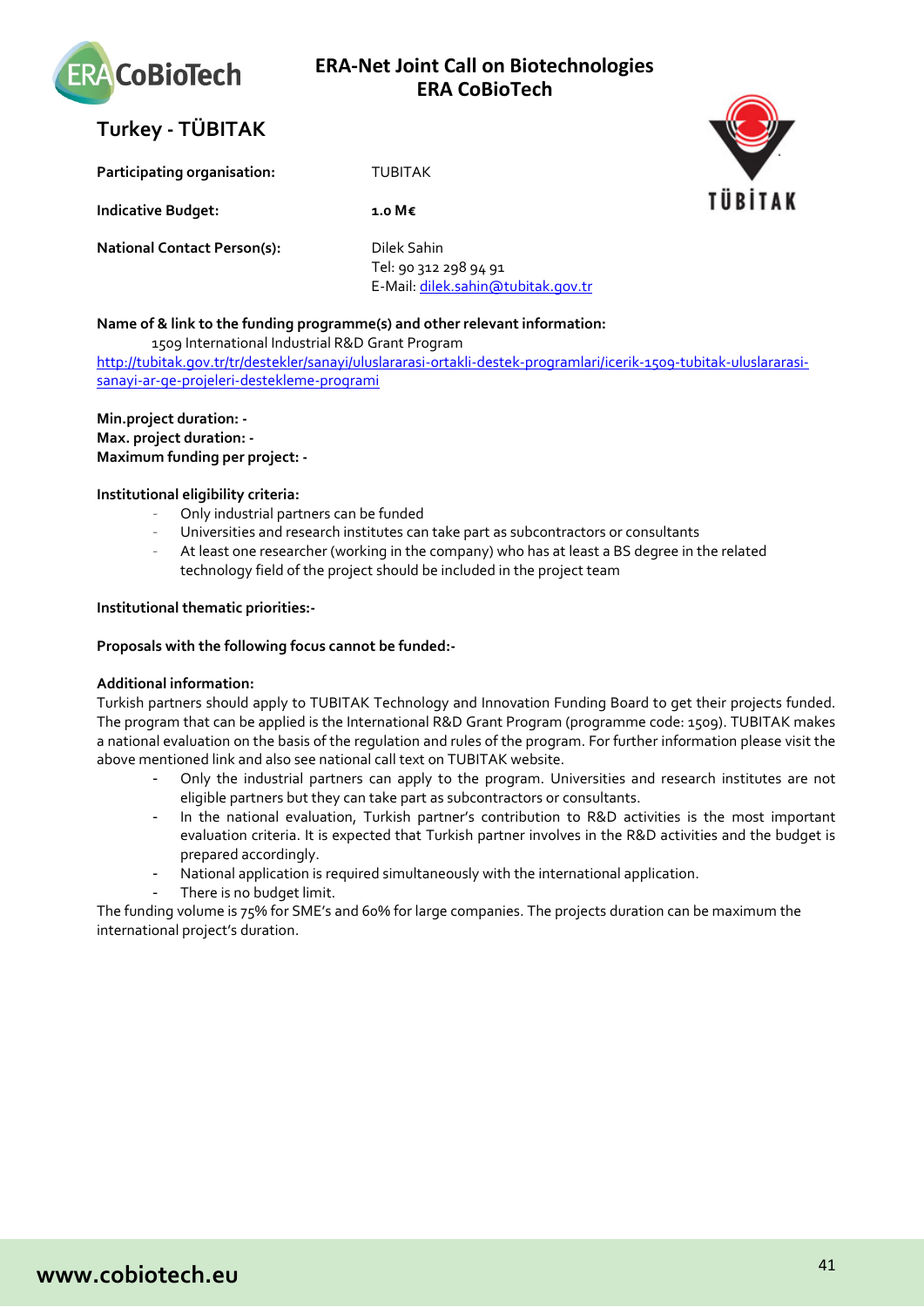

# <span id="page-41-0"></span>**United Kingdom –UKRI-BBSRC**



**UK Research** and Innovation

| Participating organisation:     | Biotechnology and<br>Biological Sciences Research Council within UK Research and Innovation<br>(UKRI-BBSRC) |
|---------------------------------|-------------------------------------------------------------------------------------------------------------|
| <b>Indicative Budget:</b>       | up to £2M                                                                                                   |
| <b>National Contact Person:</b> | Dr Anja Berndt<br>E-mail: cobiotech@bbsrc.ac.uk<br>Telephone: +44 (0)179 341 3251                           |

### **Name of & link to the funding programme(s) and other relevant information:**

UKRI-BBSRC supports the ERA-Net CoBioTech call for proposals and encourages its community to apply for funding for collaborative research in the European Research Area through this call. Subject to scientific excellence, and all conditions of eligibility and peer review being fully met, UKRI-BBSRC anticipates a contribution of up to  $\epsilon_2$ M to the call.

All UK components submitted to this call will be subject to standard UKRI-BBSRC funding criteria. The following guidance should be read in conjunction with the UKRI-BBSRC Grants Guide [https://bbsrc.ukri.org/documents/grants-guide/.](https://bbsrc.ukri.org/documents/grants-guide/)

Applicants are asked to contact the UKRI-BBSRC National Call Secretariat before starting to prepare proposals for submission (contact details above).

| Min. project duration:       | n/a       |
|------------------------------|-----------|
| Max. project duration:       | ३६ months |
| Maximum funding per project: | n/a       |

### **Institutional eligibility criteria:**

Standard UKRI-BBSRC eligibility criteria, as described in the UKRI-BBSRC Grants Guide, will be applied to the UK component of applications submitted to this call. For detailed guidance, see Section 3 of the UKRI-BBSRC Grants Guide, https://bbsrc.ukri.org/documents/grants-guide/. Applications must be submitted by UK Research Organisations that are eligible to receive funding from UKRI-BBSRC. Information about eligible organisations is available at https://www.ukri.org/funding/how-to-apply/eligibility/.

UKRI-BBSRC will fund the UK partner of any successful transnational collaboration. Applicants should note that the New Investigator scheme does not operate in this call.

All enquiries about eligibility should be directed to [eligibility@bbsrc.ac.uk](mailto:eligibility@bbsrc.ac.uk)

#### **Institutional thematic priorities:**

Research covering the development of generic methods for the production of high value chemicals such as pharmaceutical precursor molecules, antibiotics and recombinant biologics are within the scope of the call. If applicants are in any doubt, please contact the National Call Secretariat for further clarification. Proposals should be for a maximum of three years duration.

#### **Proposals with the following focus cannot be funded:**

Under this call, research on food, food ingredients, animal feed and work of direct medical relevance is excluded.

#### **Additional information:**

The UK academic component of applications must fall within the remit of UKRI-BBSRC, which supports research into plants, microbes, animals and tools and technology underpinning biological research. While we expect projects to be multidisciplinary, the primary focus and challenges of the UK component of the project must therefore be biological rather than medical, social, environmental or on physical or chemical engineering. For more information on the research areas that UKRI-BBSRC funds see: https://bbsrc.ukri.org/research/science-remit/. If you are unsure if your proposal is within the remit of UKRI-BBSRC, please contact the National Call Secretariat.

UKRI-BBSRC strongly encourages industrial participation in projects under this scheme. UKRI-BBSRC is not able to fund industrial partners, and any costs incurred, direct or otherwise, by industrial partners cannot be met by UKRI-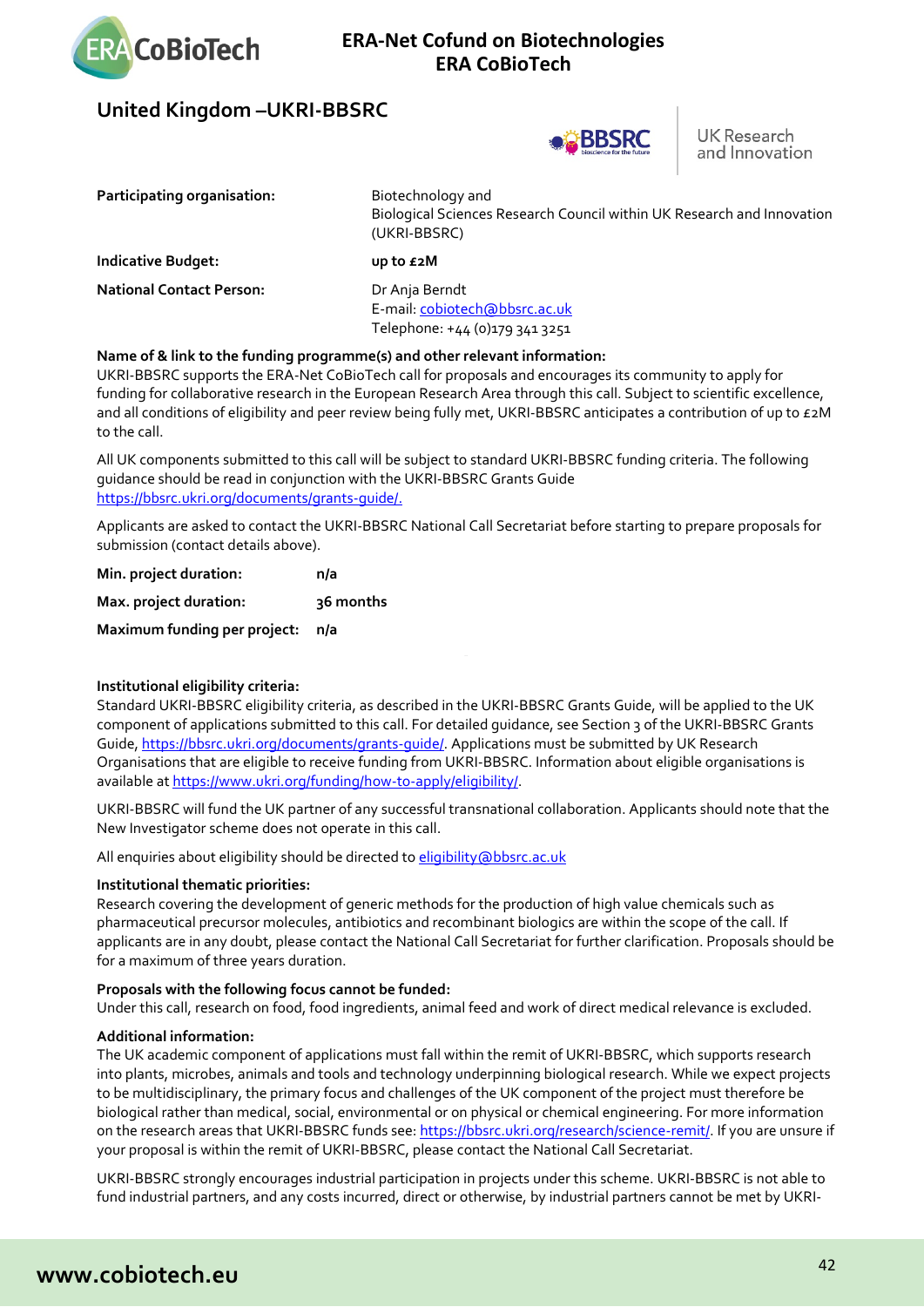

BBSRC. For further information about collaborative partnerships, see Section 2 of the UKRI-BBSRC Grants Guide. The IPA and LINK schemes do not operate in this call.

Costs incurred by the UK academic partner as a direct result of working with the other consortium partners (such as visits to labs or exchange of materials) can be requested. Studentships will not be supported by UKRI-BBSRC as part of this call and students should not be included on the UK component.

The UK component of applications should be costed on the basis of full economic costing (fEC) as described in the UKRI-BBSRC Grants Guide. If the grant is awarded, UKRI-BBSRC will provide funding on the basis of 80% of fEC. Applicants must clearly justify all the requested resources. The submitting organisations must agree to find the balance of fEC for the project from other resources. Final awards from UKRI-BBSRC will be made in British Pounds (GBP); costs listed in the ERA CoBioTech application forms must be converted into Euros (EUR) using the exchange rate of  $£1 = €1.133^2$  $£1 = €1.133^2$ .

When preparing the budget in the ERA CoBioTech submission tool, UK applicants should follow the advice given in the tables below (At a glance – How to fil in the ERA CoBioTech Budget Plan).

For the UK component of successful proposals submitted this call, applicants will be required to submit an additional form through the Je-S system. Additional guidance will be provided to successful applicants. Grants will be subject to standard Research Council Grants Terms and Conditions [\(https://www.ukri.org/funding/information](https://www.ukri.org/funding/information-for-award-holders/grant-terms-and-conditions/)[for-award-holders/grant-terms-and-conditions/\)](https://www.ukri.org/funding/information-for-award-holders/grant-terms-and-conditions/).

Applicants requesting items of equipment costing over £10k should note that additional justification will be required when submitting the proposal through Je-S and that the Research Organisation will be expected to make a contribution to the cost of the equipment. Further information is available at https://www.ukri.org/files/funding/tcs/equipment-guidance-pdf/.

### **National Call Secretariat**

Funding organisation: Biotechnology and Biological Sciences Research Council within UK Research and Innovation – UKRI-BBSRC

Postal address: Polaris House, North Star Avenue, Swindon, Wiltshire SN2 1UH, UK

Email[: cobiotech@bbsrc.ac.uk](mailto:cobiotech@bbsrc.ac.uk)

Telephone: +44 (0)179 341 3251

Dr Anja Berndt

l

<span id="page-42-0"></span><sup>2</sup> European Central Bank average exchange rate May to August 2018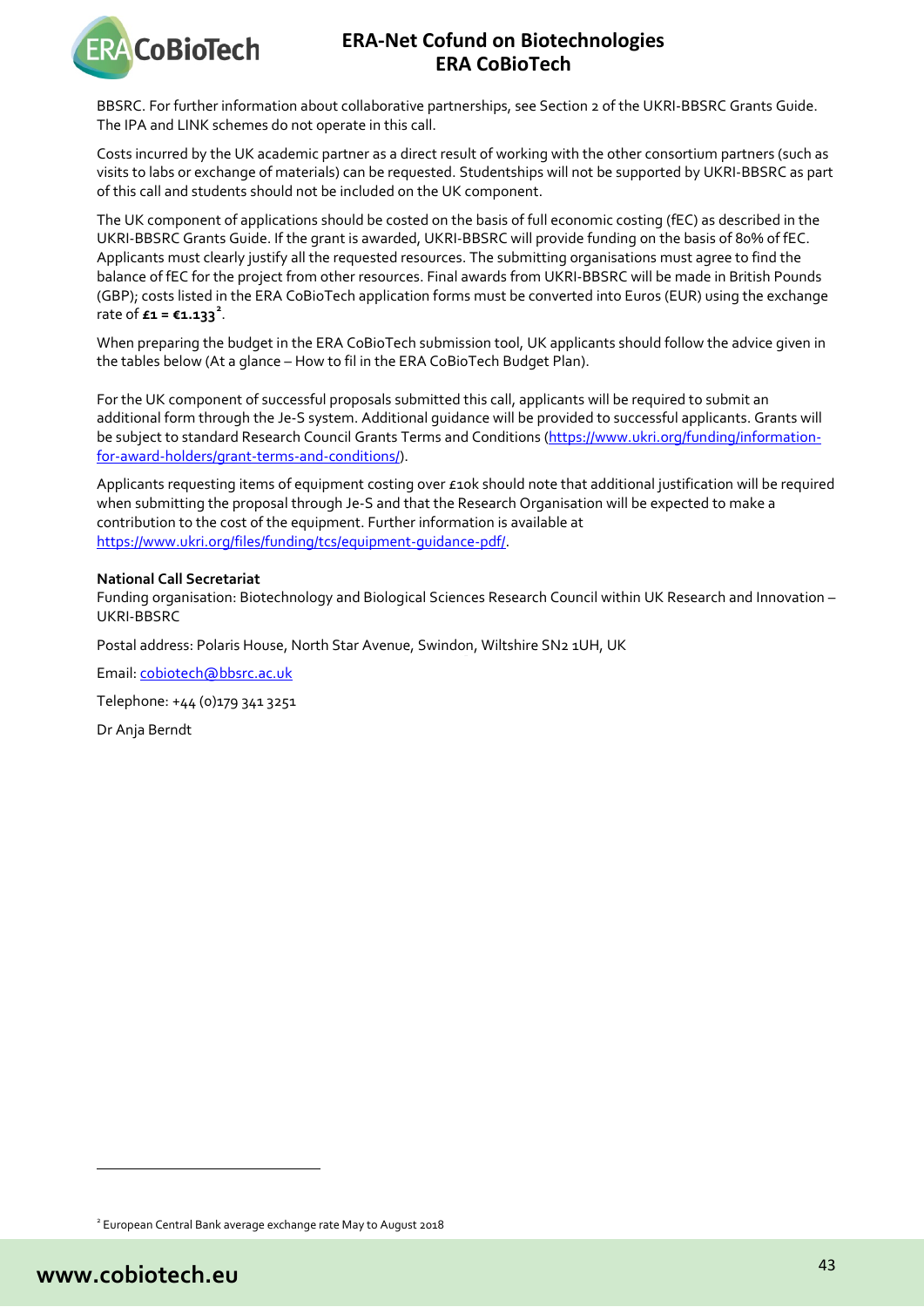

**At a glance – How to fil in the ERA CoBioTech Budget Plan (only for BBSRC applicants)**

### **General Budget Overview**

| <b>Organisation Name</b>                  | Personnel                                                                                                                            | <b>Travel</b>                                       | Consumables/                                                                                                                                                 | <b>Subcontracts</b>                                    | Other                                   | <b>Requested Funding</b>             | <b>Total Own</b>                                                                | <b>Total Costs</b> |
|-------------------------------------------|--------------------------------------------------------------------------------------------------------------------------------------|-----------------------------------------------------|--------------------------------------------------------------------------------------------------------------------------------------------------------------|--------------------------------------------------------|-----------------------------------------|--------------------------------------|---------------------------------------------------------------------------------|--------------------|
|                                           |                                                                                                                                      |                                                     | Equipment                                                                                                                                                    |                                                        |                                         |                                      | Contribution                                                                    |                    |
| 80% Research Council<br>Contribution for: | Directly<br><b>Incurred Staff</b><br>Directly<br>Allocated<br>Investigators<br><b>Indirect Costs</b><br>Exceptions -<br><b>Staff</b> | Directly<br><b>Incurred Travel</b><br>& Subsistence | Directly Incurred<br><b>Other Costs</b><br>Directly<br>Allocated<br><b>Estates Costs</b><br>Other Directly<br>Allocated<br>Exceptions-<br><b>Other Costs</b> | Directly Incurred<br>Other Costs for<br>subcontracting | Directly Incurred<br><b>Other Costs</b> | 80% Research Council<br>Contribution | 20% Research<br>Organisation<br>contribution plus any<br>other own contribution |                    |
| Overhead                                  | Do not use!                                                                                                                          | Do not use!                                         | Do not use!                                                                                                                                                  | Do not use!                                            | Do not use!                             |                                      |                                                                                 |                    |

### **Own Contribution**

| <b>Organisation name</b>                                                                | Personnel                                                                                                                          | <b>Travel</b>                                | Consumables/Equipment                                                                                                                                            | <b>Subcontracts</b>                                        | Other                                                               | <b>Total Own</b><br>Contribution                                                   |
|-----------------------------------------------------------------------------------------|------------------------------------------------------------------------------------------------------------------------------------|----------------------------------------------|------------------------------------------------------------------------------------------------------------------------------------------------------------------|------------------------------------------------------------|---------------------------------------------------------------------|------------------------------------------------------------------------------------|
| 20% Research<br>Organisation<br>Contribution plus any<br>other Own Contribution<br>for: | <b>Directly Incurred Staff</b><br><b>Directly Allocated</b><br>Investigators<br><b>Indirect Costs</b><br><b>Exceptions - Staff</b> | Directly Incurred<br>Travel &<br>Subsistence | Directly Incurred Other<br>$\bullet$<br>Costs<br><b>Directly Allocated</b><br><b>Estates Costs</b><br>Other Directly<br>Allocated<br>Exceptions - Other<br>Costs | <b>Directly Incurred Other Costs</b><br>for subcontracting | Directly Incurred Other<br>Costs plus any other<br>Own contribution | 20% Research<br>Organisation<br>contribution plus<br>any other own<br>contribution |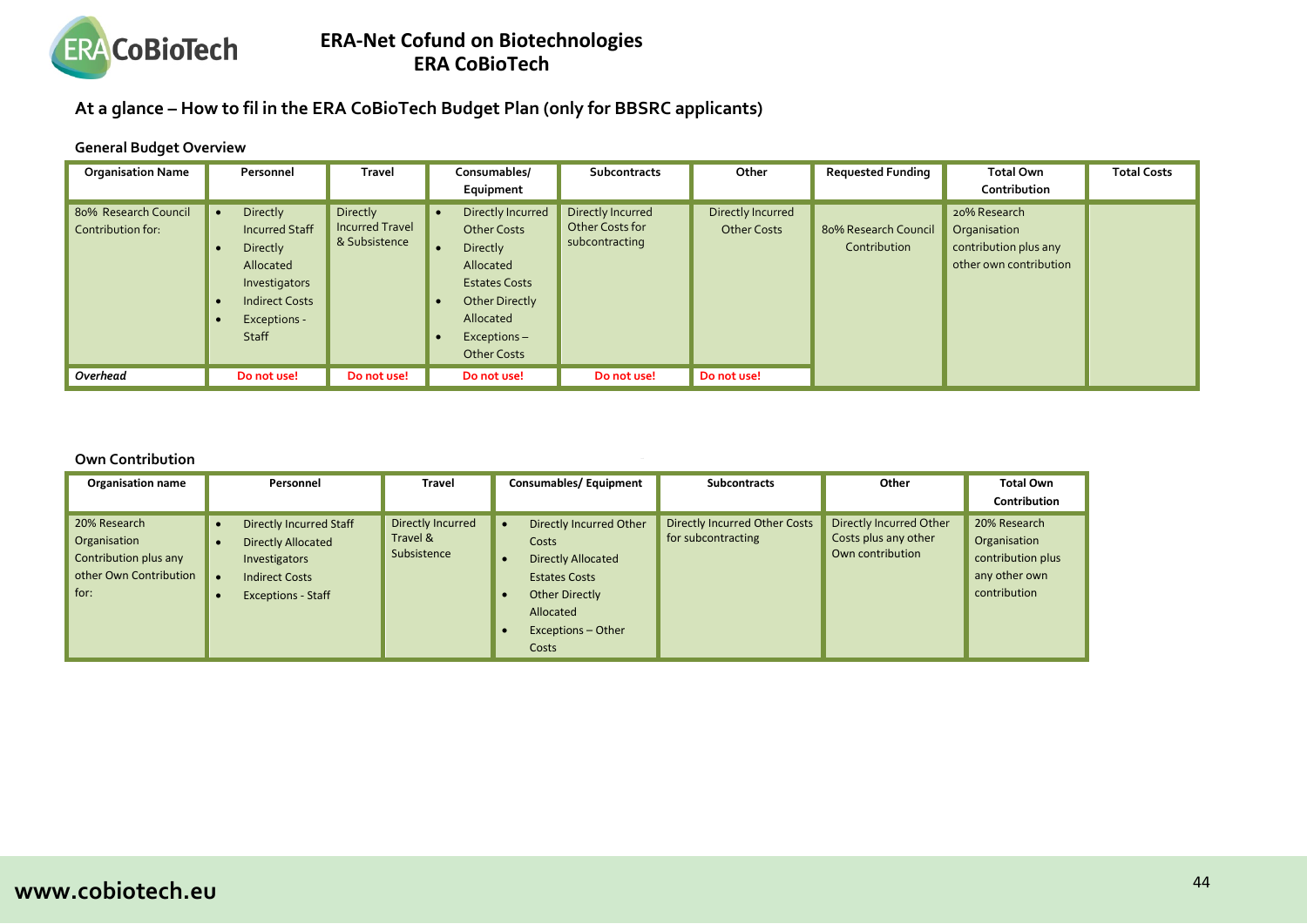

# <span id="page-44-0"></span>**ANNEX 3: Technology readiness levels (TRL)**

*(as defined in the HORIZON 2020 –Work Programme 2016-2017)*

- **TRL 1** -basic principles observed O
- O **TRL 2 -**technology concept formulated
- Ō **TRL 3 -**experimental proof of concept
- **TRL 4 -**technology validated in lab Δ
- **TRL 5** -technology validated in relevant environment (industrially relevant environment in the case of key enabling technologies)
- **TRL 6** -technology demonstrated in relevant environment (industrially relevant environment in the case of

key enabling technologies)

- **TRL 7** -system prototype demonstration in operational environment
- **TRL 8 -**system complete and qualified
- **TRL 9 -**actual system proven in operational environment (competitive manufacturing in the case of key enabling technologies; or in space)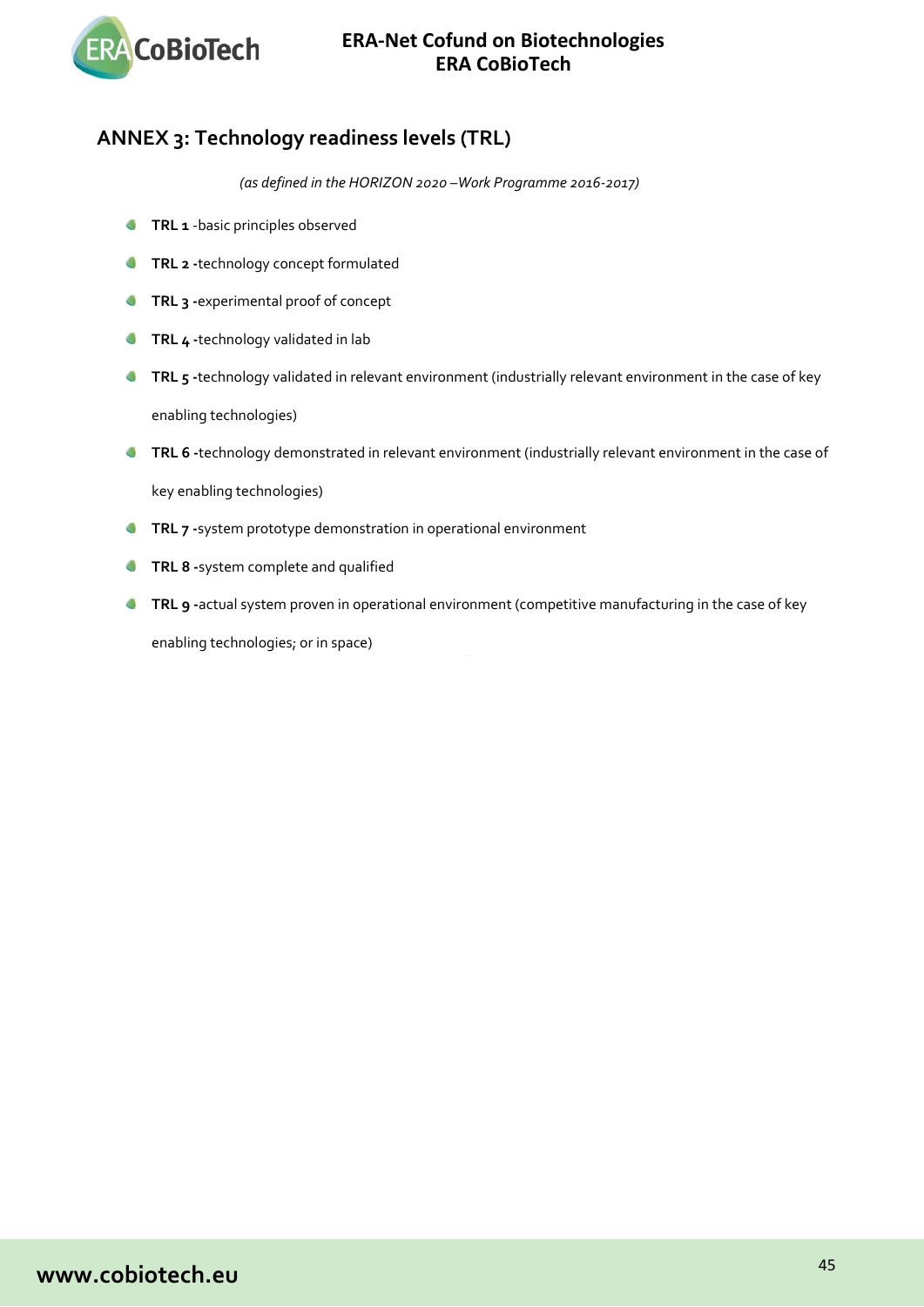

# <span id="page-45-0"></span>**ANNEX 4: Communication and Dissemination**

Communication and Dissemination of project results is requested through **various communication routes** including scientific papers, presentations at scientific conferences, workshops, poster sessions, etc. Proper **reference** must be given to ERA CoBioTech in all related publications, exhibitions, lectures and press information. Additionally, each project proposal should go beyond dissemination and envision how it will **communicate and reach out to a more general public**.

Each project has to submit a **Communication and Dissemination Plan** in the full proposal, specifying how the planned activities, including dissemination, communication and stakeholder interaction, will contribute to the impact of the project.

To fulfill the Communication and Dissemination Plan, funded projects must dedicate appropriate resources for communication and dissemination activities, which additionally have to include **attendance at events organized by ERA CoBioTech**:

Attendance at seminars on three occasions: kick-off, midterm and final seminar of funded projects, in which your funded projects will be asked to communicate project content, aims and expected results in a way understandable to a general public.

For a well-elaborated Communication and Dissemination Plan, applicants are advised to:

- take into consideration also the EC guidelines on ["Communicating EU research and innovation](http://ec.europa.eu/research/participants/data/ref/h2020/other/gm/h2020-guide-comm_en.pdf)  [guidance for project participants"](http://ec.europa.eu/research/participants/data/ref/h2020/other/gm/h2020-guide-comm_en.pdf)
- **C** read the quidelines below on communication

### Communication and Dissemination– why is this important in planning, developing, delivering and **evaluating a successful research project?**

**Communication** is here defined as the work you do and the effort you put in informing and engaging with the wider public so they are aware of the issue your research is addressing, the question you are posing, the methods you are using to answer that question and the anticipated outcomes. Communication is an addition to '**dissemination**', the latter being focused on the production of scientific papers, posters and presentations at closed scientific congresses, and work with specialist stakeholder groups. Please include both communication and dissemination activities in your plan.

**Communication activities** may include activities, such as development of a website and/or app, media communications programme, social media programme, videos/podcasts, infographics/project literature, creative artwork/exhibition stands, quizzes / games / serious gaming, science fairs/open houses intended for wider audiences, meetings of targeted stakeholders, training for Consortium on aspects of communication. Please consult the national annexes of your respected funding agency for potential limitations to funding certain communication activities.

There are four clear reasons **why effective communication** is an essential element of any ERA CoBioTech funded research project:

- **European tax-payers are providing the funding for your research and are interested in knowing** where their money goes and that they are receiving 'value for money'.
- **Communicating about the relevance of your research work and its potential outcomes to society** and the everyday life of citizens will help ensure that your innovations – products, knowledge, thinking – are accepted and utilised by society – not ignored, nor opposed.
- Everyone is a citizen whether President, MEP, policy-player, teacher, student, entrepreneur or industrialist who watches TV, reads the news, accesses online sources and has interests beyond their immediate network. Effective communication raises awareness of your research project and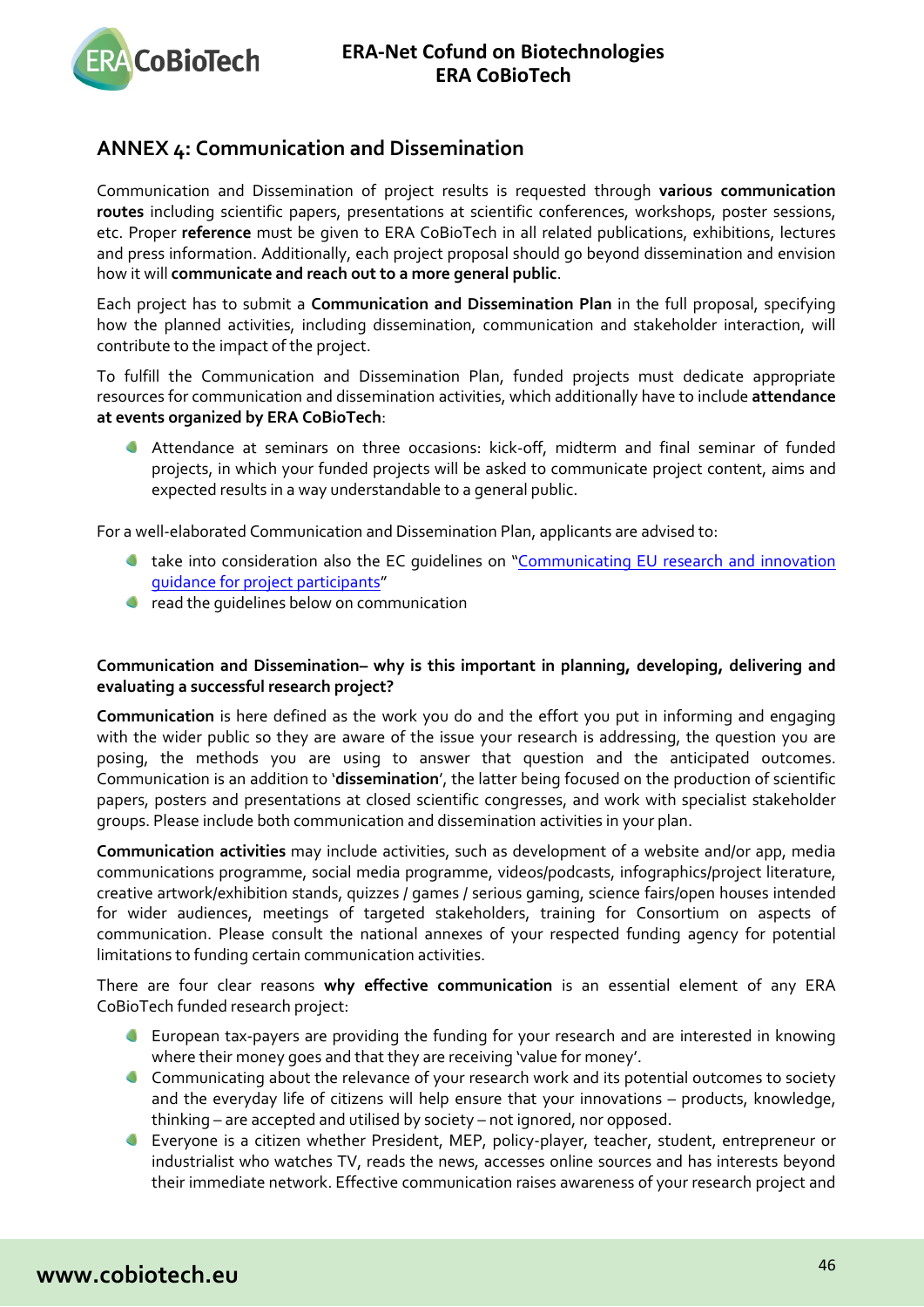of the professionals working on it to mutual advantage, potentially laying the ground for more funding or support.

**ERA CoBioTech wishes to ensure that the projects it selects to fund make the best use they can of** the 'results' each of them generate – that means ensuring that as many groups in society know about the excellent work that is being conducted and their potential results so they will be taken up by decision-makers in policy, industry or science itself creating impact. A Strategic communication plan utilising creative but accessible actions with measurable outcomes is required to deliver this.

### **What is a Communication and Dissemination Plan?**

It is a document that demonstrates that a Consortium has clearly thought through the rationale, target stakeholders, activities, timescales, budgets and measures incl. their key performance indicators of success behind the dissemination / communications activities it will implement as an integral part of its project plan.

Whilst each Communication and Dissemination Plan will be different, it is likely to consist of:

- **a** a narrative (the rationale/ approach)
- a table which draws together information on priority target stakeholder groups and methods to reach them
- **C** a timetable/GANTT chart

**ERA CoBioTech** 

- **4** a budget table with enough detail on each action/activity/product and its delivery
- **C** a table pulling together the agreed key performance indicators or measures of success against each planned for activity.

### **The elements of a Communication Plan that will demonstrate clarity of thought and planning are likely to be:**

- Evidence that the whole Consortium are 'on board' with the plan and that all partners will support the actions
- Focus on purpose/objective of each selected dissemination/communication action Who is it for? What do we want to happen as a result?
- Clarity on the messages that the project wishes to communicate overall and to specific groups
- Clear understanding of what success looks like for each action
- **C** Description of the method to be used for delivery
- Utilisation of resources and talents within the consortium
- Realistic assessment of the potential impact of each action
- **Built-in time points for review and adjustment**
- Appropriate focus on internal communications within the Consortium
- Appropriate utilisation of the services and channels provided by the EC

### **The Plan should be able to answer the following questions clearly:**

- What are the objectives of our Communication Plan?
- Who are our priority audiences and why?
- When is the most appropriate time to engage with each audience and why?
- How does our Communication Plan create synergy with the rest of the project plan?
- How do we justify the budget allocated to each of our proposed communications actions?
- How are we splitting responsibility for the resources and actions across the Consortium?

### **For ERA CoBioTech applications the expected minimum requirements of the Communication plan are:**

A max. two A4 page document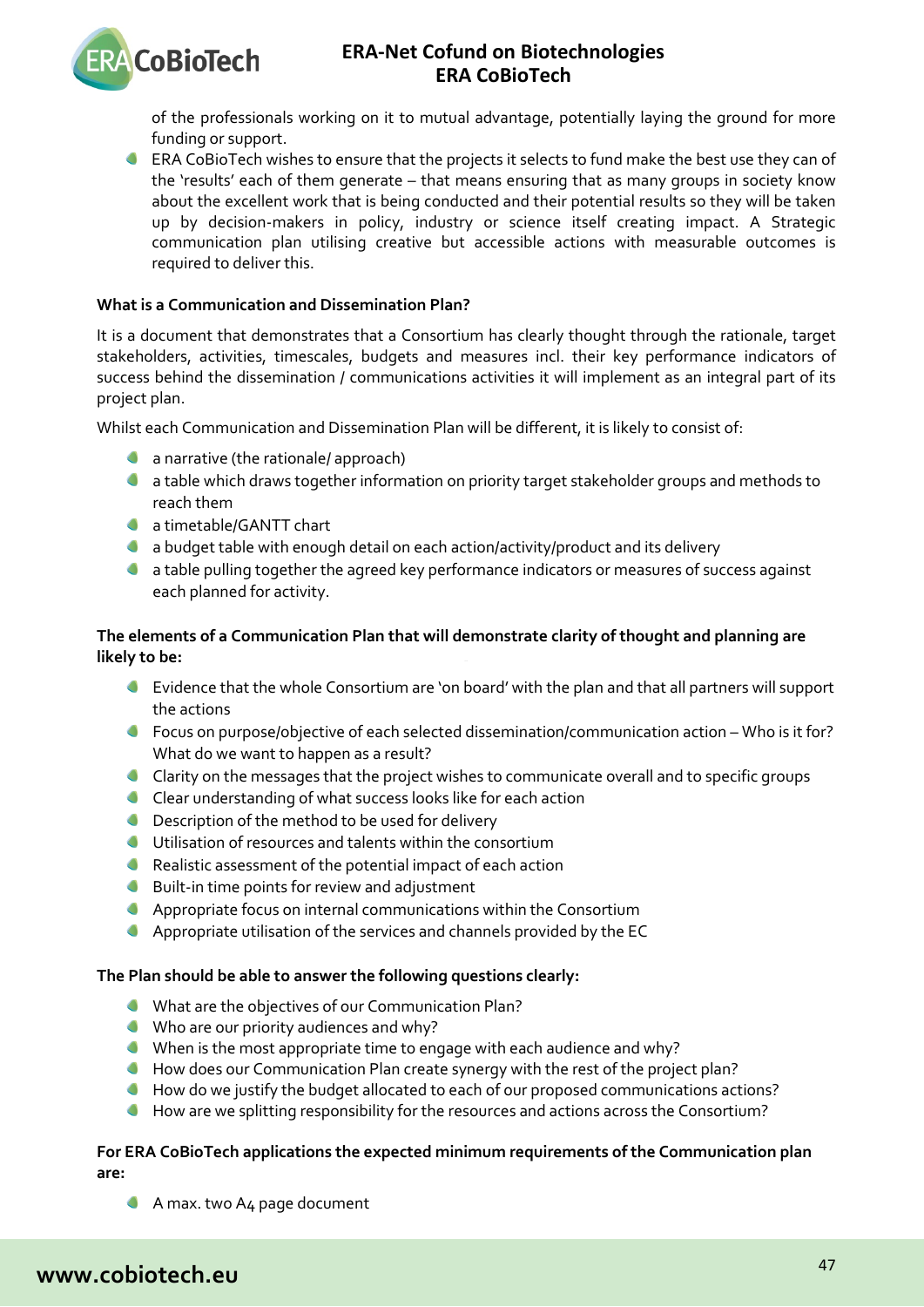

- A narrative on approach/rationale/contribution to the project
- A list of priority stakeholders, messages, actions & timetable
- Key performance Indicators / measures of success

A Sample Approach to a Stakeholder Table (key part of any communication plan)

The issue: we need to ensure that more young people know how to code

Why: to improve their personal employment prospects

Impact: overall economic benefit

|                                  | Communication Plan - Priority Stakeholders & Actions |                                                         |                              |                         |  |  |  |
|----------------------------------|------------------------------------------------------|---------------------------------------------------------|------------------------------|-------------------------|--|--|--|
| Priority                         | What message/info                                    | How to communicate?                                     | When?                        | Success measures        |  |  |  |
| <b>Stakeholder</b>               |                                                      |                                                         |                              |                         |  |  |  |
| Group                            |                                                      |                                                         |                              |                         |  |  |  |
| Priority 1: Policy               | Resources required                                   | -Create Consensus White                                 | From Day One                 | Number of one on one    |  |  |  |
| players in<br>Education &        | for upper schools<br>to deliver next                 | Paper to present to Ministers<br>and special Committees | - complete by<br>end of Year | meetings                |  |  |  |
| <b>Business</b>                  | generation of IT                                     | - Secure political Ambassadors                          | One                          | Questions in Parliament |  |  |  |
|                                  | stars                                                | - One on one briefing                                   |                              |                         |  |  |  |
|                                  |                                                      | meetings                                                |                              | Media coverage          |  |  |  |
|                                  |                                                      | -Articles in business press                             |                              |                         |  |  |  |
| Priority 2: Head-                | Need trained                                         | -Articles in the specialist                             | Years One                    | Number of active        |  |  |  |
| teachers/<br>teachers to deliver |                                                      | education media                                         | & Two                        | enquirers (no on        |  |  |  |
| Governors/                       | the training                                         |                                                         |                              | database)               |  |  |  |
| Proprietors of<br>colleges       | required plus 'Train<br>the Trainers                 | -Identify and contribute to<br>LinkedIn groups          |                              | New courses set up      |  |  |  |
|                                  | facilities'                                          |                                                         |                              |                         |  |  |  |
|                                  |                                                      | -Attend/speak at specialist                             |                              | Evidence of internal    |  |  |  |
|                                  |                                                      | meetings                                                |                              | cascade of issue/action |  |  |  |
|                                  |                                                      |                                                         |                              |                         |  |  |  |
|                                  |                                                      | -Create database of interested                          |                              | Active recruitment &    |  |  |  |
|                                  |                                                      | parties & send occasional                               |                              | allocation of resources |  |  |  |
|                                  |                                                      |                                                         |                              | Capture of success      |  |  |  |
|                                  |                                                      |                                                         |                              | stories for use in      |  |  |  |
|                                  |                                                      |                                                         |                              | newsletter              |  |  |  |
|                                  |                                                      |                                                         |                              |                         |  |  |  |
|                                  |                                                      |                                                         |                              | Media coverage          |  |  |  |
| Priority 3:                      | Become active in a                                   | -Articles in teacher press                              | Years Two &                  | Pick up of places on    |  |  |  |
| Teachers of<br>students 14 -18   | new area of<br>teaching-                             | -Social media activity: IN,                             | Three                        | training courses        |  |  |  |
|                                  | professional                                         | twitter etc.                                            |                              | Appointments in         |  |  |  |
|                                  | opportunity                                          |                                                         |                              | schools/colleges        |  |  |  |
|                                  |                                                      |                                                         |                              |                         |  |  |  |
|                                  | Training available                                   |                                                         |                              |                         |  |  |  |
| Priority 4:                      | Coding is cool                                       | -Recruit student ambassadors                            | Years                        | Number of active        |  |  |  |
| Students 14-18                   |                                                      | who can code                                            | Three/Four                   | ambassadors with        |  |  |  |
|                                  | See what you can<br>do with it - it's fun            | -Let them loose to use social                           |                              | 'followers'             |  |  |  |
|                                  | but it can be                                        | media/channels as they                                  |                              | Number of new students  |  |  |  |
|                                  | profitable too                                       | choose (provide resources if                            |                              | learning code           |  |  |  |
|                                  |                                                      | needed)                                                 |                              |                         |  |  |  |
|                                  | Demand that you                                      |                                                         |                              | Number of successful    |  |  |  |
|                                  | are given resources                                  | -Support with an event-                                 |                              | Conventions & matching  |  |  |  |
|                                  | and guidance to                                      | <b>Coding Convention template</b>                       |                              | events                  |  |  |  |
|                                  | help yourself                                        | (to be taken up in many                                 |                              |                         |  |  |  |
|                                  |                                                      | places) with col coding<br>paraphernalia                |                              |                         |  |  |  |
|                                  |                                                      |                                                         |                              |                         |  |  |  |
|                                  |                                                      | -Create matching events for                             |                              |                         |  |  |  |
|                                  |                                                      | students with business to                               |                              |                         |  |  |  |
|                                  |                                                      | demo relevance to lives/future                          |                              |                         |  |  |  |
|                                  |                                                      | prospects                                               |                              |                         |  |  |  |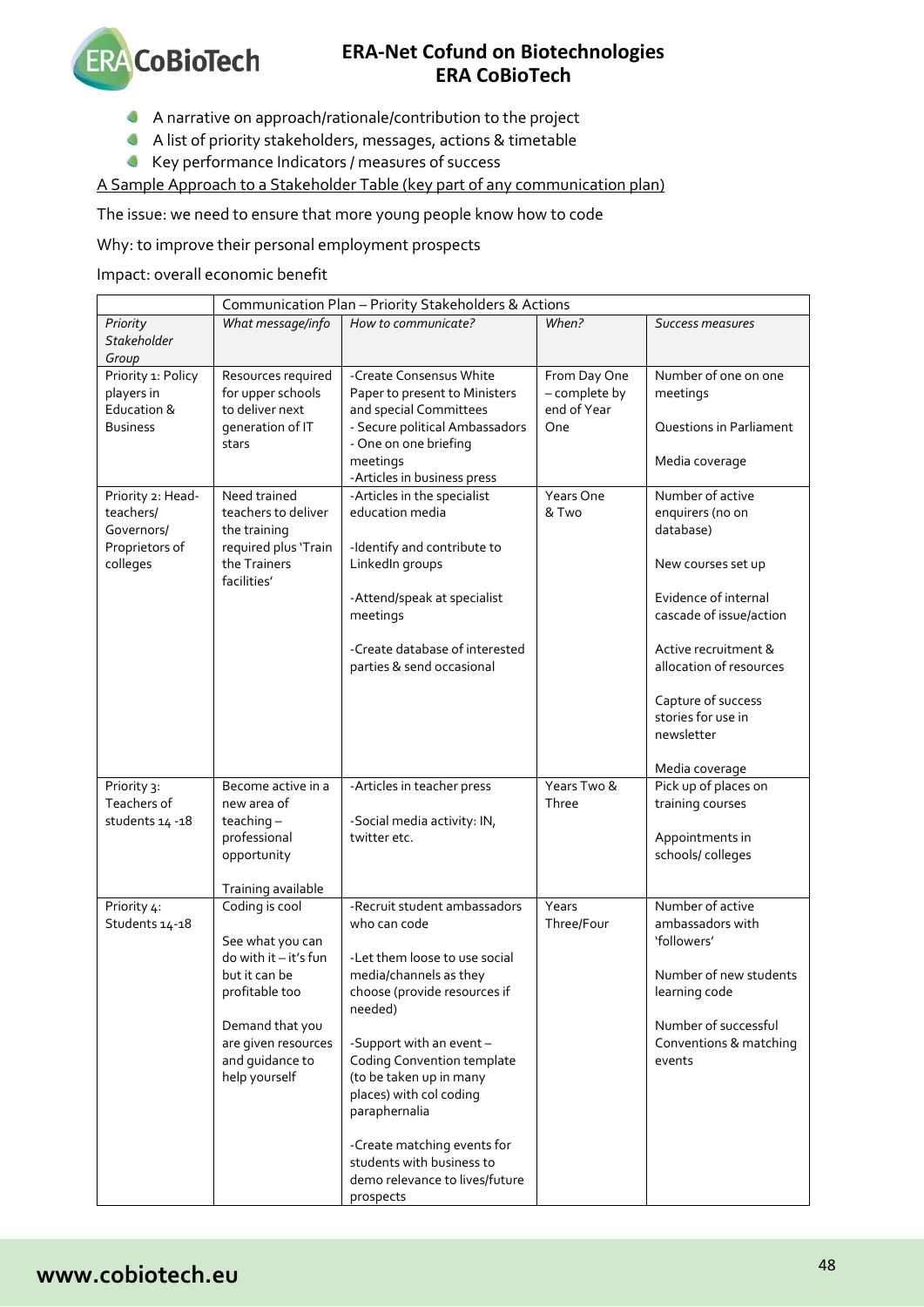

# <span id="page-48-0"></span>**ANNEX 5: Data Management**

Data Management is an essential component to the success of projects using systems/synthetic biology approaches and/or bioinformatic tools. Representatives from academia, industry, funding agencies, and scholarly publishers designed and jointly endorsed a concise and measurable set of principles referred to as FAIR Data Principles<sup>[3](#page-48-1)</sup> with the intention to provide a quideline for reusability of data holdings. Four foundational principles – Findability, Accessibility, Interoperability and Reusability- are a necessity of data management. The EC recently published Guidelines on **FAIR** [Data Management in Horizon 2020.](http://ec.europa.eu/research/participants/data/ref/h2020/grants_manual/hi/oa_pilot/h2020-hi-oa-data-mgt_en.pdf)

Fulfilling the FAIR principles needs the use of software platforms that enable capturing, cataloguing, and annotating data, associated with well documented SOPs, and supports interlinking data from specialized, as well as local collections. Moreover, in a systems approach, well annotated models (including parameters) must be catalogued and interlinked with relevant data. Each project should have one single starting point starting at which one can find out everything about the project.

Participation in this call requires fulfilling the FAIR principles, including the use of a cataloguing platform as described above. Therefore, research data and non-data assets like algorithms, tools and workflows or metadata produced in the projects funded under this call must be:

- machine-readable
- $\bullet$  citable
- **C** must be published in a registered repository
- easily found for possible questions and collaboration. Data that is subject to Intellectual **Interlinked with other project outcomes in a cataloguing platform. Privacy sensitive data** that cannot be published needs to be catalogued, such that the creator of the data can be Property for Patents needs to be recorded and published in due course.

The repository must be registered in as a "trustworthy repository" in e.g BioSharing or re3data (Registry for Research Data Repositories). For this, resources of existing community knowledge and data management platforms in Europe shall be preferably used.

**The projects must consider the cost of Data Management in their proposals. The help given to the applicants should enable them to (i) properly estimate what cost will be incurred by performing FAIR Data Management, and (ii) provide a section in the template for proposals, in which some guiding questions help the applicants to answer the most relevant and pressing Data Management questions to the reviewers.**

The [Guidelines on FAIR Data Management in Horizon 2020](http://ec.europa.eu/research/participants/data/ref/h2020/grants_manual/hi/oa_pilot/h2020-hi-oa-data-mgt_en.pdf) provides a Data Management Plan Template addresses to: 1) Data Summary, 2) FAIR Data, 3) Allocation of resources, 4) Data Security, 5) Ethical aspects, 6) Other issues..

Answering the questions, applicants will identify and resolve key questions about their data, models, SOPs and associated metadata. The Data Management plan will outline how data flows and the requirements on data, metadata, storage and data transfer throughout the project and beyond the project.

The costs associated to the Data Management plan (*e.g.* travel expenditures of staff to Data Management training; salary costs of staff curators; costs of servers, storage, archiving and backup) must be derived from this and clearly presented.

 $\overline{a}$ 

<span id="page-48-1"></span><sup>3</sup> <http://www.nature.com/articles/sdata201618>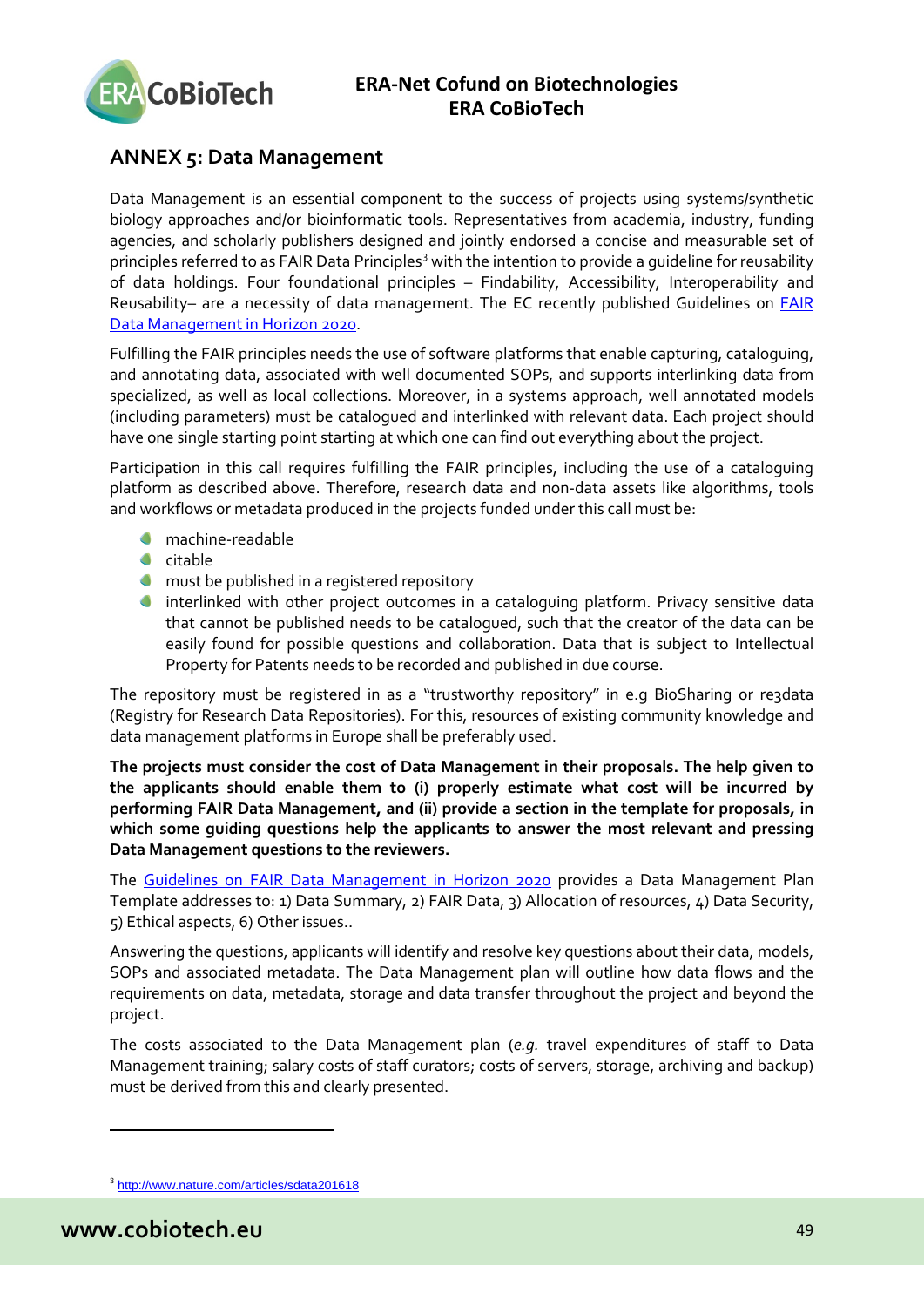

Guiding questions include the following:

*Generate and Store*

- Who will generate the data/model/SOP?
- Who will receive the data/model/SOP?
- What does the user need from the generator?
- Where will you store data/model/SOP?
- How much storage capacity will you need short term?
- How will you transfer it?
- How much will you keep for longer? Who is responsible for this step?
- How will the data be made available for processing?

### *Curate*

- Who will curate the data/model/SOP?
- How will the data/model/SOP be interlinked?
- **How is data tracked through processes?**
- How are versions of models and SOPs tracked?

*Access*

- Are you allowed to share data?
- Where, when and how will you make the data/model/SOP available?
- Which public archives will you deposit your data/model/SOPs in?
- How will you make the project's data/model/SOPs available in a unified way through a onestop single starting point starting at which one can find out everything about the project?

person, for which parts of the Data Management of the project. This helps in defining whom to While developing answers for the proposal, it will also become clear who is **responsible as a contact**  choose as Data Management contacts for the Data Management, and who would make sense for cross-project Data Management meetings.

### **Please note that Data Management is an ongoing activity of iterative improvement and adaptation rather than something that can be finished in one short effort. The Data Management plans must reflect this.**

All of these points are relevant both in systems biology and systems. In *addition* to the points addressed in the checklist, the work with privacy sensitive data needs to be addressed. For the purposes of the proposal it makes sense to consider two groups of data: privacy-sensitive and privacy-insensitive data, and consider these independently, as well as considering:

- **How can privacy sensitive data become privacy insensitive**
- <span id="page-49-0"></span>How can privacy insensitive data become privacy sensitive during the project's run time.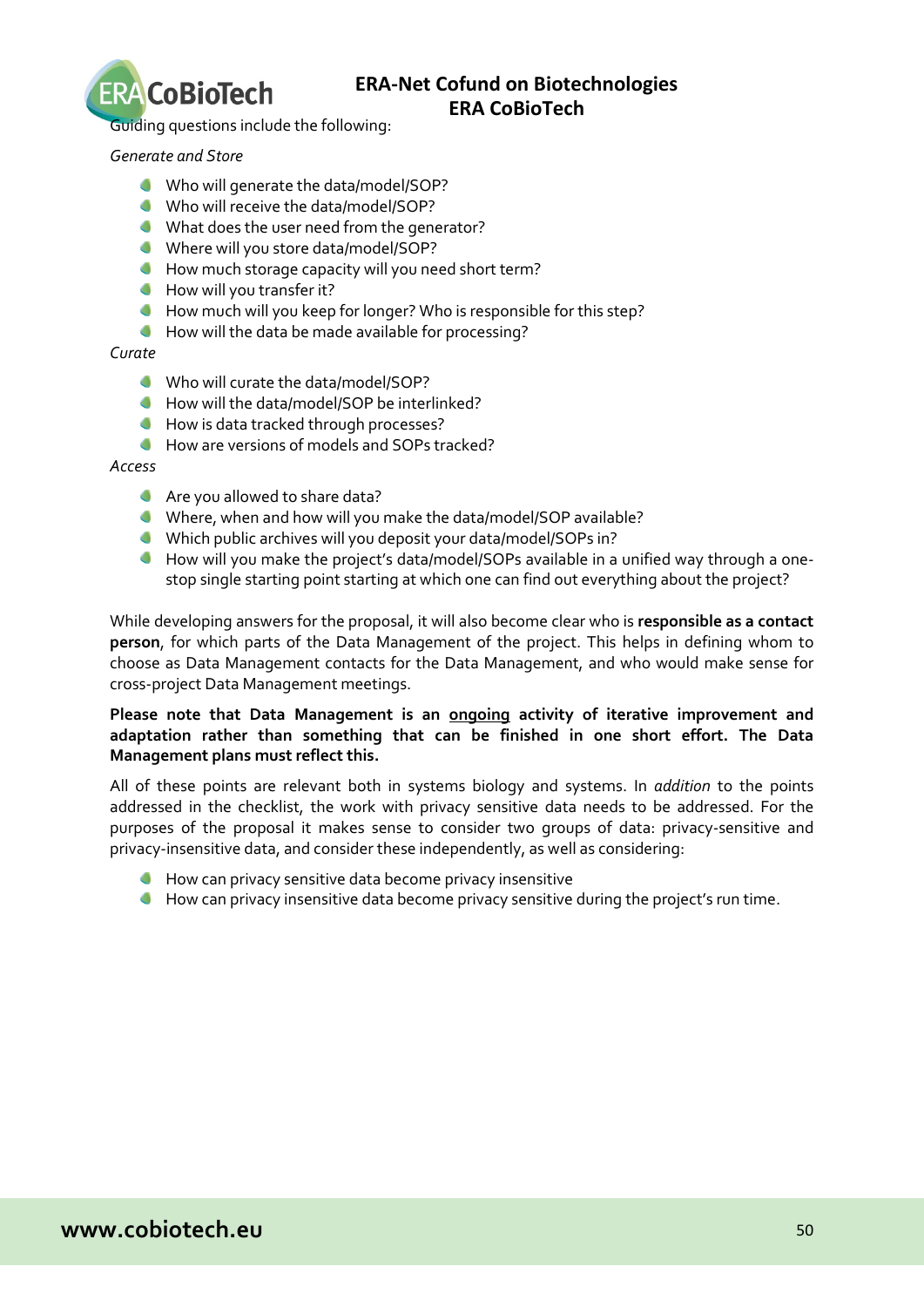

# <span id="page-50-0"></span>**ANNEX 6: Responsible Research & Innovation**

The successful technologies and innovations that ERA CoBioTech aims to produce will need to be more than just technical: they will be successfully embedded into social, environmental and political worlds. This means that they will have to be a part of social change. There is much evidence to suggest that it is challenging to predict exactly how such change comes about. Instead of attempting to address these questions after a technology is rolled out, it is sensible to try to 'designin' consideration of the social, environmental, economic, political and cultural dimensions to technologies as they are being conceived, designed and tested.

If this process of 'innovation governance' is done well, ERA CoBioTech can help to produce new scientific knowledge, new technologies and innovations that are more democratic, more environmentally sustainable and that address more meaningful societal demands than may otherwise be the case. If such technologies and innovations actively design-in the insights and knowledge of public and stakeholder groups, they are more likely to be 'socially robust' because they will accommodate questions that may arise later in their development.

There are many forms of 'innovation governance' but the most prominent, and arguably bestdeveloped, is 'Responsible Research & Innovation'. There are many national and transnational frameworks for Responsible Research and Innovation<sup>[4](#page-50-1)</sup>, but it is these broad goals of producing more useful, more thoughtful and more democratic innovations that are most important to follow.

Implementing Responsible Research and Innovation requires a multi-level approach that is attentive to different sites of innovation governance – universities, companies, policy arenas. This means that responsibility must be a collective one; researchers are not the only ones responsible for developing innovations. ERA CoBioTech acknowledges this and is working to develop programme-level mechanisms for Responsible Research and Innovation.

At the project level this call supports a wide range of methodologies that will investigate the social, environmental, political, regulatory, historical, ethical or cultural dimensions of such research. ERA CoBioTech is conscious of the fact that technologies and innovation are products of social processes, meaning that attention may be best directed towards the laboratory, project or institutional cultures that produce them. Consortia should develop an approach that is best-suited to their topic and available expertise. The following approaches may be particularly appropriate to this call.

### *Interdisciplinary collaboration.*

Social sciences and humanities scholars may be interested in collaborating with you. Researchers in Science and Technology Studies, Sociology, Anthropology, Geography, Socio-legal studies, History, Environmental Studies, and others may each bring new insights and expertise to the questions

<span id="page-50-1"></span><sup>4</sup> See for instance: Research Council of Norway: [https://www.forskningsradet.no/servlet/Satellite?cid=1254020095535&pagename=VedleggPointer&target=\\_](https://www.forskningsradet.no/servlet/Satellite?cid=1254020095535&pagename=VedleggPointer&target=_blank) [blank,](https://www.forskningsradet.no/servlet/Satellite?cid=1254020095535&pagename=VedleggPointer&target=_blank) UK EPSRC: [https://www.epsrc.ac.uk/research/framework/area/,](https://www.epsrc.ac.uk/research/framework/area/) and the European Commission: <https://ec.europa.eu/programmes/horizon2020/en/h2020-section/responsible-research-innovation>

 $\overline{a}$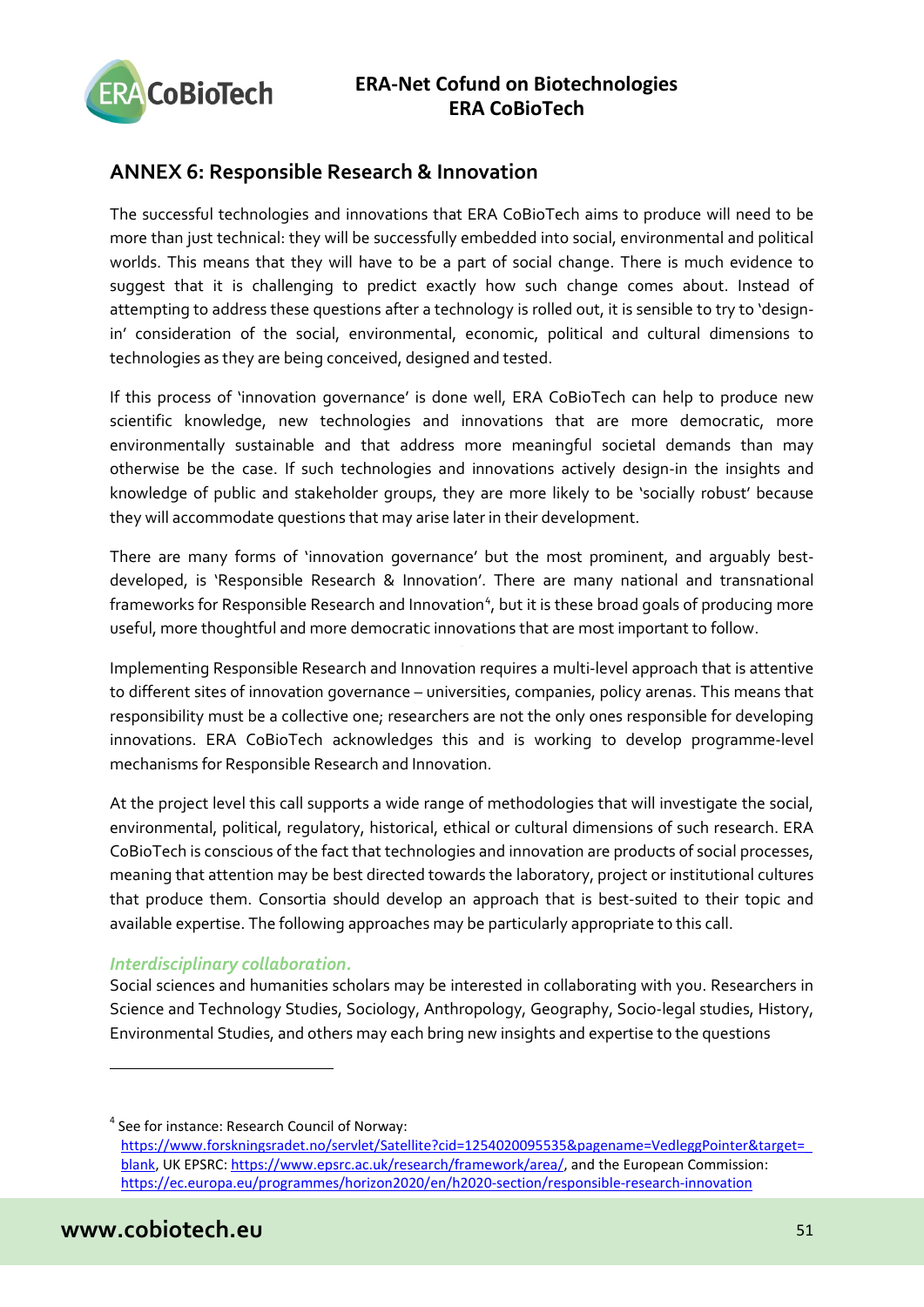

raised by your project. Their research may focus on the social and political dimensions of the project. These may include, but are not limited to, questions about translational pathways, dual-use, interdisciplinarity, biosafety, biosecurity, intellectual property or changing cultures of work in the life sciences. Some of the most innovative and productive research in this space has attempted to build collaborative research endeavours that value the contributions of both the social and natural sciences, for instance by creating spaces for reflection and discussion informed by data from each discipline.

### *User and public engagement*

The practice of discussing the outputs and benefits of science with members of the public is widespread and supported within many funding programmes. However, there are still relatively few opportunities to integrate public and stakeholder insights and knowledge into the design of research programmes. This is a challenging goal and takes careful consideration and appropriate resources but ERA CoBioTech welcomes approaches that attempt to achieve it in collaboration with social scientists.

### *Life Cycle Assessment (LCA)*

advance the development of [LCA](http://eplca.jrc.ec.europa.eu/) or another robust methodology to assess the environmental LCA is an internationally standardised methodology [\(ISO 14040:](http://www.iso.org/iso/catalogue_detail?csnumber=37456) 2006) that helps to quantify the environmental pressures related to goods and services (products). By attempting to account for the full life-cycle of the product, LCA helps to identify the trade-offs and potential areas for improvement<sup>[5](#page-51-0)</sup>. The applicants in this ERA CoBioTech call may use and are encouraged to seek to implications of products, processes and technologies that may be developed or improved within the project.

### *Other forms of assessment*

Environmental aspects are only one dimension of products, processes and technologies in development; other aspects can be assessed through tools beyond LCA. There are many wellestablished methodologies, including but not limited to: foresight studies; real time technology assessment; value sensitive design; user-driven design; critical design; techno-moral vignettes; citizen forums; co-production research; integrated assessment; alternatives assessment; multicriteria mapping; socio-technical integration research; and a wide range of approaches within History and Philosophy of Science and Technology, Innovation Studies, Science and Technology Studies, Sustainability Science or Empirical Bioethics.

 $\overline{a}$ 

<span id="page-51-0"></span><sup>5</sup> <http://ec.europa.eu/environment/ipp/lca.htm>